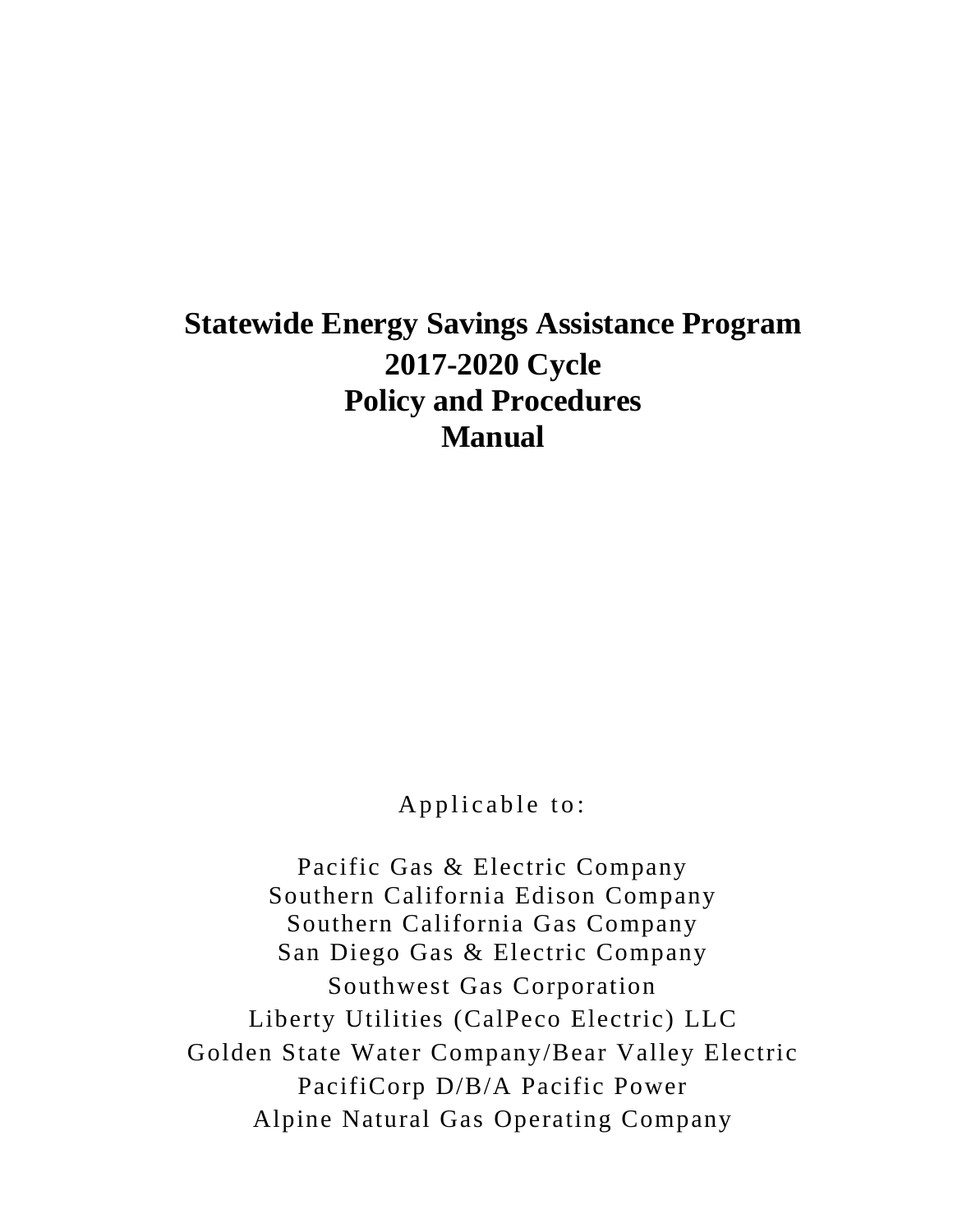# **Table of Contents**

| $\mathbf{1}$     |     |                           |  |
|------------------|-----|---------------------------|--|
|                  | 1.1 |                           |  |
|                  | 1.2 |                           |  |
| $\boldsymbol{2}$ |     |                           |  |
|                  | 2.1 |                           |  |
|                  | 2.2 |                           |  |
|                  |     | 2.2.1                     |  |
|                  |     | 2.2.2                     |  |
|                  |     | 2.2.3                     |  |
|                  |     | 2.2.4                     |  |
|                  |     | 2.2.5                     |  |
|                  | 2.3 |                           |  |
|                  |     | 2.3.1                     |  |
|                  |     | 2.3.2                     |  |
|                  | 2.4 |                           |  |
|                  |     | 2.4.1                     |  |
|                  |     | 2.4.2                     |  |
|                  |     | 2.4.3                     |  |
|                  | 2.5 |                           |  |
|                  |     | 2.5.1                     |  |
|                  |     | 2.5.2                     |  |
|                  |     | 2.5.3                     |  |
|                  |     | 2.5.4                     |  |
|                  |     | 2.5.5                     |  |
|                  | 2.6 |                           |  |
|                  |     | 2.6.1                     |  |
|                  |     | 2.6.2                     |  |
|                  | 2.7 |                           |  |
|                  | 2.8 |                           |  |
| 3                |     |                           |  |
|                  | 3.1 |                           |  |
|                  | 3.2 |                           |  |
|                  |     | 3.2.1                     |  |
|                  |     | 3.2.2                     |  |
|                  |     | 3.2.3                     |  |
|                  |     | 3.2.4                     |  |
|                  | 3.3 |                           |  |
|                  |     | 3.3.1<br>Introduction 126 |  |
|                  |     | 3.3.2                     |  |
|                  |     | 3.3.3                     |  |
|                  |     | 3.3.4                     |  |
|                  |     | 3.3.5                     |  |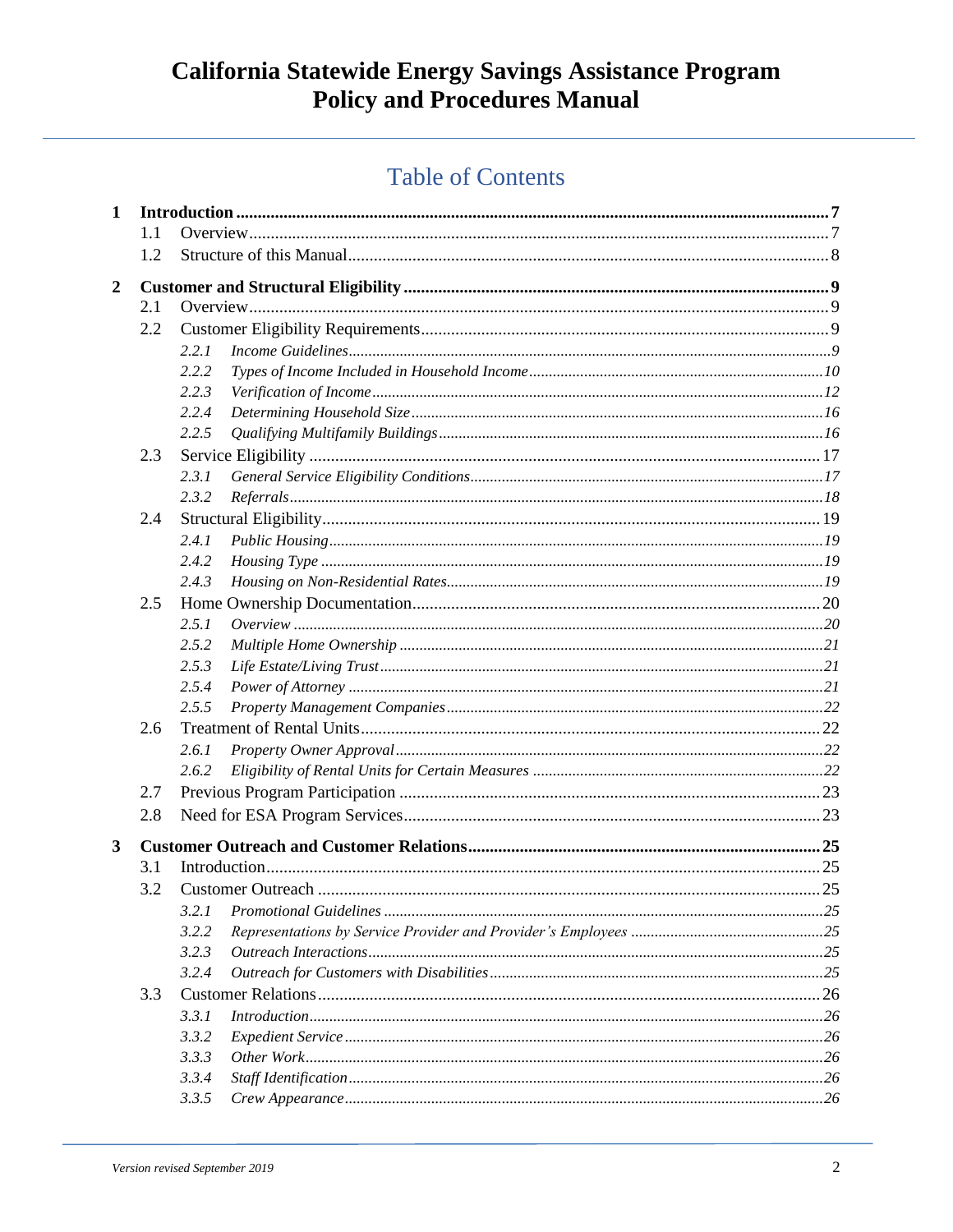|                         |     | 3.3.6                    |  |
|-------------------------|-----|--------------------------|--|
|                         |     | 3.3.7                    |  |
|                         |     | 3.3.8                    |  |
|                         |     | 3.3.9                    |  |
| $\overline{\mathbf{4}}$ |     |                          |  |
|                         | 4.1 |                          |  |
|                         | 4.2 |                          |  |
|                         | 4.3 |                          |  |
|                         | 4.4 |                          |  |
|                         | 4.5 |                          |  |
|                         |     |                          |  |
| 5                       |     |                          |  |
|                         | 5.1 |                          |  |
|                         | 5.2 |                          |  |
|                         | 5.3 |                          |  |
|                         |     |                          |  |
| 6                       | 6.1 |                          |  |
|                         |     |                          |  |
|                         | 6.2 |                          |  |
|                         | 6.3 |                          |  |
|                         | 6.4 |                          |  |
| 7                       |     |                          |  |
|                         | 7.1 |                          |  |
|                         | 7.2 |                          |  |
|                         |     | Introduction 38<br>7.2.1 |  |
|                         |     | 7.2.2                    |  |
|                         |     | 7.2.3                    |  |
|                         |     | 7.2.4                    |  |
|                         |     | 7.2.5                    |  |
|                         |     | 7.2.6                    |  |
|                         |     | 7.2.7                    |  |
|                         |     | 7.2.8                    |  |
|                         |     | 7.2.9                    |  |
| 8                       |     |                          |  |
|                         | 8.1 |                          |  |
|                         | 8.2 |                          |  |
|                         | 8.3 |                          |  |
|                         | 8.4 |                          |  |
|                         |     | 8.4.1                    |  |
|                         |     | 8.4.2                    |  |
|                         |     | 8.4.3                    |  |
|                         |     | 8.4.4                    |  |
|                         |     | 8.4.5                    |  |
|                         |     | 8.4.6                    |  |
|                         |     |                          |  |
| 9                       |     |                          |  |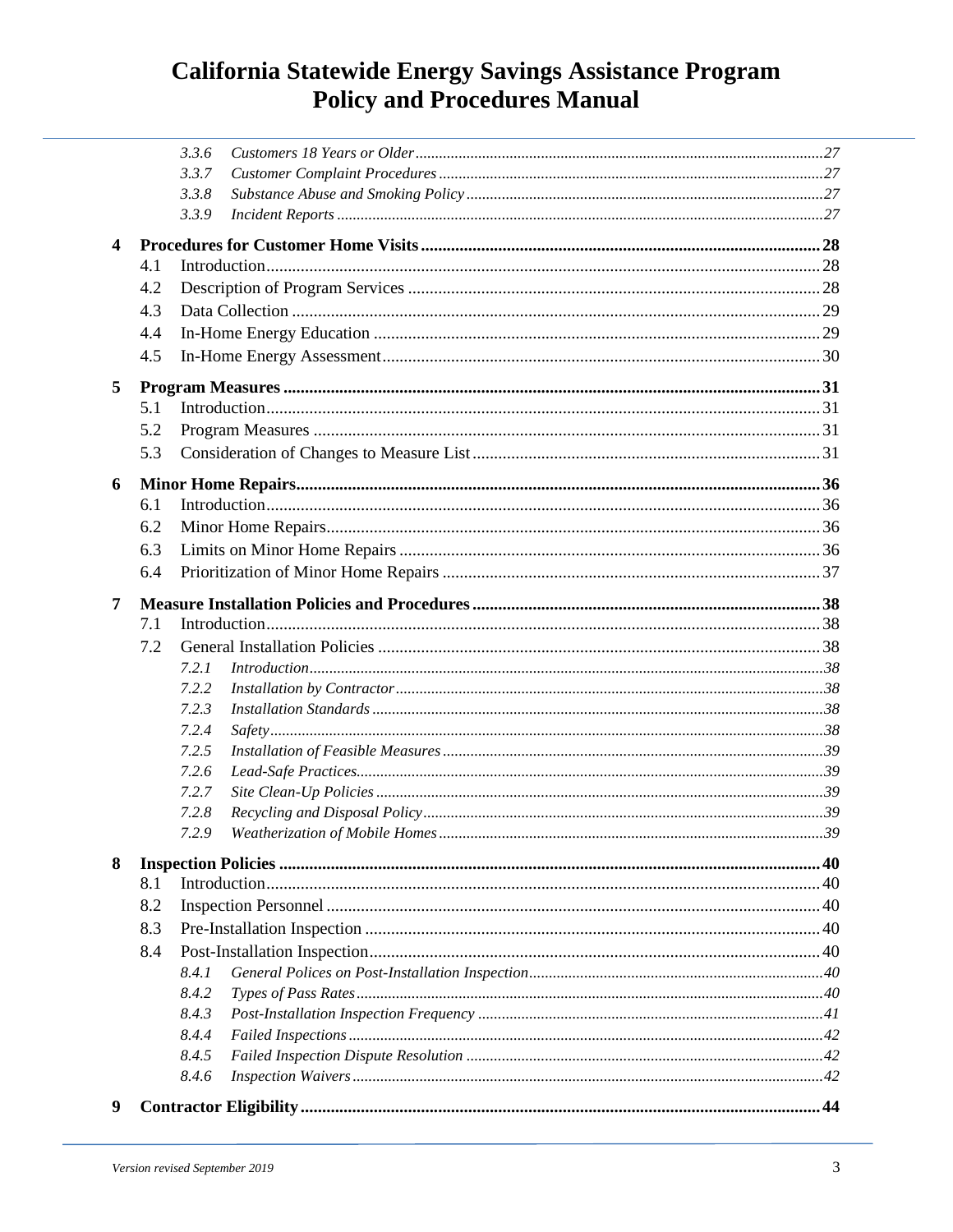| 9.1 |  |
|-----|--|
| 9.2 |  |
| 9.3 |  |
| 9.4 |  |
|     |  |
|     |  |
|     |  |
|     |  |
|     |  |
|     |  |
|     |  |
|     |  |
|     |  |
|     |  |
|     |  |
|     |  |
|     |  |
|     |  |

# **TABLES**

# **SUPPLEMENT A: SMJU ESA Program**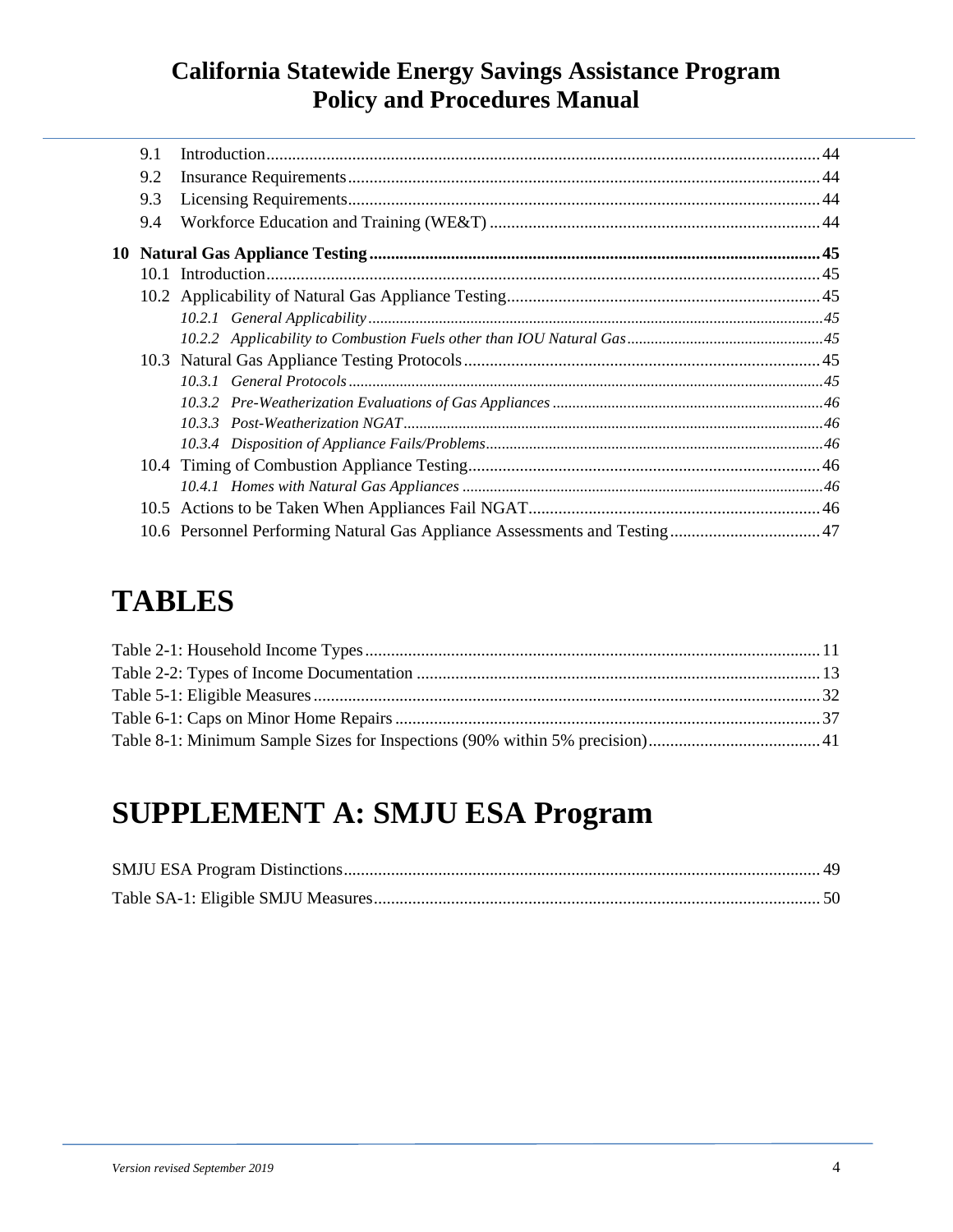# **COMMON TERMS AND DEFINITIONS**

- $\Box$ **CAM –** Common Area Measures
- **CARE –** California Alternate Rates for Energy  $\Box$
- **CHANGES** Community Help and Awareness of Natural Gas and Electric Services
- **COL –** Conclusion of Law  $\Box$
- **CPUC** California Public Utilities Commission  $\Box$
- **Customer –** Participant household or property owner of authorized representative for  $\Box$ multifamily complexes
- **ESA**  Energy Savings Assistance Program (a ratepayer-funded energy efficiency  $\Box$ program regulated by the CPUC)
- **FERA –** Family Electric Rate Assistance  $\Box$
- **IOU** Investor-Owned Utility (interchangeable with "Utilities" and/or "Program Administrator")
- **IS Manual –** Energy Savings Assistance Program California Installation Standards  $\Box$ Manual
- □ **LIHEAP** Low Income Home Energy Assistance Program
- **Low Income**  Income eligibility threshold is set at 200 percent of Federal Poverty Guidelines.
- **Multifamily Building –** A building that contains 5 or more attached units  $\Box$
- $\Box$ **Multifamily Complex –** Property on which there are one or more multifamily buildings
- **My Account/My Energy –** Utility portal that allows customer to view bill and access  $\Box$ tools to help control energy costs
- **OP**  Ordering Paragraph
- **Outreach Worker**  ESA Program assessment/enrollment representative  $\Box$ (interchangeable with "outreach specialist" and/or "enrollment specialist")
- □ **P&P Manual** California Statewide Energy Savings Assistance Program Policy and Procedure Manual
- **PU Code –** California Public Utilities Code pursuant to existing California Law
- **Service Provider** ESA Program implementer (interchangeable with "contractor")  $\Box$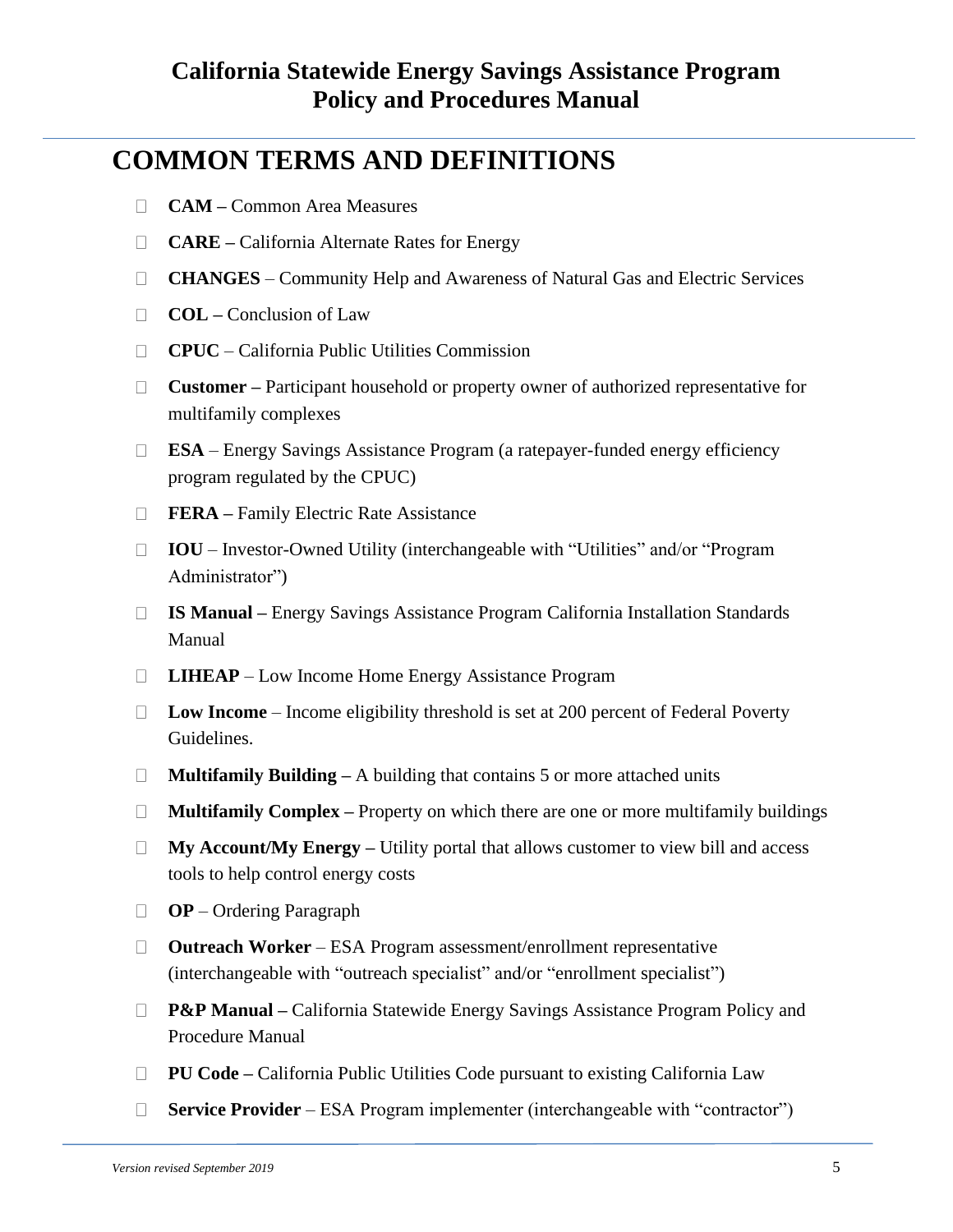- **Service Territory** Utility service area  $\Box$
- **SMJU –** Small Multi-Jurisdictional Utility (includes Southwest Gas Corporation, Liberty  $\Box$ Utilities (CalPeco Electric) LLC, Golden State Water Company/Bear Valley Electric, PacifiCorp D/B/A Pacific Power, and Alpine Natural Gas Operating Company)
- **Single Family Building –** A building that contains one, two, three or four units $\Box$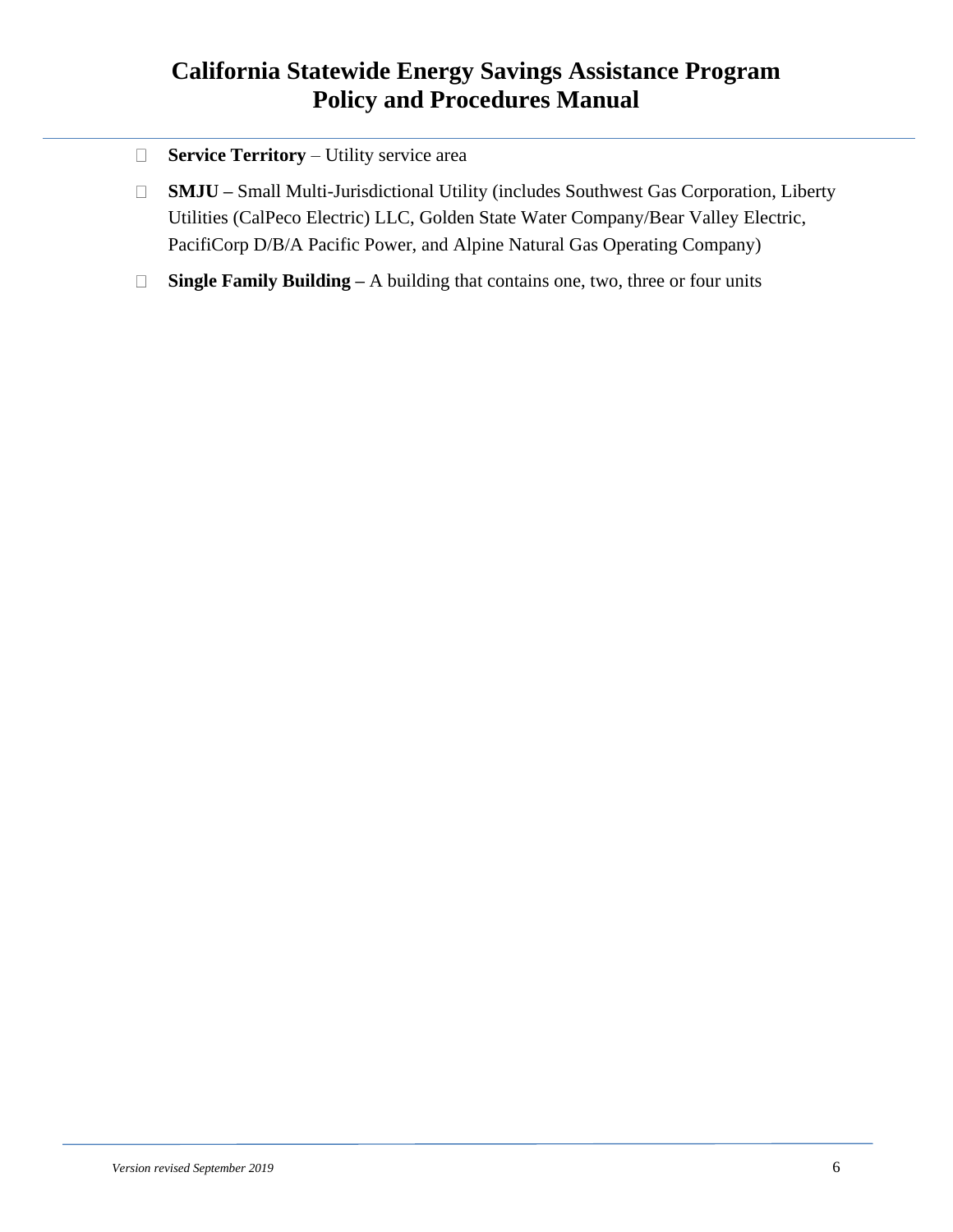# <span id="page-6-0"></span>**1 Introduction**

### <span id="page-6-1"></span>**1.1 Overview**

This *Statewide Energy Savings Assistance Program Policy and Procedures Manual<sup>1</sup> (P&P Manual*) describes the policies and procedures followed in the Energy Savings Assistance ("ESA") Programs administered by Pacific Gas and Electric Company ("PG&E"), Southern California Edison Company ("SCE"), Southern California Gas Company ("SoCalGas"), and San Diego Gas & Electric Company ("SDG&E"); collectively referred to as the Investor-Owned Utilities ("IOUs"), as well as Southwest Gas Corporation, Liberty Utilities (CalPeco Electric) LLC, Golden State Water Company/Bear Valley Electric, PacifiCorp D/B/A Pacific Power, and Alpine Natural Gas Operating Company; collectively referred to as the Small Multi-Jurisdictional Utilities ("SMJUs"). Statewide ESA Program policy and procedures are approved and adopted by the California Public Utilities Commission ("Commission" or "CPUC").

This manual provides policies and procedures for implementation of the ESA Program and is updated pursuant to the changes in the Program ordered in Commission Decision 16-11-022. 2 This *P&P Manual* references, and is intended to accompany, the *ESA Program California Installation Standards Manual* ("*IS Manual*").

An electronic copy of this *P&P Manual* may be obtained at the CPUC website at [http://www.cpuc.ca.gov/iqap/.](http://www.cpuc.ca.gov/iqap/) If questions arise regarding interpretation of a certain policy or procedure, the Utilities shall use Commission Decision 16-11-022 or subsequent superseding decision as the overriding authority.

The policies and procedures in this *P&P Manual* are supplemented by the general and specific terms and conditions incorporated into contracts between the Utilities and their contract Service Providers as part of the ESA Program.

Updates in Program policies and procedures may be issued by the Utilities during the Program Year subject to approval by the CPUC. ESA Program Managers have the flexibility to deviate from established procedures to respond to cases of customer hardship and unusual circumstances. The Program Managers shall document any exceptions in the customer and project file. Changes in the means of implementing policies, procedures and standards will be discussed with contractors prior to being made.

<sup>1</sup> Formerly known as the "Statewide Low-Income Energy Efficiency Policy and Procedures Manual".

<sup>2</sup> Updates to this *P&P Manual* reflect changes from D.16-11-022, which became effective November 21, 2016, for the 2017-2020 ESA-CARE Program Cycle. Policies and procedures that are specific to the SMJUs are shown in Supplement A, which also reflects changes from D.18-08-020.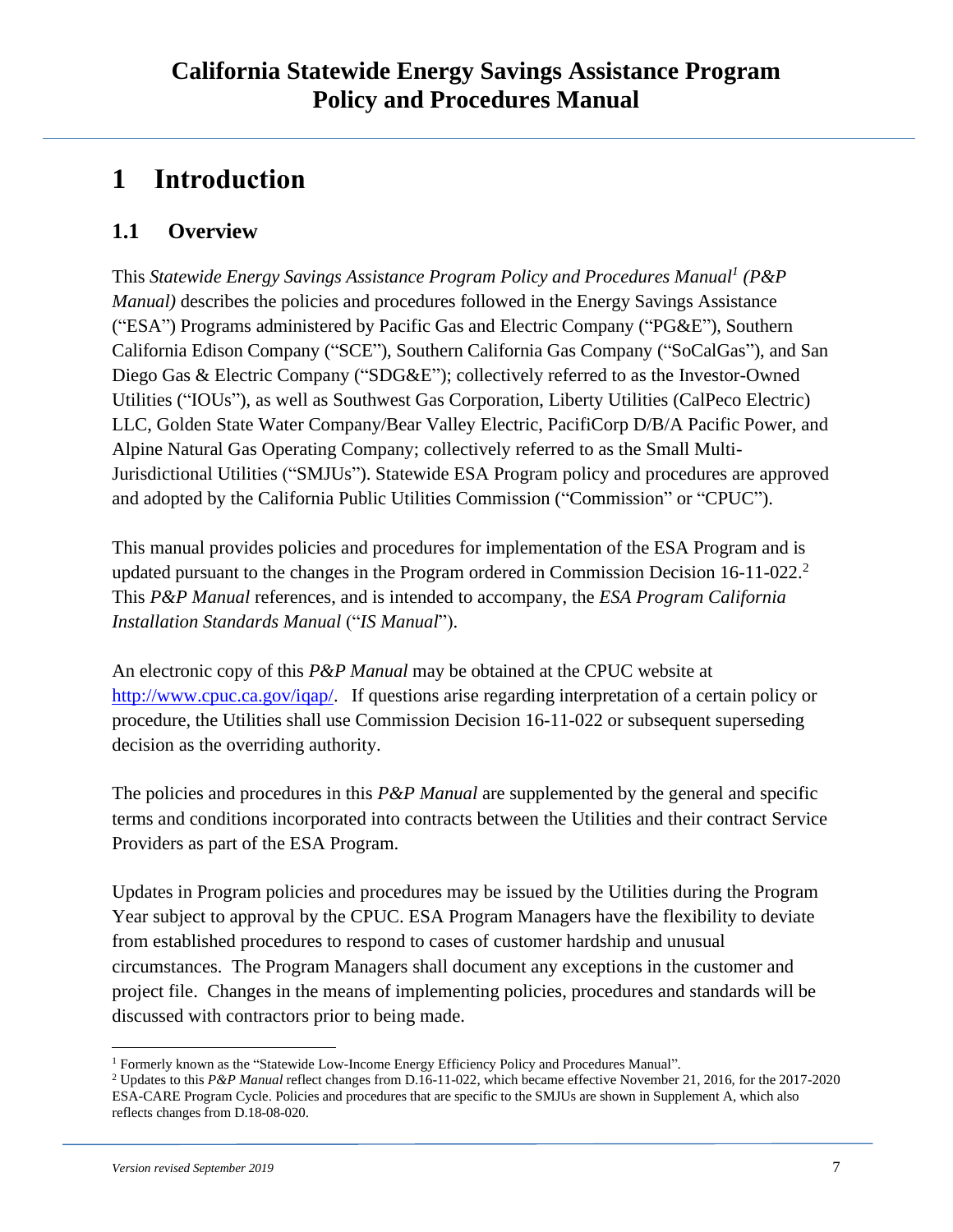### <span id="page-7-0"></span>**1.2 Structure of this Manual**

The remainder of this *P&P Manual* is organized as follows:

- $\Box$ **Section 2** specifies general statewide policies and procedures relating to customer and home eligibility for the ESA Program.
- **Section 3** discusses polices relating to customer outreach and customer relations.  $\Box$
- $\Box$ **Section 4** describes the services that are provided under the ESA Program in the initial home visit.
- **Section 5** lists the energy efficiency measures that are available to participants in the  $\Box$ ESA Program.
- **Section 6** discusses policies relating to minor home repairs.  $\Box$
- $\Box$ **Section 7** describes policies and procedures relating to the installation of energy efficiency measures.
- $\Box$ **Section 8** summarizes general statewide inspection policies and procedures.
- $\Box$ **Section 9** discusses Service Providers' eligibility.
- **Section 10** describes policies and procedures relating to natural gas appliance testing  $\Box$ and furnace repairs and replacements.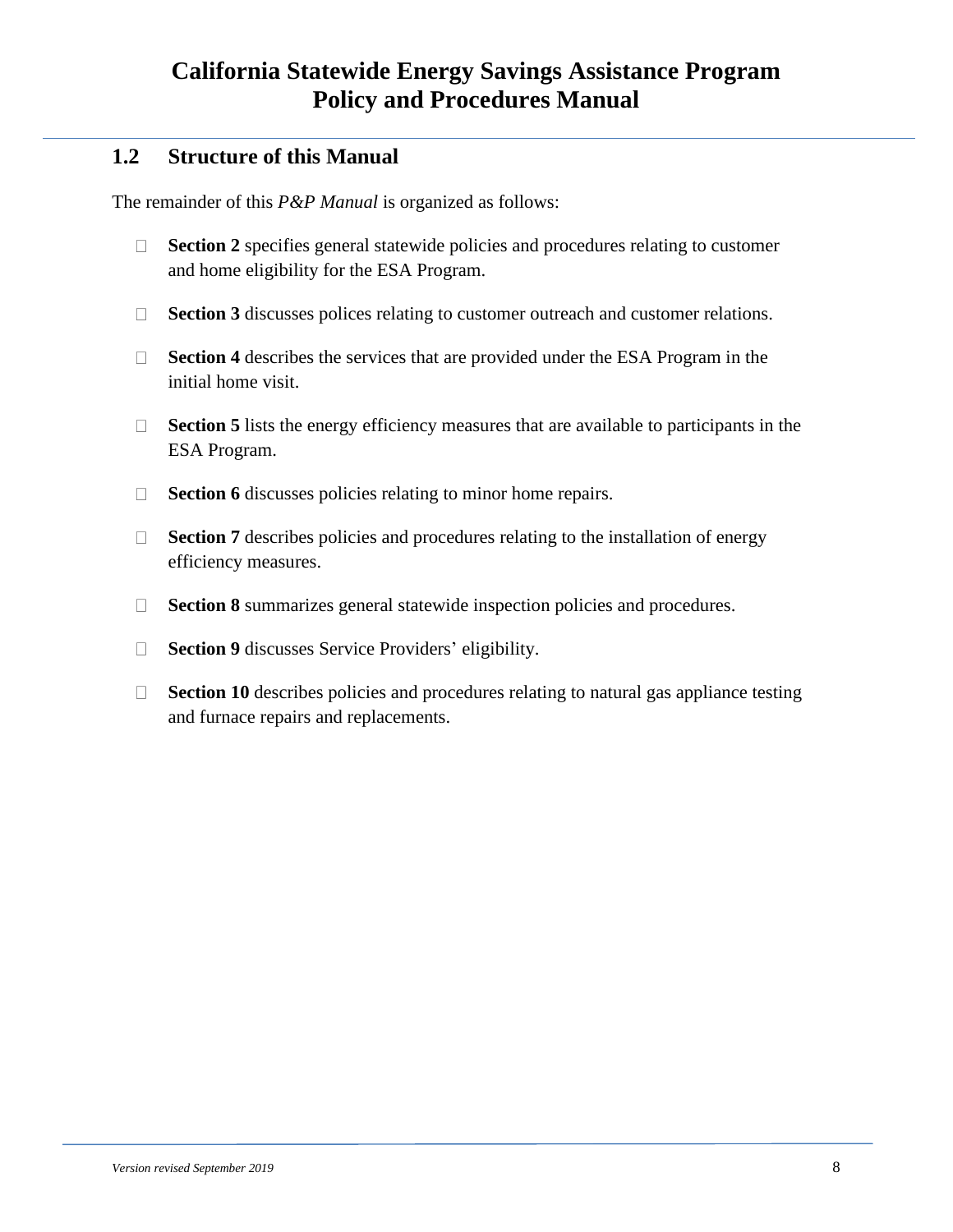# <span id="page-8-0"></span>**2 Customer and Structural Eligibility**

### <span id="page-8-1"></span>**2.1 Overview**

This section discusses the eligibility of individual households for ESA Program services. Eligibility of a household for measures offered through the Program depends on several factors, including:

- Household income;  $\Box$ 
	- Actual income documentation
	- $\Box$  Categorical eligibility
	- $\Box$  Self-certification
- Utility services provided to the property;  $\Box$
- The structure and type of property in which the household resides;  $\Box$
- $\Box$ Obtaining the approval of the property owner or authorized agent in the event the household resides in rental property;
- Previous ESA Program services provided; and  $\Box$
- The property's need for energy efficiency measures offered through the Program.  $\Box$

These eligibility requirements are explained below.

### <span id="page-8-2"></span>**2.2 Customer Eligibility Requirements**

#### <span id="page-8-3"></span>*2.2.1 Income Guidelines*

All the Utilities use ESA Program income guidelines established by the CPUC to qualify participants in the ESA Program.

These guidelines are provided to the Utilities by the CPUC on an annual basis. The income eligibility level for the ESA Program is set at 200 percent ("%") of the Federal Poverty Guidelines Levels pursuant to Public Utilities Code.<sup>3</sup>. Current ESA Program income guidelines can be obtained at the CPUC website at<http://www.cpuc.ca.gov/General.aspx?id=976>

<sup>3</sup> See PUC Code §739.1 and §2790. Also Commission Resolution E-3254 (1992), Ordering Paragraph (OP) 3.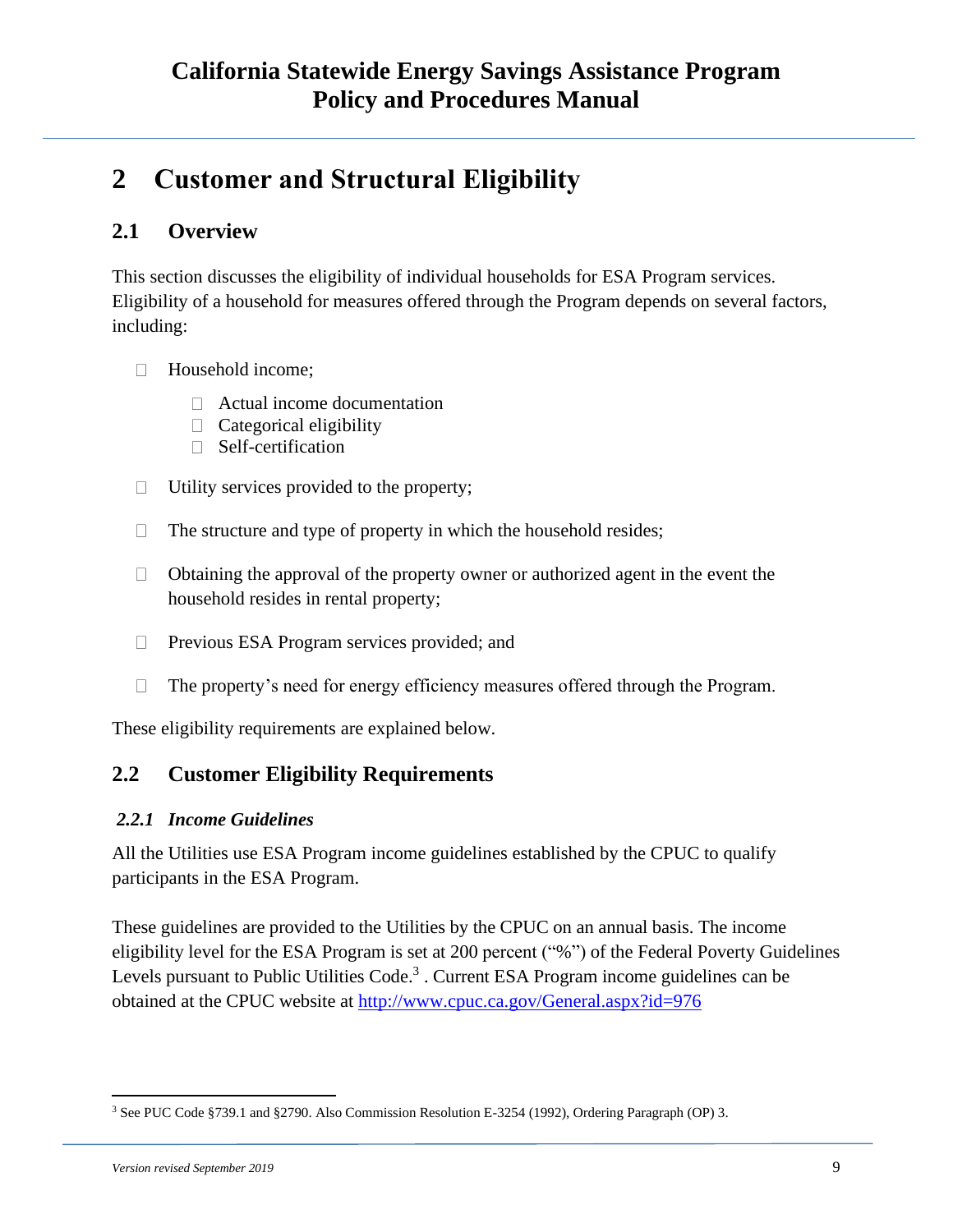#### <span id="page-9-0"></span>*2.2.2 Types of Income Included in Household Income*

For the purposes of determining Program eligibility, all income is considered, from all household members, from all sources listed in **Table 2-1** whether taxable or non-taxable. <sup>4</sup> **Table 2-1** indicates the specific items included as income but is not limited for the purpose of determining eligibility for the ESA Program.

The following types of receipts **are** *not* considered household income for the purposes of determining eligibility:

- Loan proceeds, including student loans and reverse mortgages;  $\Box$
- Assets (money in bank accounts, a house, a car or other property of possessions);  $\Box$
- Housing subsidies;<sup>5</sup>  $\Box$
- Funds transferred from one applicant account to another; or  $\Box$
- Liquidation of assets (other than the portion representing capital or other gains).  $\Box$

<sup>4</sup> See D.89-07-062 page 35.

<sup>5</sup> See D.14-08-030 OP 40, at page 120.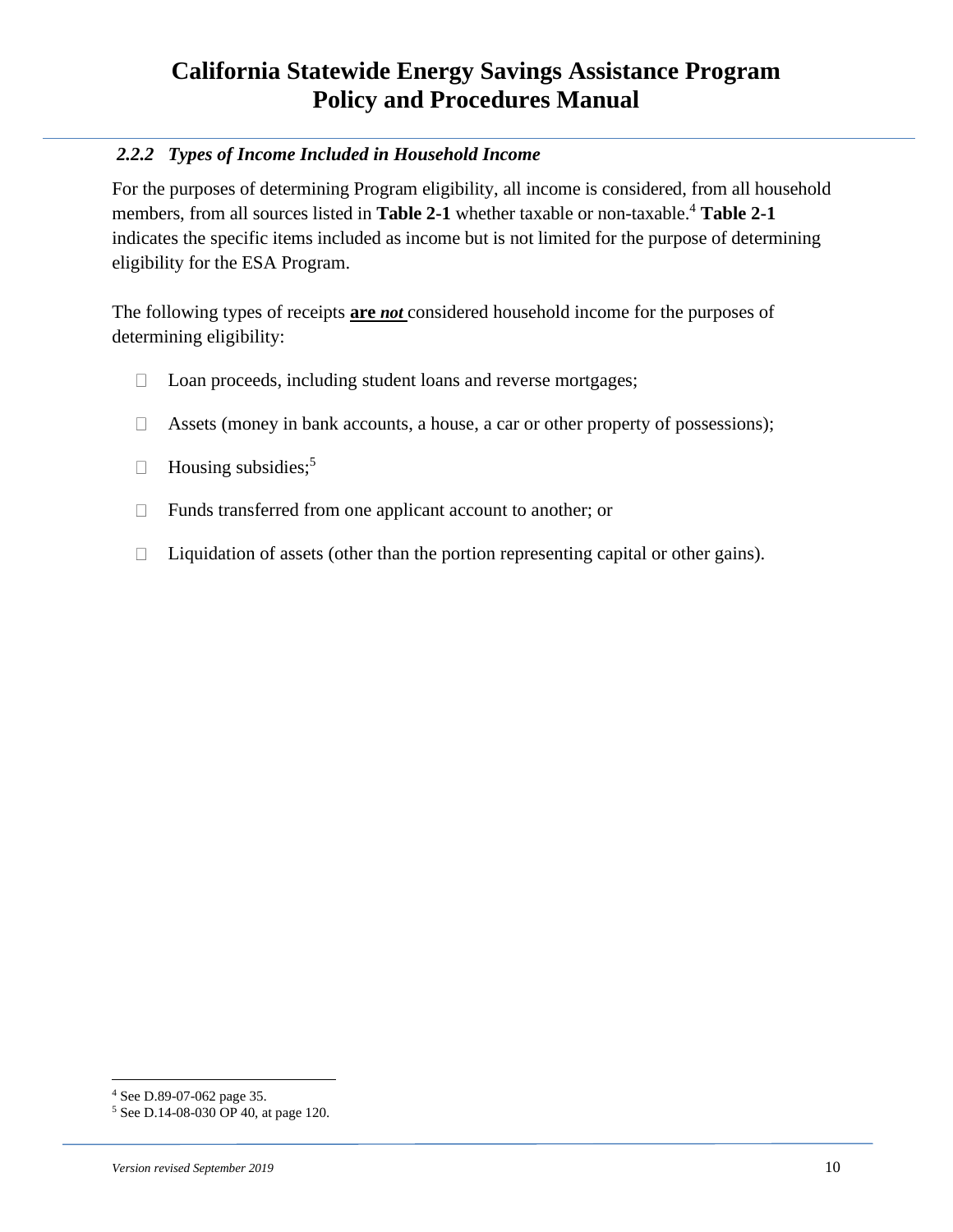#### <span id="page-10-0"></span>**Table 2-1: Household Income Types**

|                                                                 | 401K payments or traditional IRA                                                         |
|-----------------------------------------------------------------|------------------------------------------------------------------------------------------|
| Wages, salaries and commissions                                 | $disbur$ sements <sup>1</sup>                                                            |
| Alimony payments                                                | Rental income and royalties <sup>2</sup>                                                 |
| Child support payments                                          | School grants, scholarships or other aid <sup>1</sup>                                    |
| Disability benefits                                             | Self-employment earnings <sup>2</sup>                                                    |
| Foster care payments                                            | Social security payments                                                                 |
| Realized capital gains on assets                                | Supplemental Security Income (SSI)<br>payments and State Supplemental<br>Payments (SSPs) |
| Interest and dividends on assets                                | Temporary Assistance to Needy Families<br>$(TANF)$ payments <sup>3</sup>                 |
| Gambling/lottery winnings                                       | <b>Unemployment Benefits payments</b>                                                    |
| General Relief /Cash Public Assistance <sup>3</sup><br>(County) | Veterans Administration Benefit payments                                                 |
| Monetary gifts (both one-time and recurring)                    | <b>Workers Compensation payments</b>                                                     |
| Insurance settlements or legal settlements <sup>1</sup>         | Union strike fund benefits                                                               |
| Pension payments or withdrawals <sup>1</sup>                    | LIHEAP (Low Income Home Energy<br>Assistance Program <sup>3</sup>                        |
| Medi-Cal for Families (formerly Healthy<br>Families) $3$        | Bureau of Indian Affairs General Assistance <sup>3</sup>                                 |
| Women, Infants, Children $(WIC)^3$                              | NSLP (National School Lunch Program) <sup>3</sup>                                        |

<sup>1</sup> Not including loan proceeds.

<sup>2</sup> For rental income and self-employment income, only positive values of income are included. Negative net rents and negative self-employment income are ignored.

<sup>3</sup>Where not provided in cash distributions, participation in these public purpose programs are considered for categorical eligibility enrollment purposes only. Categorical eligibility enrollment requirements may differ across utilities. See Supplement A for SMJU treatment.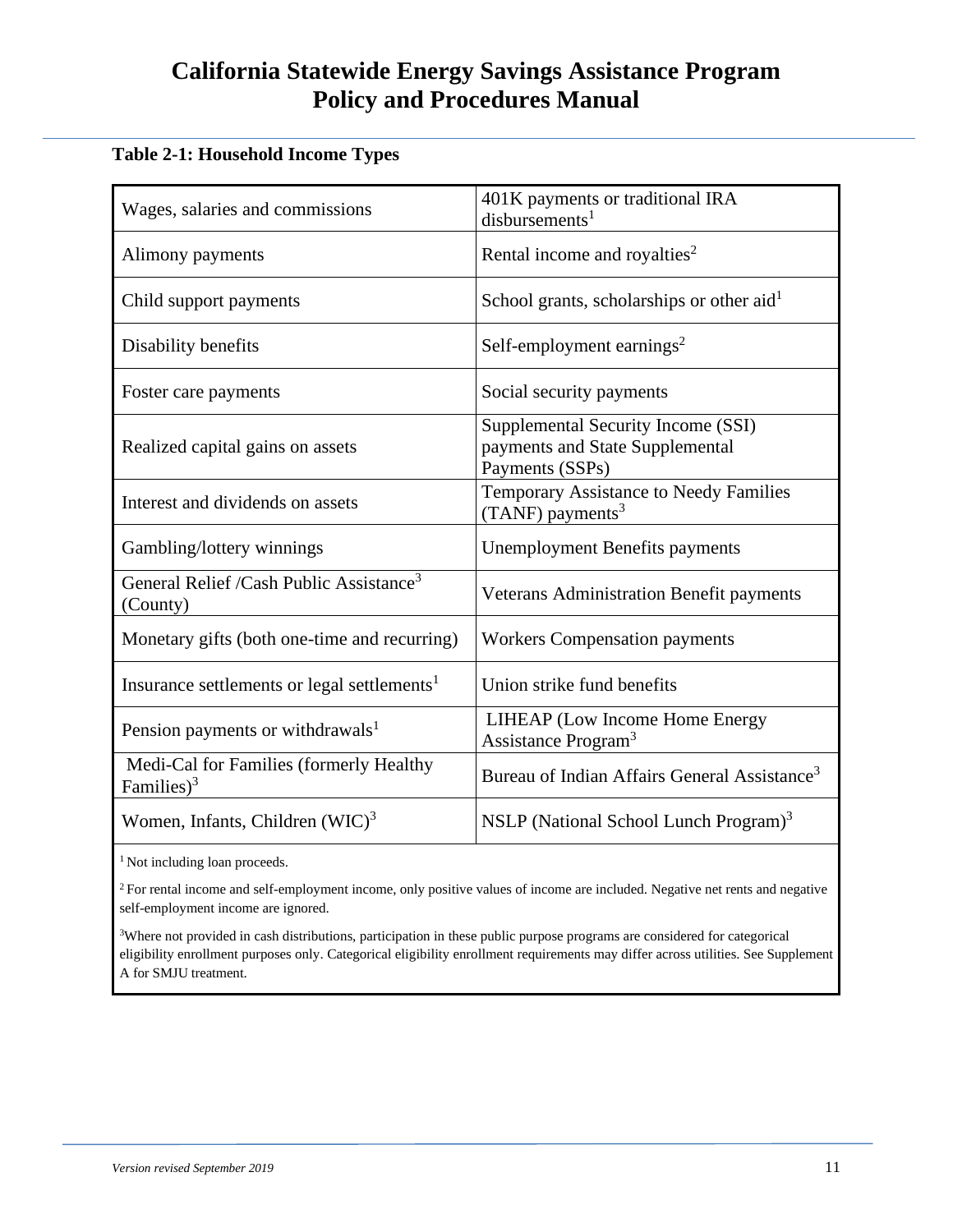### <span id="page-11-0"></span>*2.2.3 Verification of Income*

#### *2.2.3.1 Actual Income Documentation Required*

When income documentation is required, income documentation must be reviewed, recorded, copied and securely stored by Service Providers prior to the installation of measures for all prospective participants. To ensure the privacy and safety of customer information, bank accounts and social security numbers, or other sensitive customer information must be redacted.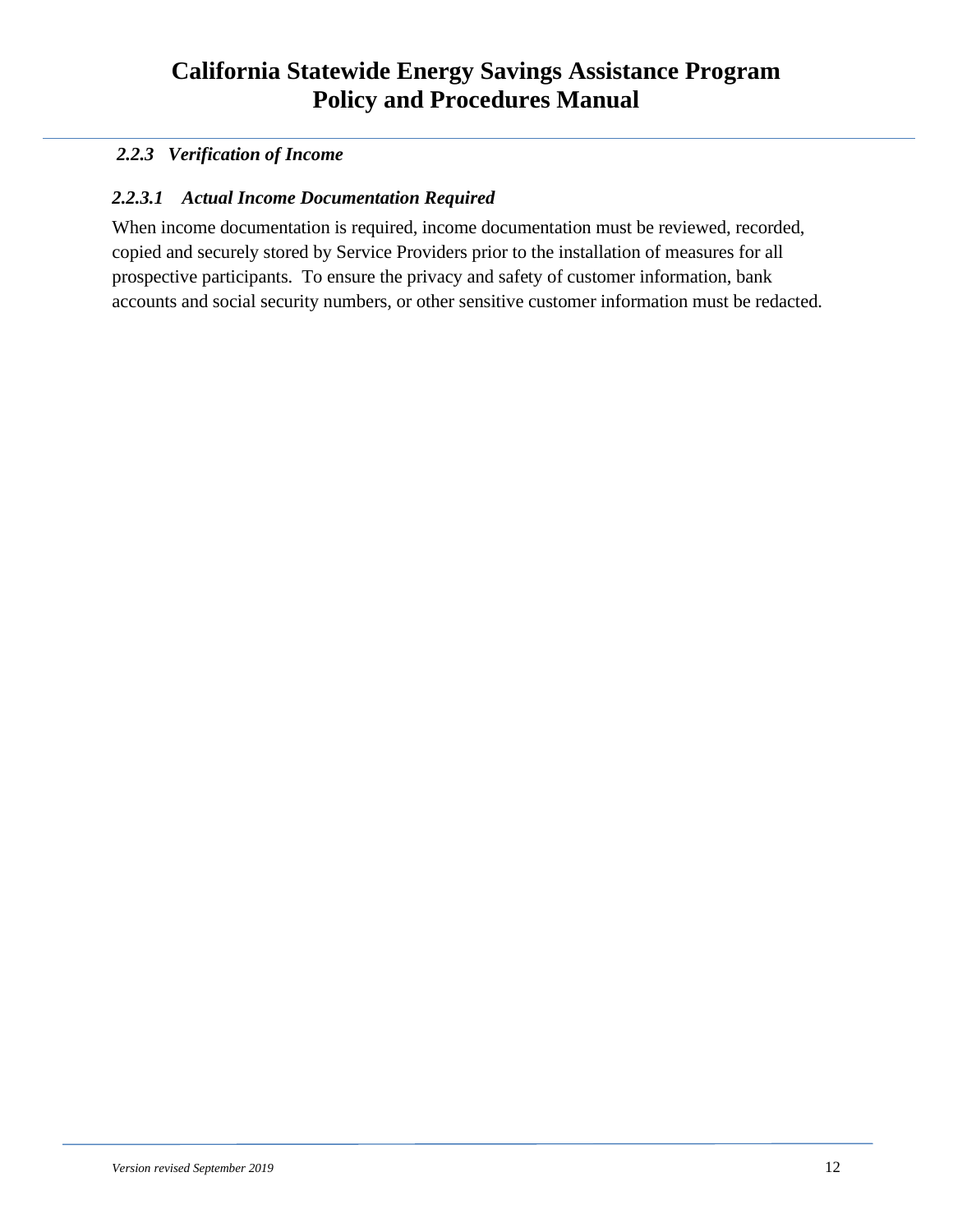#### <span id="page-12-0"></span>**Table 2-2: Types of Income Documentation**

| <b>Type of Income</b>                                                                                        | <b>Documentation</b>                                                                                                                                                                                                           |
|--------------------------------------------------------------------------------------------------------------|--------------------------------------------------------------------------------------------------------------------------------------------------------------------------------------------------------------------------------|
| Wages, salaries and<br>Commissions                                                                           | Copy of customer's payroll check stub(s) OR Federal income tax filing<br>showing gross income OR affidavit from employer (for cash wages<br>only, and only where just one employer)                                            |
| Alimony or Child Support<br>Payments                                                                         | Copy of check, bank statement, OR most recent court document stating<br>amount                                                                                                                                                 |
| Disability benefits, Foster Care<br>payments, Unemployment<br>Benefits, VA Benefits, Workers<br>Compensation | Copy of checks stubs OR copy of most recent award<br>letter                                                                                                                                                                    |
| Capital or Other gains                                                                                       | Federal Income Tax filing showing capital or other gains                                                                                                                                                                       |
| Food stamps                                                                                                  | Copy of most recent award letter OR food stamp/cash issuance letter<br>(indicate TANF or General Relief)                                                                                                                       |
| Gambling/lottery winnings                                                                                    | Determined on case-by-case basis                                                                                                                                                                                               |
| General relief                                                                                               | Copy of most recent award letter (Notice of Action) OR<br>copy of un-cashed check(s) OR copy of direct deposit statement(s)                                                                                                    |
| Monetary gifts                                                                                               | Copy of customer's bank statement OR affidavit from gift giver                                                                                                                                                                 |
| Proceeds from insurance<br>settlements or legal settlements                                                  | Copy of settlement document                                                                                                                                                                                                    |
| Interest and dividend income                                                                                 | Copy of customer's bank statement(s) OR copy of customer's<br>investment statement(s) OR Federal Income Tax filing showing gross<br>income                                                                                     |
| Pension or 401K payments or<br>Withdrawals                                                                   | Copy of customer's check stubs OR copy of most recent award letter<br>OR Form 1099R from prior year OR copy of most recent bank<br>statement                                                                                   |
| Rental income <sup>1</sup>                                                                                   | Tax return (Form 1040, Schedule E, Total Rental Real Estate and<br>Royalty Income or Loss) showing rental income OR copy of rental<br>receipts OR copy of rental agreement specifying rent amount and<br>affidavit from tenant |
| School grants, scholarships or<br>other aid                                                                  | Copy of award letter OR copies of cancelled checks                                                                                                                                                                             |
| Self-employment earnings <sup>1</sup>                                                                        | Income statement showing most recent quarterly adjusted earnings plus<br>prior year's tax return (1040Schedule C, Net Profit or Loss) OR written<br>affidavit from an accountant or applicant                                  |
| SSI payments, TANF payments,<br>or Social Security payments                                                  | Copy of most recent award letter (Notice of Action) OR copy of un-<br>cashed check(s) OR copy of customer's direct deposit statement                                                                                           |
| Union strike fund benefits                                                                                   | Copy of benefits payment stub                                                                                                                                                                                                  |

<sup>1</sup> For rental income and self-employment income, only positive values of income are included. Negative net rents and negative self-employment income are ignored.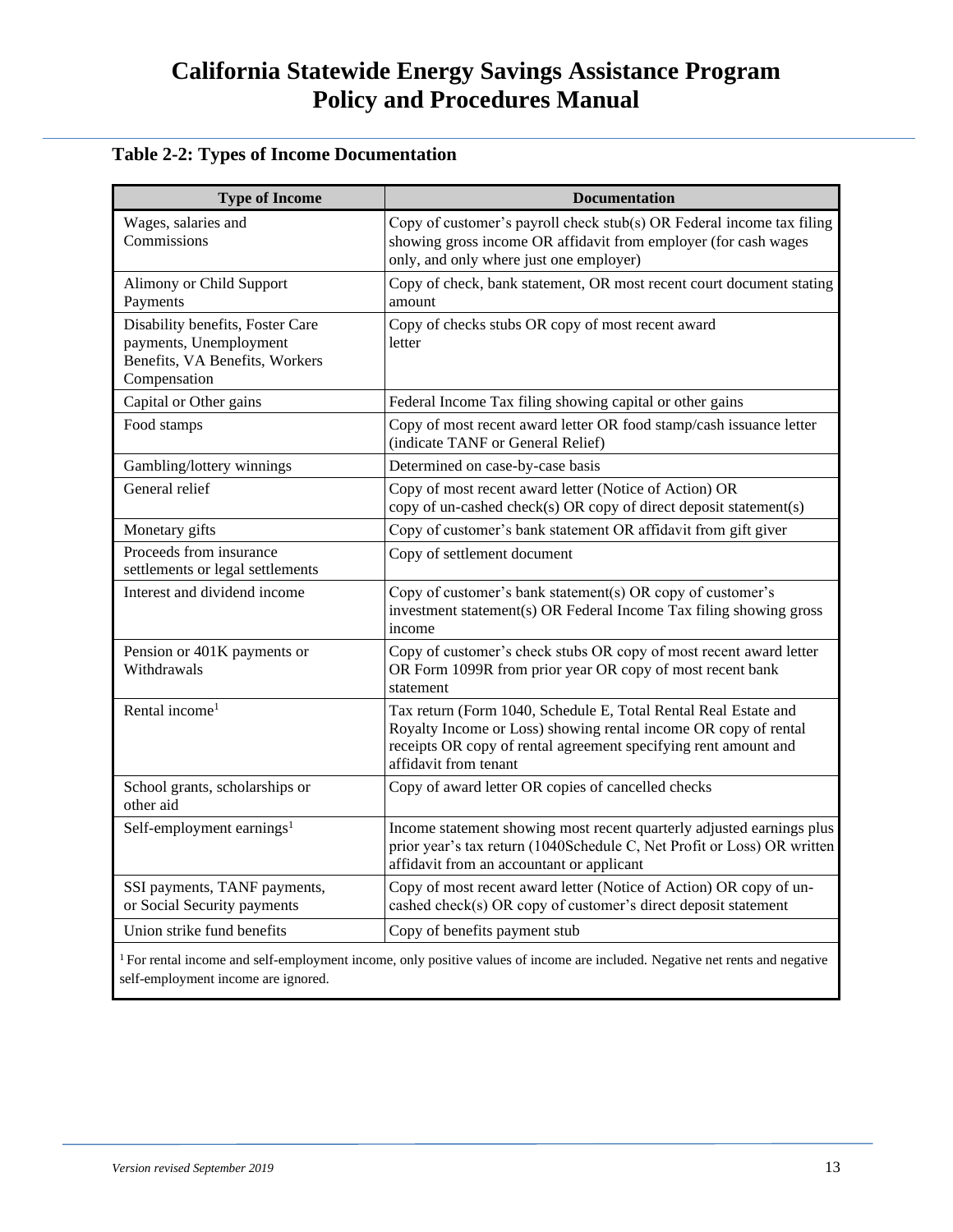CARE **self-certification** does not automatically qualify a household for ESA Program, except in the case of group homes or targeted self-certification areas, where it is specifically allowed. In the case where the utility has **verified** that the customer is CARE-eligible within the past year, such income verification may be used for ESA Program participation.

The utility will periodically audit enrollment information and /or income documentation retained by the Service Providers. If information and/or documentation is not complete and correct for a participant, payment to the Service Providers for the provision of ESA Program services to that unit may be disallowed.

The kinds of income documentation required by the Program include but are not limited to those presented in **Table 2-2**. In applying these documentation requirements, the following stipulations must be observed:

- $\Box$ Current cash award letters must include the value of the award, if applicable, must also be dated within one year, and must list the customer's name.
- $\Box$  Affidavits relating to gifts must indicate the amount and frequency of the gift(s). They must also contain the name, phone number, address and signature of the giver.
- In determining rental income, a renter-landlord relationship exists between  $\Box$ household members when a room or rooms in the house is being rented and the *renter is not a dependent of anyone* in the household. In that case, the **renter is not counted** as a household member and the rent paid **is counted** as part of the total household income. If the *renter is a dependent*, the **renter is counted** as a household member (even if he or she is paying rent) and **his or her income is considered** part of the total household income. A dependent is anyone claimed on the applicant's income tax return.
- Federal income tax documentation, when available, must include copies of all W-2s,  $\Box$ 1099s, and profit/loss schedules or IRS tax transcript.
- $\Box$ Affidavits from an employer, who pays the applicant cash wages must include the company name, address and phone number. It must also include the name of the applicant, total amount paid to the applicant, and the frequency of payments. It must contain a signature from the employer's authorized representative.
- If the applicant receives cash wages from multiple employers for jobs like mowing  $\Box$ lawns, babysitting, handyman services, casual day labor, etc., a self-employment affidavit from the applicant is acceptable.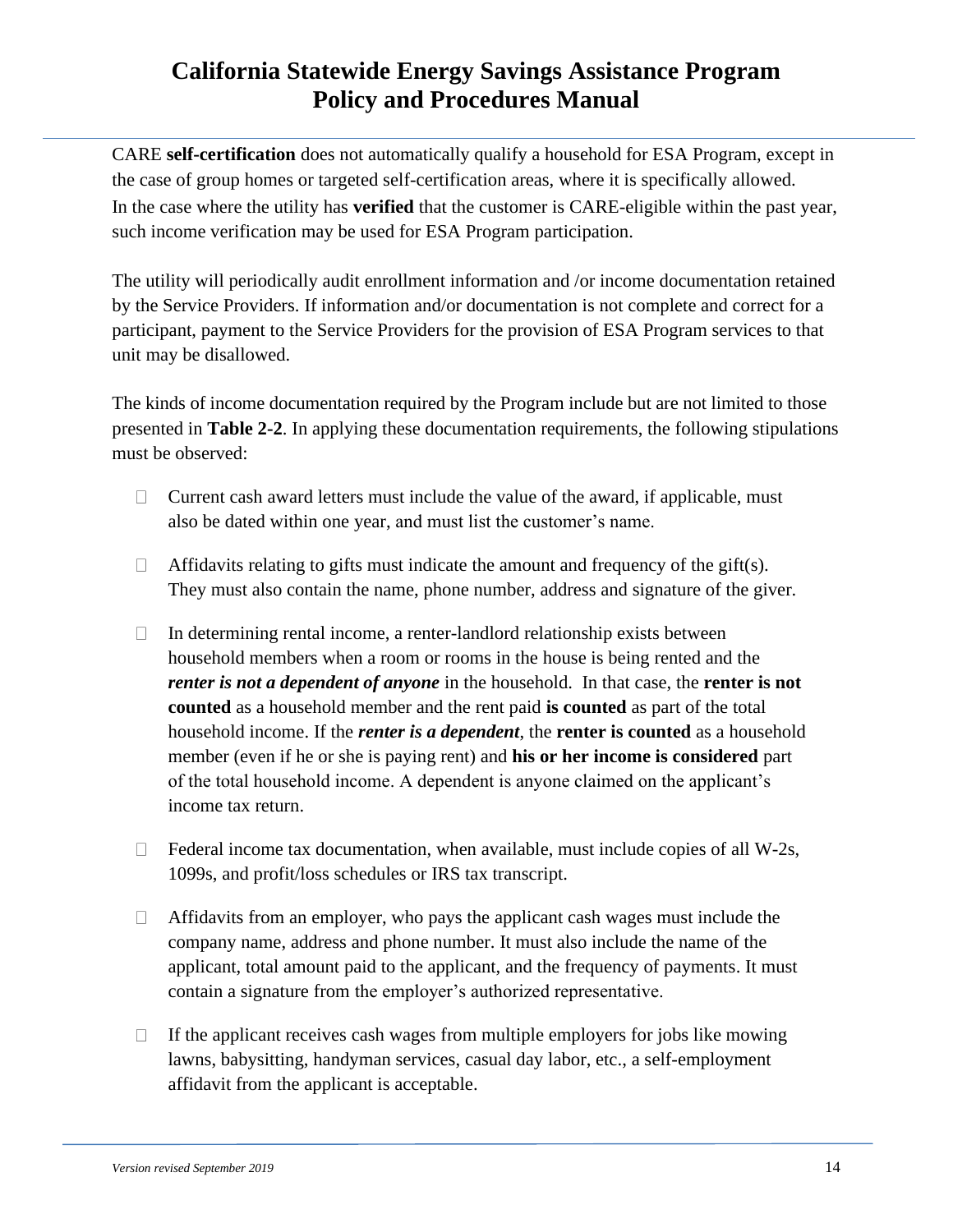In cases where a household claims no income for the past 12 months, the applicant  $\Box$ must demonstrate his or her means of financial support other than income. If the applicant cannot provide documentation of either income or other means of support, Program services will not be performed until such information is provided.

### *2.2.3.2 Categorical Eligibility*

Categorical eligibility enrollment is another procedure designed to ease enrollment processes in both ESA and CARE programs. Customers are eligible to participate under categorical eligibility,<sup>6</sup> and can enroll in the ESA Program based on current participation in another local, state, or federal means-tested program.<sup>7</sup>

Applicants utilizing the categorical eligibility option to enroll in the ESA Program must present documentation reflecting current participation in a Commission approved program in order to satisfy the "income documentation" component. To protect the privacy of program applicants, such documentation must be reviewed, recorded, copied and securely stored by Service Providers prior to the installation of measures for all prospective applicants.

### *2.2.3.3 Targeted Self-Certification*

Targeted Self-Certification is a third enrollment procedure designed to ease enrollment processes in ESA Program. Eligibility for self-certification<sup>8</sup> is determined by each utility based on their identification of geographic areas of their service territory where 80% of the customers are at or below 200% of the federal poverty line. Applicants residing within these targeted selfcertification areas must sign a "self-certification statement" certifying that they do indeed meet the current income guidelines established for participation in the ESA Program. This selfcertification statement is to be retained in lieu of other income documentation or proof of participation in a categorical eligibility program.

### *2.2.3.4 Household Income Calculation Procedures*

Household income guidelines are based on all gross annual income. For self-employed individuals, gross income is defined to be net profit and loss from self-employment.

If a full 12 months of income information is not available, or if there has been a change in the employment status of the household over the past 12 months, it may be necessary to annualize income from a shorter period of time.

All Service Providers shall compute annual income as accurately as possible. The calculations

<sup>6</sup>Categorical eligibility approved in Decision 06-12-038 for SCE, PG&E, SoCalGas, and SDG&E OP 21. See Supplement A for SMJU treatment.

<sup>7</sup> CPUC approved categorical programs, reflected in **Table 2-1**, can be located at: http://www.cpuc.ca.gov/General.aspx?id=976.

<sup>8</sup> Per D.16-11-022 OP 11, households receiving only Energy Education are not eligible for self-certification.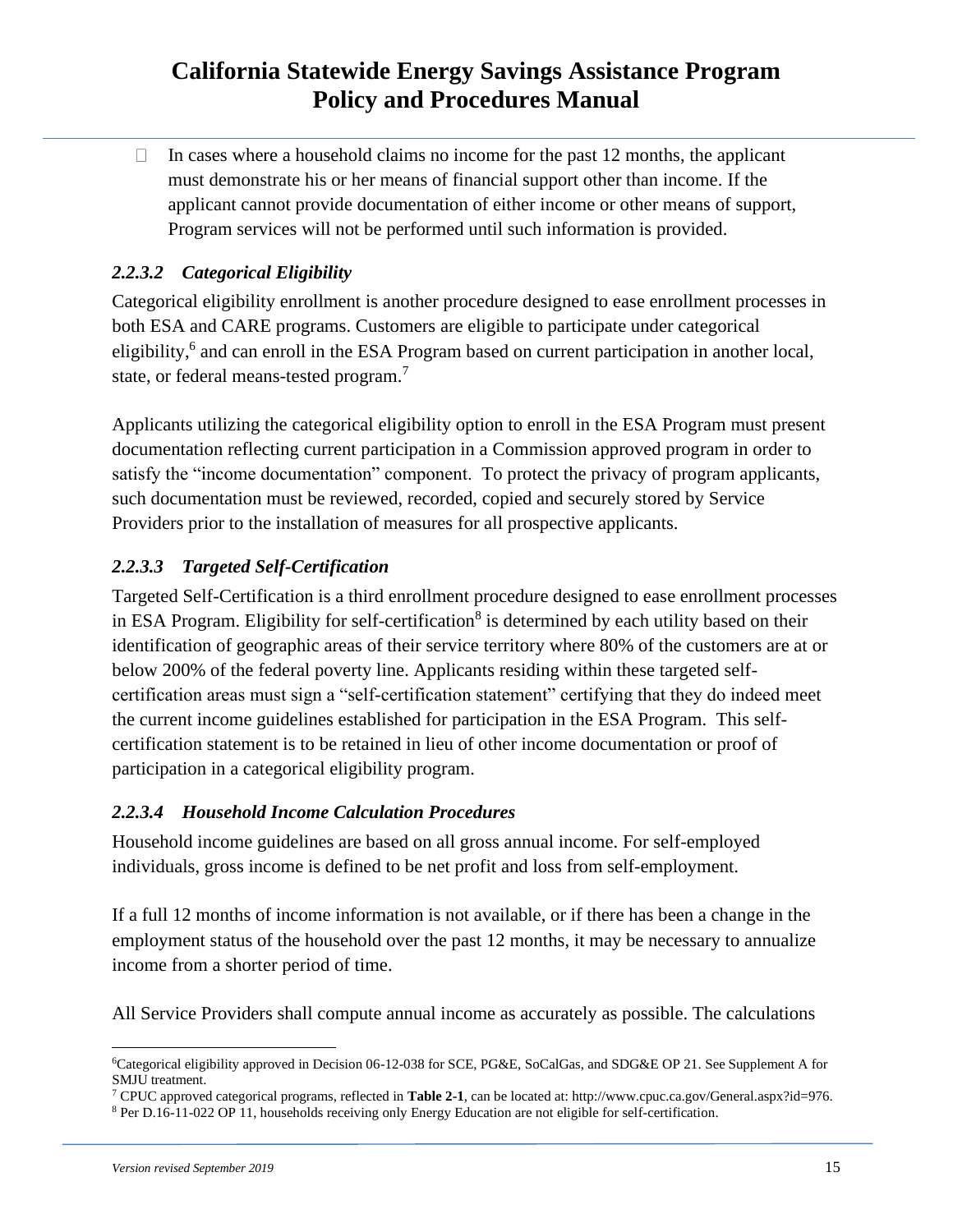used will depend on the type of records available from each household member. Since all household members may not have the same type of income records, it may be necessary, and appropriate, to use more than one method when documenting income for different members of the same household. The applicable calculation method used may be disclosed to the customer upon request.

### <span id="page-15-0"></span>*2.2.4 Determining Household Size*

Household size is the current number of people living in the home as permanent residents. Friends or family on a temporary visit (less than 6 months) are not considered household members nor are their earnings part of household income.

Children and/or other dependents continually residing in the household *only* on weekends, holidays, or vacations may be counted as part of the household only if the family claims them as dependents on their federal income tax filing. Children by previous marriages who do not reside in the home, or children away at school, are not considered household members, even if they are receiving child support, unless they are claimed as dependents on the applicant's federal income tax filing.

### <span id="page-15-1"></span>*2.2.5 Qualifying Multifamily Buildings*

The ESA Program makes use of fractional income qualification for certain measures for multifamily buildings. The terms of income qualification are as follows:

- For the purposes of determining income eligibility, multifamily buildings are defined  $\Box$ as those with five (5) or more attached units. Duplexes, triplexes, and fourplexes are qualified as single-family units for income eligibility determinations.
- **Table 5-1** provides a list of measures available to qualified multi-family buildings.  $\Box$
- $\Box$ Unoccupied and other non-qualified multifamily units may be weatherized as long as the multifamily building satisfies the "80% rule" for income qualification.
- $\Box$ The "80% rule" means that to qualify an entire multifamily building for measures offered by the Program, at least 80% of all units must be occupied by incomequalified households.
- If at least 80% of all units adjacent to a common attic space satisfy the 80% rule, that  $\Box$ attic space may be treated even if the 80% requirement is not satisfied for the entire building. If fewer than 80% of the units are occupied by income-qualified households, individual units occupied by income qualified households may still receive all feasible measures.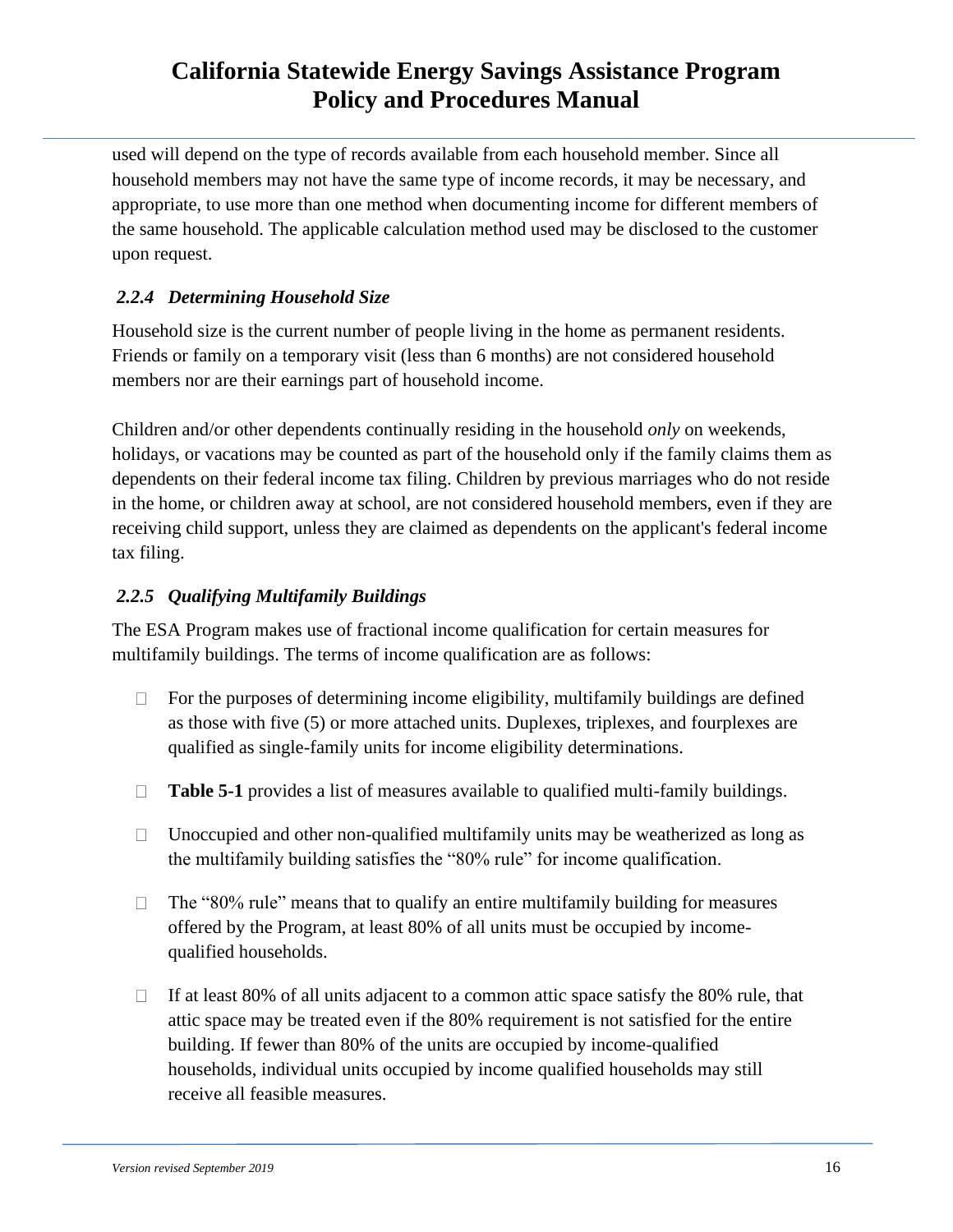- Service Providers must review, record, copy and securely store income  $\Box$ documentation for all households used to qualify an apartment building. The provider must also make its best effort to review and record income documentation for all other households in the multifamily building (i.e., those not used to meet the 80% qualification standard).
- Multifamily buildings may be eligible for whole building ESA Program enrollment  $\Box$ without the need for door-to-door tenant income documentation. Buildings eligible for "whole building" enrollment are located in a PRIZM Code, census tract, or federally recognized tribal reservation, or zone where 80% of households are at or below 200% of federal poverty guidelines; a Promise Zone as designated by the federal government, or the building is registered as low-income affordable housing with ESA Program qualified income documentation that is less than 12 months old on file. A copy of the owner or authorized representative's whole building certification must be kept in the file for that customer.
- $\Box$ Renters residing in multifamily properties shall be provided with information and pre-paid postage that they can pass on to their landlords on behalf of the ESA Program. In the course of the customer enrollment, the outreach worker shall provide a description of multifamily program services available to the income qualified household.
- Multifamily buildings may be eligible for common area measures offered by the  $\Box$ Program. Buildings eligible for common area measures must provide affordable housing to low-income Californians in deed-restricted, government and non-profit owned multifamily buildings.<sup>9</sup> To qualify for common area measures offered by the Program, at least 65% of all occupied units in that multifamily building must be occupied by low income households, who are eligible for the ESA Program. A copy of the owner's or authorized representative's certification of ESA Program income eligibility must be kept in the customer files for that property owner.

### <span id="page-16-0"></span>**2.3 Service Eligibility**

#### <span id="page-16-1"></span>*2.3.1 General Service Eligibility Conditions*

To be eligible for the ESA Program, a customer must be served by an active utility account/meter (includes master meter). In an area served by different investor-owned gas and electric Utilities (e.g., the SoCalGas-SCE overlap area) the fuel source for the dwelling's space

<sup>9</sup> D.16-11-022 at p. 202 requires the utilities to benchmark multi-family properties (whether treated through the common area approach or simply reported on through the SPOC process) through EPA Portfolio Manager, beginning with master-metered buildings.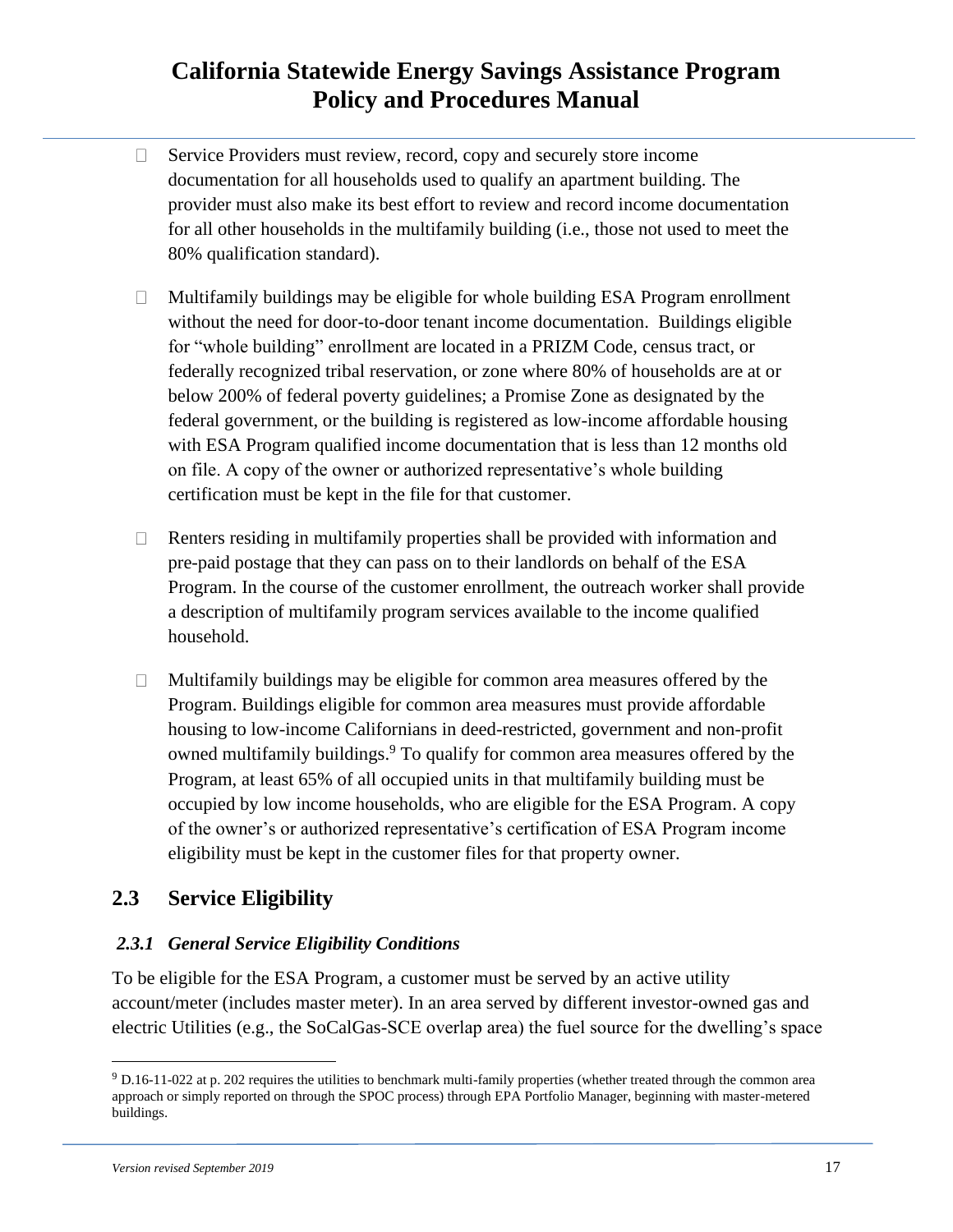heat shall determine which utility will be the provider of air sealing/envelope and attic insulation measures to the dwelling if that fuel source is either natural gas or electricity. If a non-IOU heating fuel is used, *and* the home has air conditioning, the electric IOU will be the provider of weatherization measures other than infiltration-reduction measures.

Measure-specific eligibility requirements will be followed in the ESA Program. Not all measures are offered in all utility services territories or climate zones. **Table 5-1** shows the measures offered by each utility for all housing types. See **Table SA-1** for SMJU measure-specific eligibility requirements.

### <span id="page-17-0"></span>*2.3.2 Referrals*

In order to provide the maximum opportunity for eligible customers to receive all feasible measures, the Utilities will set up a referral system with each other. In addition, the Utilities will work with community agencies and local governments including, local Department of Community Services and Development (CSD) agencies, to expand ESA Program leveraging opportunities. This will increase the number of measures available to eligible customers by sharing the cost of measures offered by both programs.

In 2016, CSD Service Providers were authorized to provide ESA Program services in accordance with the leveraging platform established in Commission Decision D.16-11-022.10 The standards provided in this *P&P Manual* shall be observed by CSD Service Providers, to the extent applicable, where ESA Program services are provided by CSD.

In areas where a customer receives natural gas and electric services from separate Utilities, those Utilities will work together to ensure the customer receives all feasible ESA Program measures. The utility installing infiltration measures will conduct natural gas appliance testing if the utility serves natural gas somewhere in its service area (and thus has trained gas service representatives). If the customer has electric space heat served by an electric-only utility, the electric utility will not install infiltration measures if natural gas appliances are present. The following steps shall be taken to mitigate the duplication of costs otherwise associated with customers participating in two utility programs:

- First, customers that have provided proof of income qualification or deemed  $\Box$ categorically eligible by one IOU, shall be considered eligible by all other IOUs serving this customer; and
- Second, gas and electric Utilities will offer common energy education in overlapping  $\Box$

<sup>10</sup> D.16-11-022 Dicta at p. 201, 368-369 and Ops 31-34, 47-48.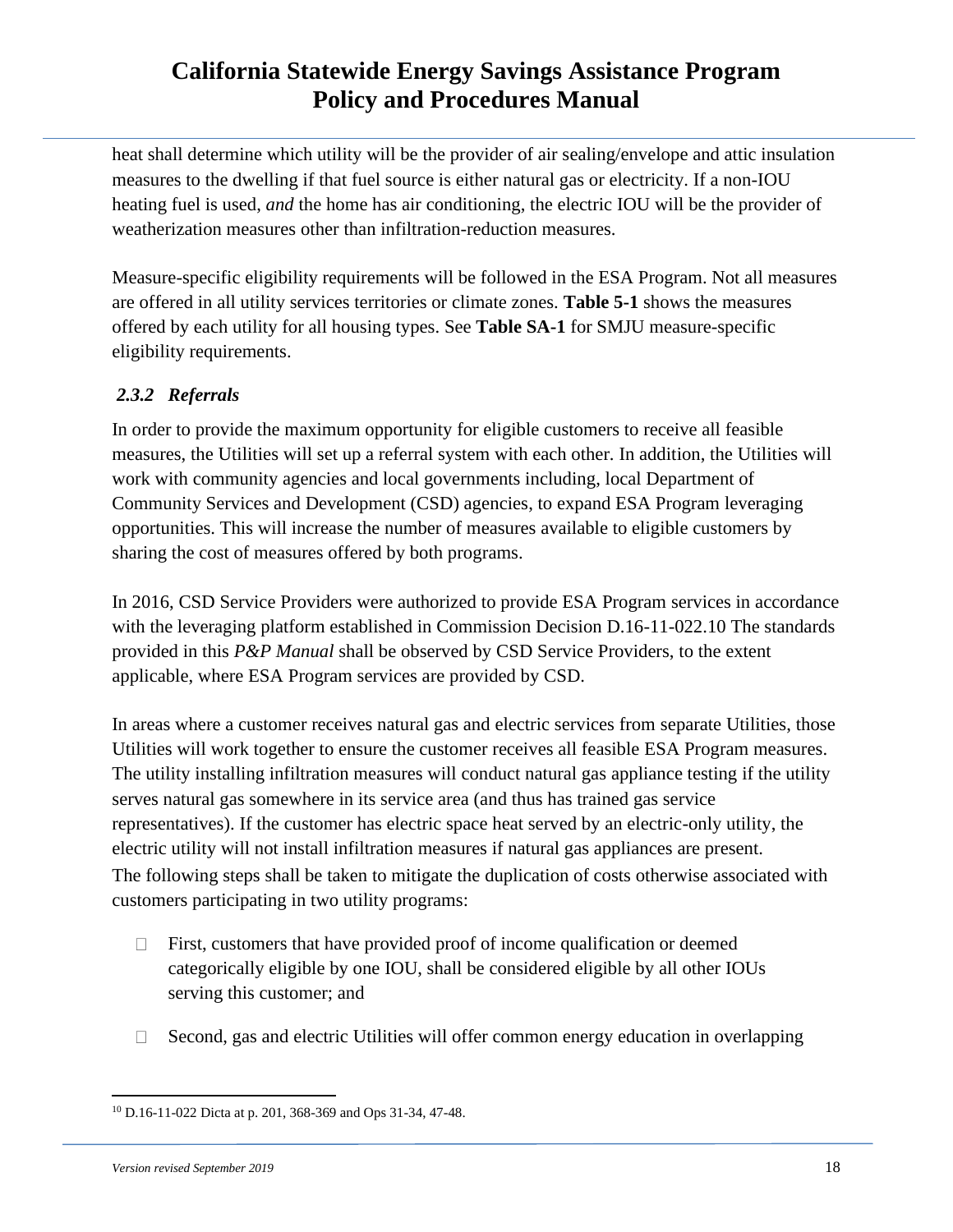service areas so that customers receive education from only one utility.

### <span id="page-18-0"></span>**2.4 Structural Eligibility**

#### <span id="page-18-1"></span>*2.4.1 Public Housing*

Public housing is eligible for participation in the ESA Program, but must meet the program eligibility requirements in order to participate. (Note: this does not include on-base military housing, unless utility service(s) are provided by the Utilities.)

### <span id="page-18-2"></span>*2.4.2 Housing Type*

Single family homes, multifamily units, and mobile homes are eligible to participate in the program.

- Duplexes, triplexes, and fourplexes will be qualified as single-family homes.  $\Box$
- $\Box$  Multifamily buildings are defined as those with five (5) or more attached units.
- Mobile homes are defined by California Health and Safety Code (Division 13, Part 2,  $\Box$ Chapter 1) as having "eight feet or more in width, or 40 feet or more in length … or 320 or more square feet." A mobile home is a manufactured home regulated by the U.S. Department of Housing and Urban Development code (24 CFR, Part 3280.2) and built on a trailer chassis and designed for highway delivery to a permanent location, and it can be a single-, double-, or triple-wide home.

The Utilities may promote or limit the treatment of housing types in individual program years if these actions are consistent with the achievement of the programmatic initiative.

### <span id="page-18-3"></span>*2.4.3 Housing on Non-Residential Rates*

In general, only residential customers on residential rates are eligible to participate in the ESA Program. However, group homes on non-residential rates are eligible for ESA Program services as long as they are currently eligible for CARE under current CARE guidelines applicable to group living facilities<sup>11</sup>, and the structure in question is a single family, multifamily or mobile home suitable for weatherization under ESA Program standards.<sup>12</sup>

CARE-eligible facilities include but are not limited to the following.

<sup>11</sup> See D. 92-04-024, April 8, 1992; D. 92-06-060, June 17, 1992; D. 95-10-047, October 18, 1995. Also see *Commission Advisory and Compliance Division, Workshop Report on California Alternate Rates for Energy (CARE): The Development of Guidelines to Implement CARE for Migrant Farmworker Housing, Agricultural Employee Housing, and Employee Housing,* May 1995

 $12$  It should be noted that CARE income eligibility requires that 100% of the residents of the facility (other than live-in staff) meet the CARE income guideline. This income eligibility criterion will be applied to group homes for the purposes of determining ESA Program income eligibility.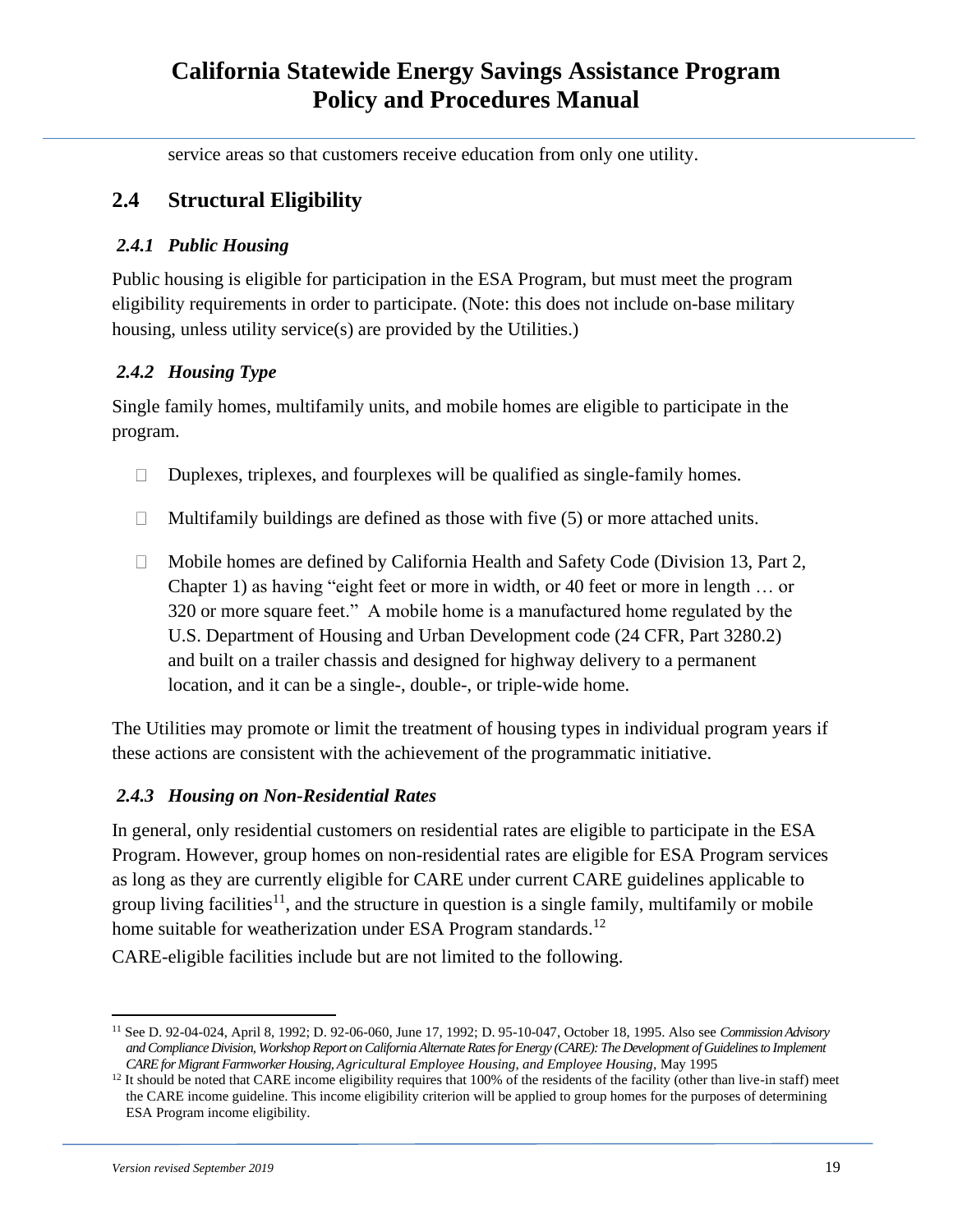- Migrant farm worker housing centers, as defined in Section 50710 of the Health and  $\Box$ Safety Code, provided that 70% of all energy usage in master-metered facilities and 100% of all energy usage in individually metered facilities are residential.
- Privately owned employee housing, as defined in Section 17009 of the Health and  $\Box$ Safety Code, that is licensed and inspected by the state and local agencies pursuant to Part I of Division 13, and in which 100% of all energy use is residential.
- $\Box$ Housing for agricultural employees operated by non-profit entities, as defined in Subdivision (b) of Section 1140.4 of the Labor Code, and that has an exception from local property taxes pursuant to subdivision (g) of the Revenue and Taxation Code, provided that 70% of all energy usage in master-metered facilities and 100% of all energy usage in individually-metered facilities is residential.
- Non-profit group living facilities, defined as transitional housing (such as a drug  $\Box$ rehabilitation or halfway house), short- or long-term care facilities (such as a hospice, nursing home, children's home or seniors' home), group homes for physically or mentally challenged persons, or other nonprofit group living facilities.
- Homeless shelters, hospices and women's shelters with the primary function of  $\Box$ providing lodging and which are open for operation with at least six beds for a minimum of 180 days and/or nights (including satellite facilities in the name of the licensed corporation, where 70% of the energy supplied is for residential purposes.
- As mandated by AB 868 and reiterated by an October 1, 2004 Administrative Law  $\Box$ Judge's Ruling,<sup>13</sup> migrant housing centers are presumed to meet CARE income eligibility guidelines without verification. This presumption will also be used in determining ESA Program income eligibility of such facilities. For the purpose of determining eligibility of other types of housing on non-residential rates, income qualification shall be considered satisfied if the facility is CARE eligible. These facilities represent a unique situation and this income verification procedure shall not be considered a precedent for other circumstances.

### <span id="page-19-0"></span>**2.5 Home Ownership Documentation**

#### <span id="page-19-1"></span>*2.5.1 Overview*

Home ownership must be verified. The legal owner or authorized agent must sign the property owner authorization form. It is the responsibility of the Service Provider to review all supporting

<sup>&</sup>lt;sup>13</sup> Administrative Law Judge's Ruling Seeking Input Regarding Assembly Bill 868 (Care Eligibility for Migrant Housing Centers), October 1, 2004, p.5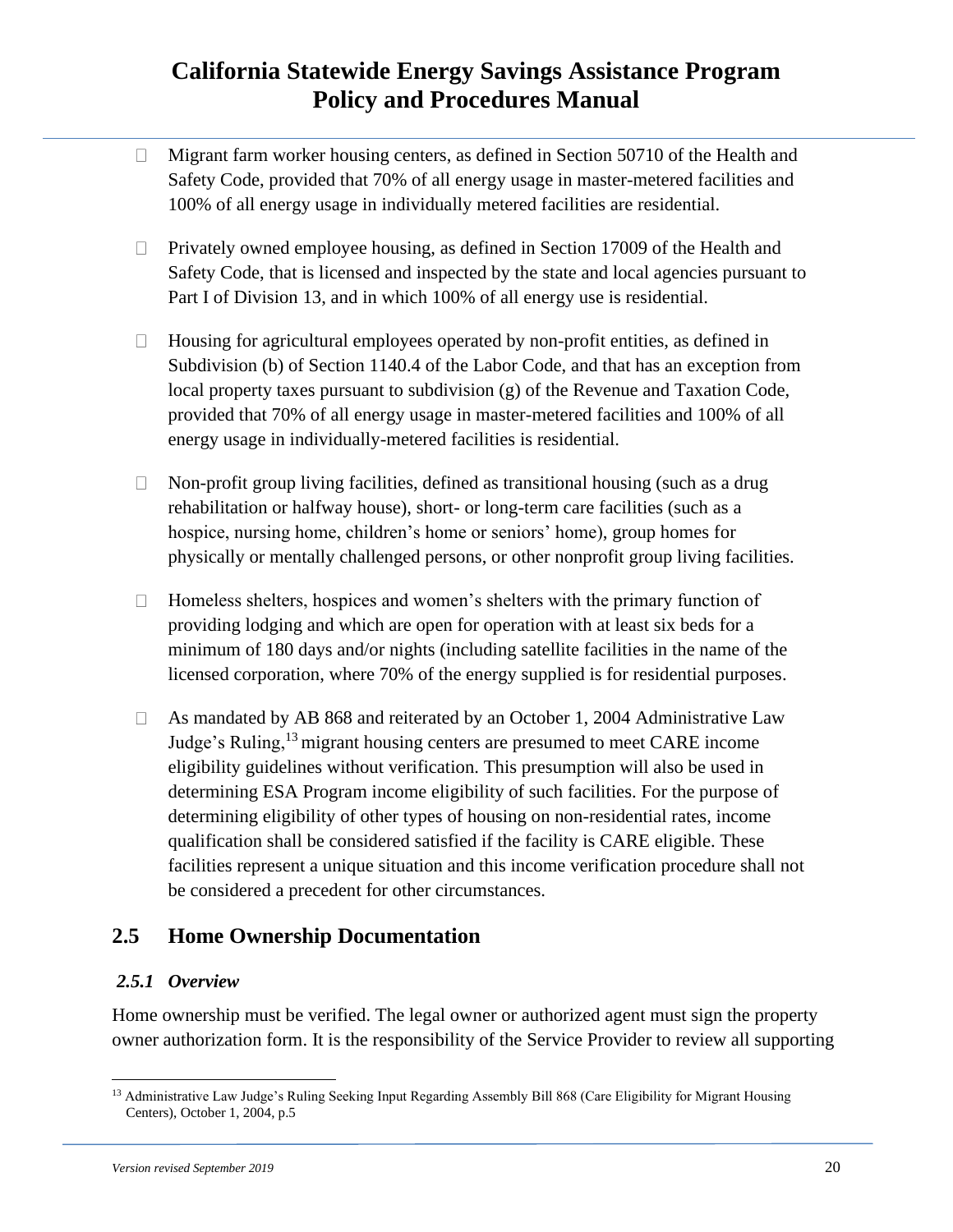documents provided to ensure proof of home ownership. If a home is in the name of a deceased spouse, the surviving spouse should be considered as the owner. Service providers and individuals signing property owner authorization are verifying that the property owner is authorized to sign agreement to participate in ESA Program, and authorizes ESA Program services for that property. A copy of the signed property owner authorization must be maintained in the customer or project file.

Any of the following may be used for home ownership documentation.

- Current loan or mortgage documents;  $\Box$
- Property tax records or bills;  $\Box$
- Homeowner property insurance (declaration page);  $\Box$
- Mortgage payment invoices or book;  $\Box$
- Title search service;  $\Box$
- $\Box$ Deeds; and
- $\Box$  Current Mobile Home Registration from Department of Housing and Community Development or DMV certificate of title for mobile home.

#### <span id="page-20-0"></span>*2.5.2 Multiple Home Ownership*

If the home is owned by more than one person, the homeowner will be considered any one of the persons whose name appears on the ownership document.

### <span id="page-20-1"></span>*2.5.3 Life Estate/Living Trust*

A homeowner may have established a "Life Estate" or "Living Trust." This occurs when the property is deeded to another individual or trust, but the original owner maintains control of the property. The original owner (trustee) may sign as the property owner only if he or she has a copy of Life Estate or Living Trust documents. Service Providers must review and verify that the individual signing the property owner authorization is authorized to do so when the property is the subject of a "Life Estate" or "Living Trust."

### <span id="page-20-2"></span>*2.5.4 Power of Attorney*

In cases where the property owner is not available to sign on property owner authorization, any person having a Power of Attorney for that owner may sign the form.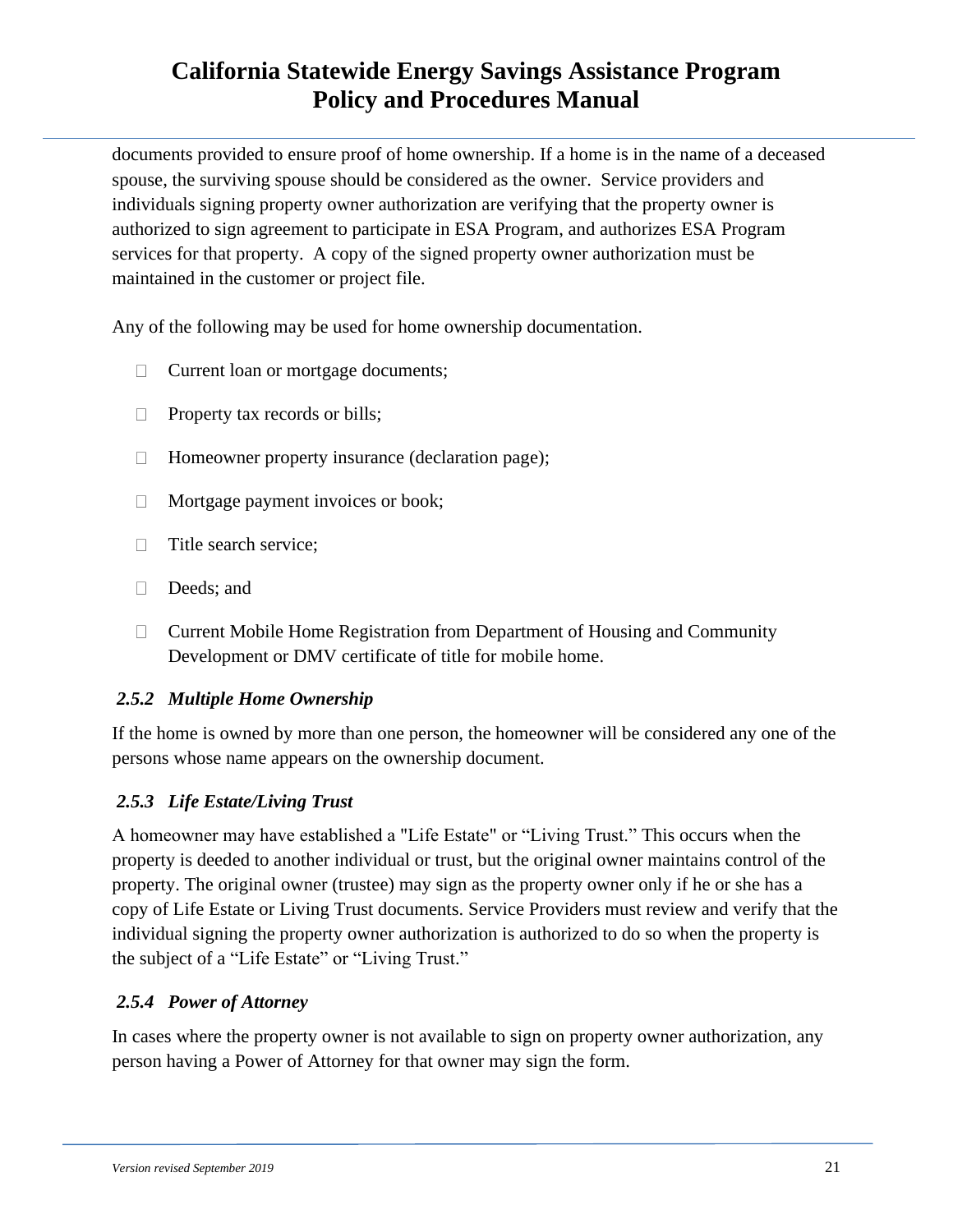#### <span id="page-21-0"></span>*2.5.5 Property Management Companies*

Authorized representatives of property management companies may sign for property owners for both single family and multifamily agreements under the following conditions:

- $\Box$ The property management company has a standard Power of Attorney agreement with the property owner; or
- The property management company has a signed Management Agreement with the  $\Box$ owner authorizing the property management company to act as the agent for the specific property; or
- $\Box$ Any other documentation that the utility may require to establish that an agreement exists between the property owner and the management company.

A copy of any supporting documentation must be kept in the customer's file.

### <span id="page-21-1"></span>**2.6 Treatment of Rental Units**

#### <span id="page-21-2"></span>*2.6.1 Property Owner Approval*

In general, rental units may not receive Program Services and Measures until a property owner authorization has been received. This approval must cover the participation of the unit in the Program as well as the installation of specific measures. Such approval is valid for a period of 12 months from the date it is signed by the property owner or authorized agent. If approval of the Property Owner is not received before the installation of such services, the Service Provider will be required to reimburse the utility for all payments received from the utility for the measures in question; with prior written authorization from the Utilities' Program Manager, Service Providers may proceed with the installation of services and measures that do not directly affect the condition and/or structure without the signed property owner authorization.

#### <span id="page-21-3"></span>*2.6.2 Eligibility of Rental Units for Certain Measures*

If the Property Owner's permission is required and has been obtained, and that other eligibility conditions are met, rental units may be treated under the Program. However, the following policies relating to specific measures shall be applied. Not all measures listed are offered in all utility service territories or climate zones. See **Table 5-1**.

Rental units are not eligible for furnace replacements or major furnace repairs  $\Box$ associated with the mitigation of NGAT failures. However, service and adjustments may be made to furnaces and water heaters if these actions would improve the performance of the system at a minimal cost.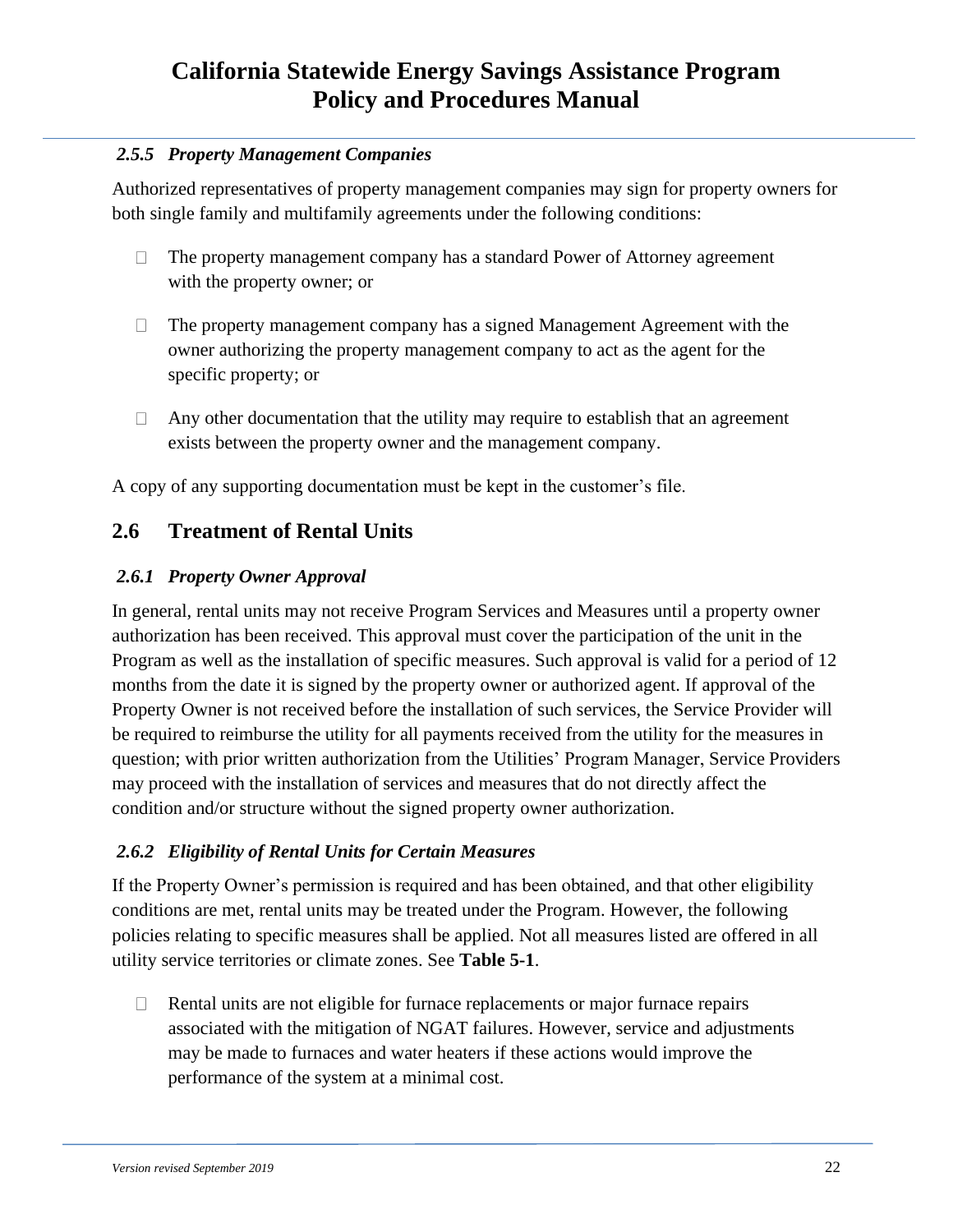- Refrigerator and air conditioner replacements may be provided at no charge to either  $\Box$ the tenant or the property owner, except in the instance where the property owner owns the refrigerator or air conditioning unit that is replaced and pays the utility bill. In these instances, the Utilities may make payments to installation Service Providers to cover part of the cost of replacement.
- *Second Refrigerator Replacement*: <sup>14</sup> The electric Utilities shall offer second  $\Box$ refrigerators where at least six or more people are living in the household.<sup>15</sup> For households receiving a primary refrigerator replacement, which have a second inefficient unit; the Service Provider shall first encourage the household to remove and recycle the secondary unit, by providing customer education, including rebates available to retire and recycle the second inefficient unit.<sup>16</sup> If the customer declines to remove and recycle the inefficient second unit, then the Service Provider may offer replacement with a more efficient second unit using the same guidelines as the primary refrigerator replacement.<sup>17</sup>
- The Utilities may opt to provide, at a nominal charge to the property owner,  $\Box$ evaporative coolers, refrigerator replacement, and replacement air conditioners and heat pumps. For those instances, the Utilities may make payments to installation Service Providers to cover part of the cost of replacement.

### <span id="page-22-0"></span>**2.7 Previous Program Participation**

The "Go-Back" Rule is eliminated.<sup>18</sup> Utilities will conduct household re-treatment based on household energy usage, prioritizing high energy users.<sup>19</sup> Utilities apply additional prioritization criteria within their service territories, consistent with guidelines in D.16-11-022.

### <span id="page-22-1"></span>**2.8 Need for ESA Program Services**

The Modified 3-Measure Rule is eliminated.<sup>20</sup> A home must receive all feasible measures offered under the ESA Program.

As stipulated in the standard non-feasibility criteria<sup>21</sup>, if a measure is already in place and

<sup>15</sup> D.16-11-022 dicta at p.102-103.

<sup>17</sup> Id.

 $14$  This rule applies to all second refrigerator replacements, for any property type, and is not limited to rental units. See Supplement A for SMJU electric Utilities treatment.

<sup>16</sup> D.16-11-022 dicta at p.102.

<sup>18</sup> D.16-11-022 OP 9. D.18-08-020 OP 4.

<sup>19</sup> D.16-11-022 CL 13.

<sup>20</sup> D.16-11-022 OP 9. D.18-08-020 OP 4.

<sup>21</sup> ESA California Installation Standards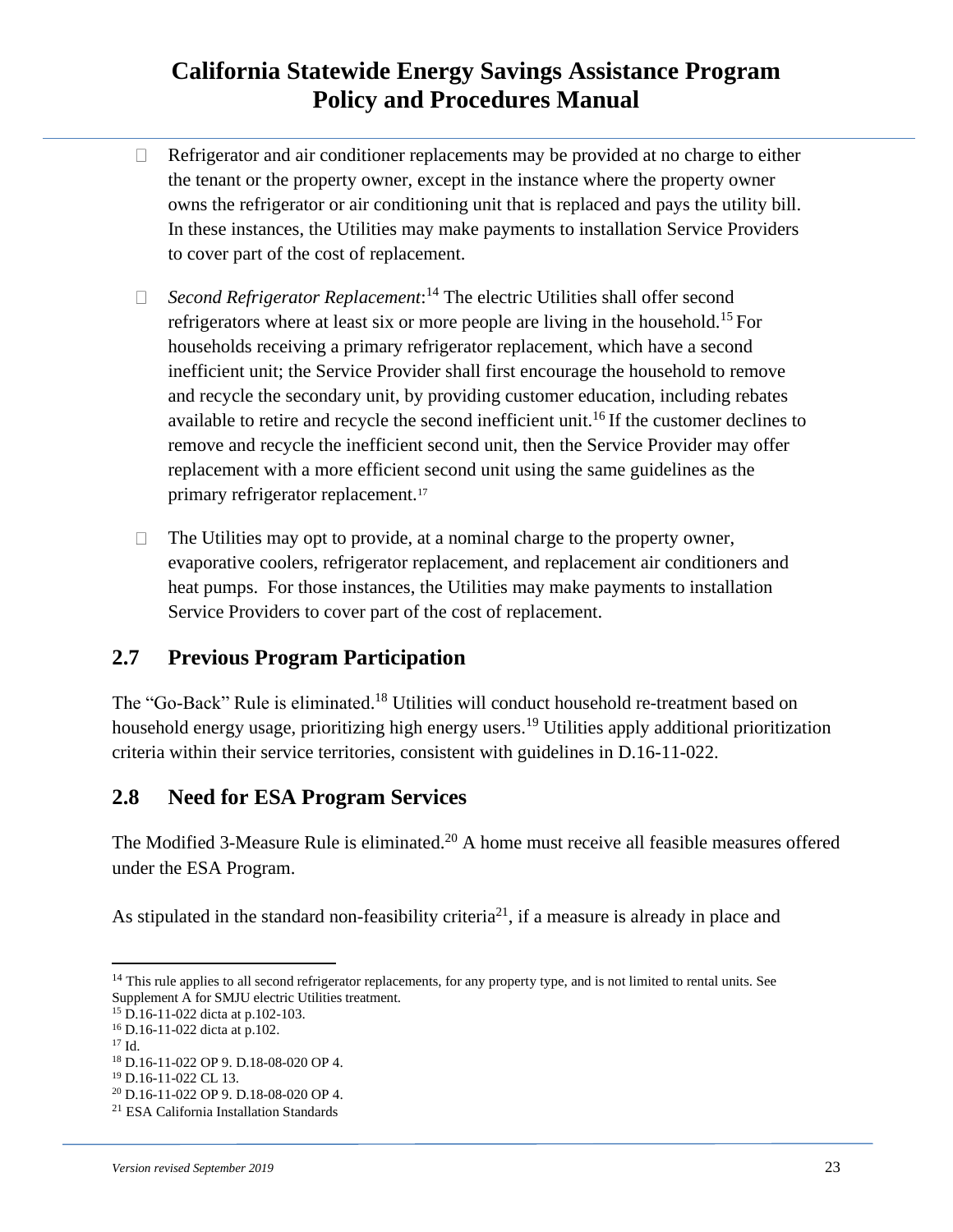operating properly, even if it does not meet the current Installation Standards for new installations, it should not be removed and replaced. $22$ 

<sup>&</sup>lt;sup>22</sup> If a customer refuses a measure, that measure is considered non-feasible. See Section 7.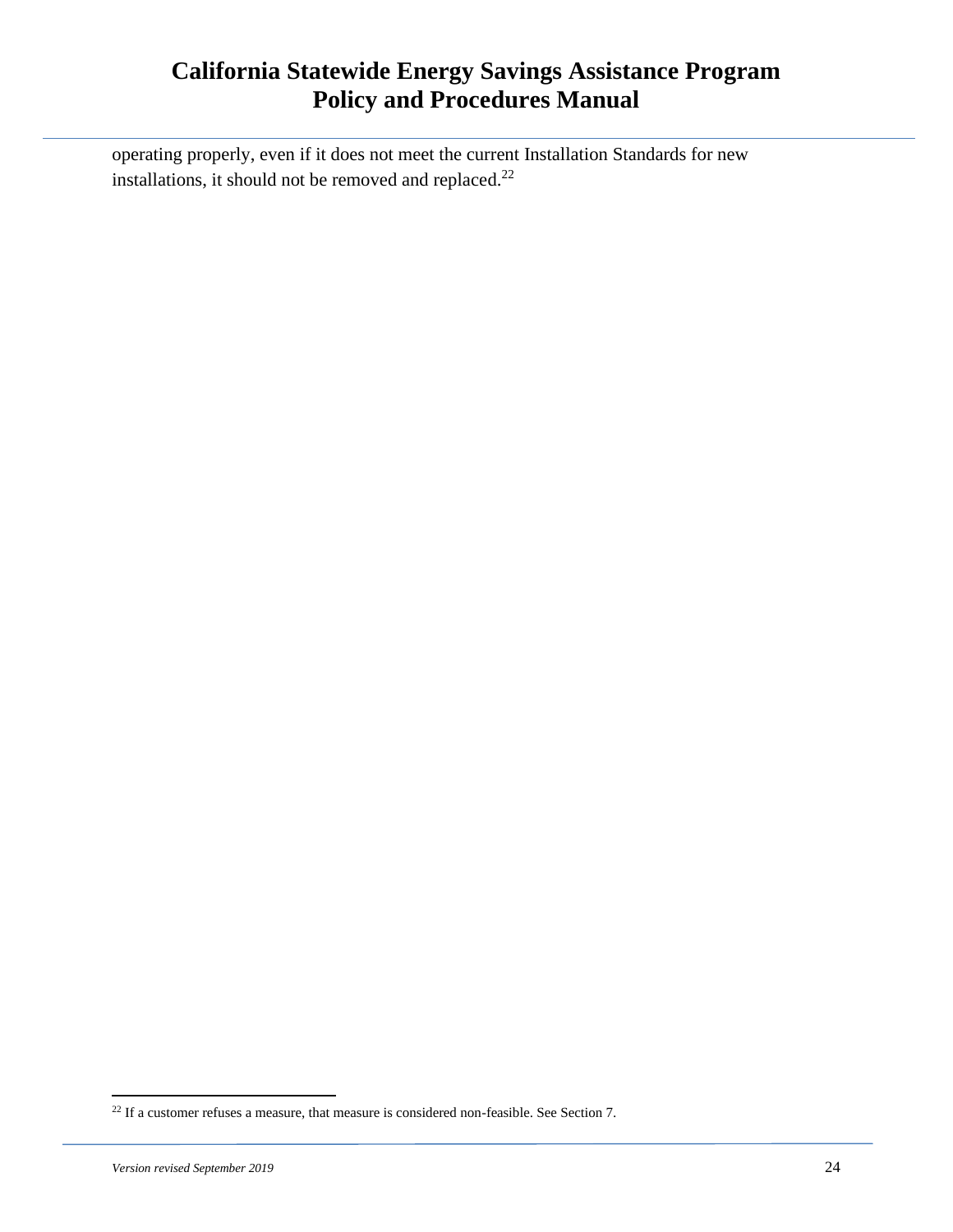# <span id="page-24-0"></span>**3 Customer Outreach and Customer Relations**

### <span id="page-24-1"></span>**3.1 Introduction**

This section presents statewide ESA Program policies and procedures in the areas of customer outreach and customer relations. Subsection 3.2 discusses policies relating to the recruitment of participants for the Program, while Subsection 3.3 focuses on the maintenance of proper relationships with customers. The policies in this section are supplemented by additional provisions in both specific and general terms and conditions included in formal agreements between Utilities and Service Providers.

### <span id="page-24-2"></span>**3.2 Customer Outreach**

Service Providers enrolling customers for participation in the ESA Program are required to follow strict policies relating to customer outreach and enrollment. Customer outreach policies cover promotional guidelines, limitations on representations made by Service Providers and their employees, outreach interactions, and tracking. Utility and Service Provider outreach efforts may target those customers with the highest energy usage, considering energy burden and/or energy insecurity.<sup>23</sup>

#### <span id="page-24-3"></span>*3.2.1 Promotional Guidelines*

Only promotional materials approved by the utility may be used to promote participation in the ESA Program.

#### <span id="page-24-4"></span>*3.2.2 Representations by Service Provider and Provider's Employees*

Neither the Service Provider nor his/her employees may imply that they are employees of the utility or affiliated with the utility in any way other than through the ESA Program.

#### <span id="page-24-5"></span>*3.2.3 Outreach Interactions*

Outreach personnel must effectively contact and interact with a diverse set of customers. These personnel shall have available any necessary multilingual staff and/or translators and shall make every effort to resolve barriers to communication attributable to persons with disabilities.

#### <span id="page-24-6"></span>*3.2.4 Outreach for Customers with Disabilities*

Service Providers shall serve and conduct outreach to customers with disabilities. Customers with disabilities may be identified based on their enrollment in the Medical Baseline Program, enrollment in the Deaf and Disabled Telecommunications Program (DDPT), enrollment in ESA

<sup>&</sup>lt;sup>23</sup> Public Utilities Code Section  $327(a)(6)$ Public Utilities Code Section 2790 (d).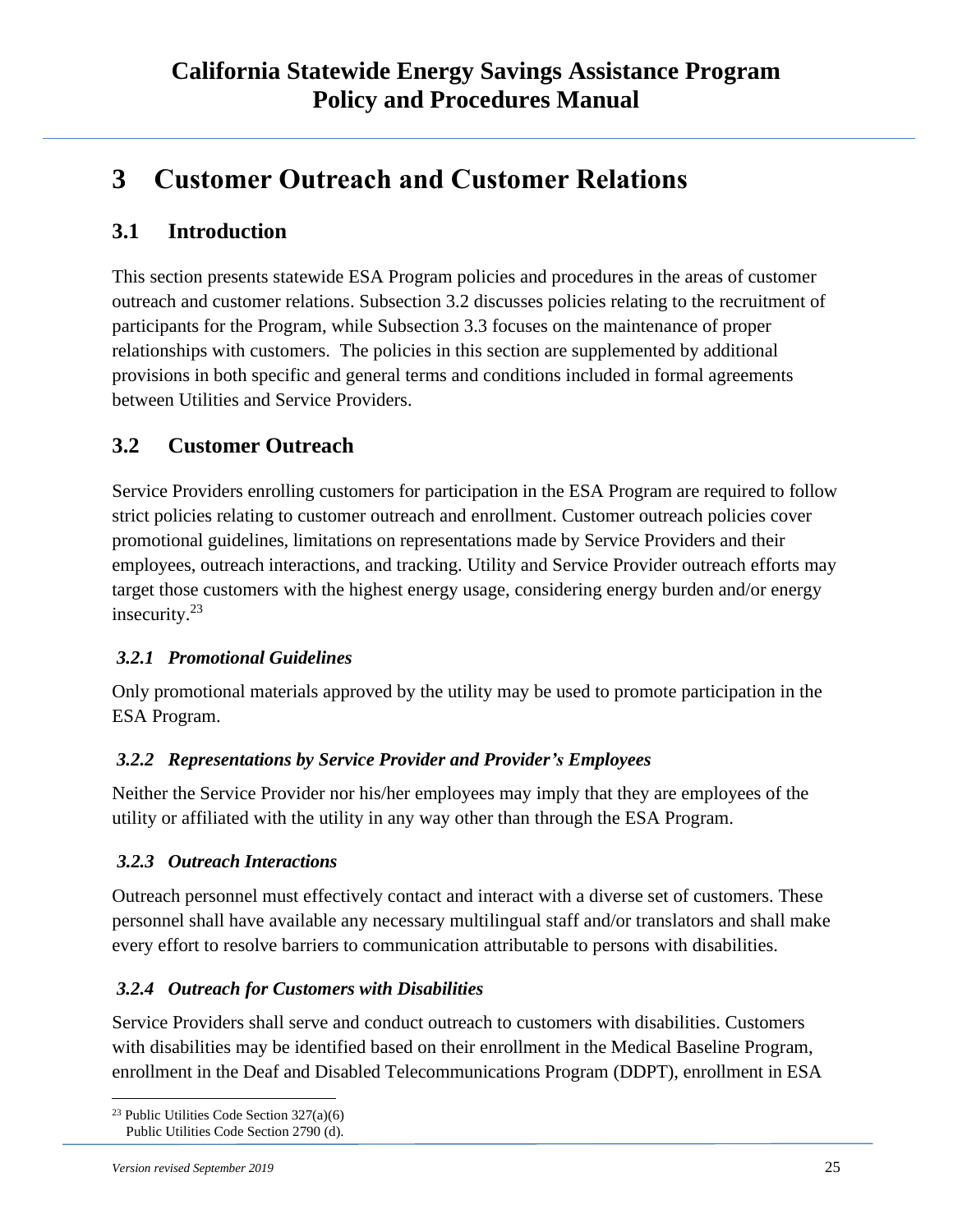Program through a disability-based community-based organization (CBO), requests for accessible formats of written materials or use of Tele-Typewriter/Telecommunications Device for the Deaf (TTY/TDD), visibility of an observed disability, and/or self-identification as having a disability. Service Providers shall not ask the customer if he/she has a disability.

### <span id="page-25-0"></span>**3.3 Customer Relations**

### <span id="page-25-1"></span>*3.3.1 Introduction*

It is imperative that both Service Providers and utility employees maintain proper customer relationships. The ESA Program is a customer service-oriented energy efficiency program, and professional and courteous service should be delivered accordingly. Specific polices with respect to customer relations are specified below.

### <span id="page-25-2"></span>*3.3.2 Expedient Service*

Service must be provided to participants in a reasonable time frame, as determined by the utility. Service Providers must inform customers of the approximate amount of time required for installations, inspections and gas appliance testing (if required), and shall provide services as expeditiously as possible. The number of visits to a home shall be kept to a minimum.

### <span id="page-25-3"></span>*3.3.3 Other Work*

Only work directly associated with providing ESA Program authorized services to participating customers may be billed to the ESA Program. The Service Provider is prohibited from selling other services to the customer or charging the customer for any other service.<sup>24</sup>

### <span id="page-25-4"></span>*3.3.4 Staff Identification*

All Service Providers or subcontractor employees who engage in customer contact must always wear identification badges provided or approved by the utility. Each badge must always be visible and include a color photo of the employee. If the Service Provider produces badges, templates for identification badges will be provided by the utility. The Service Provider shall immediately return the ID badges of all personnel no longer working for the Service Providers or its subcontractors on the ESA Program. In the event the Service Provider is unable to return a badge, the Service Provider shall immediately notify the utility.

### <span id="page-25-5"></span>*3.3.5 Crew Appearance*

ESA Program Service Providers are responsible for the courtesy and appearance of their employees. Discourteous personnel and unprofessional appearance will not be tolerated in this program and may constitute grounds for contract termination.

<sup>&</sup>lt;sup>24</sup> This provision does not preclude the possibility of requiring a co-payment for the installation of one or more measures, if approved by the utility.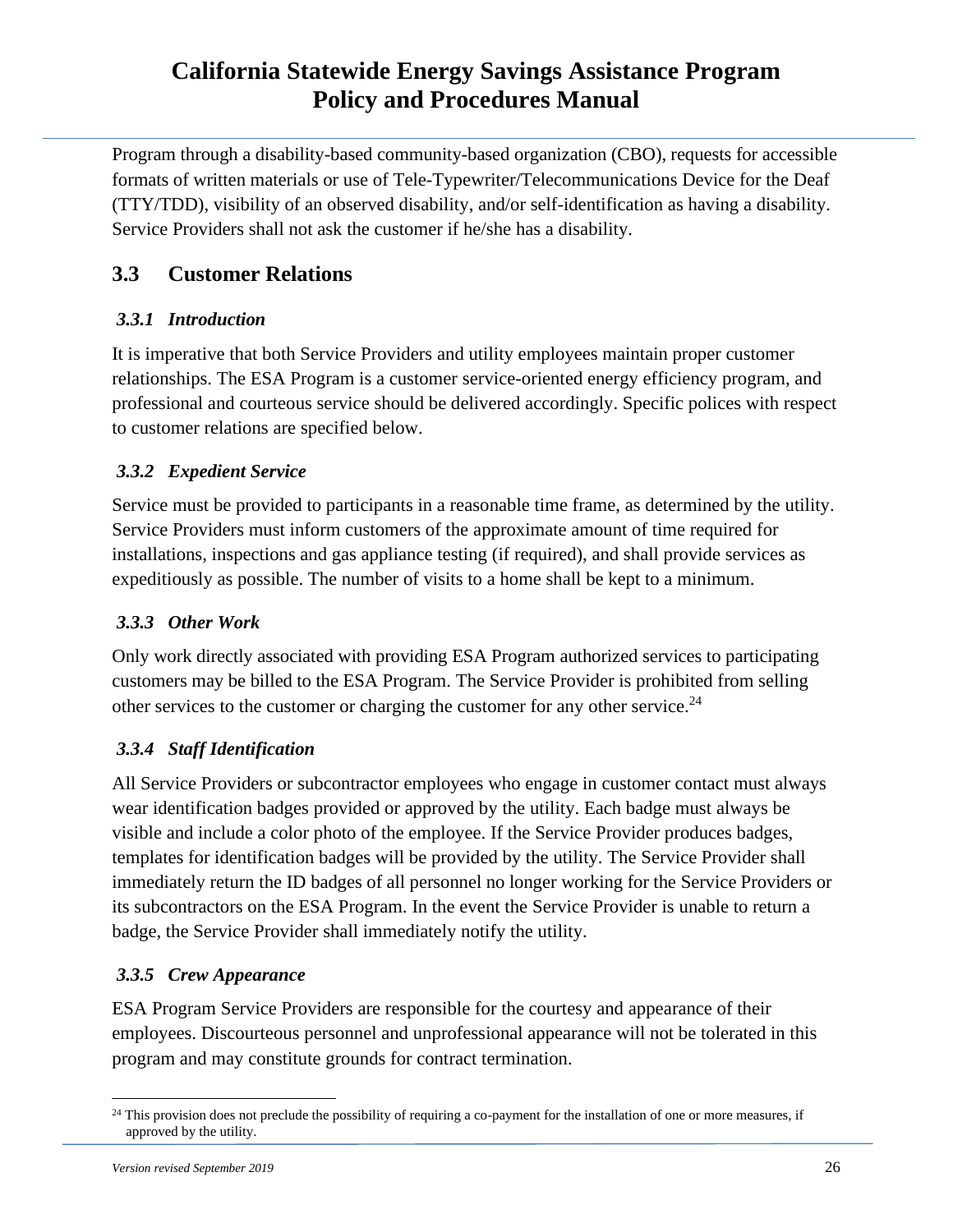#### <span id="page-26-0"></span>*3.3.6 Customers 18 Years or Older*

In general, Service Providers shall enter customer's residences only when adults, eighteen (18) years of age or older are present. The only exception to this rule is that Service Providers may enter the home of a customer under eighteen (18) years of age if the customer is married or has been declared an emancipated minor by the courts.

#### <span id="page-26-1"></span>*3.3.7 Customer Complaint Procedures*

The Service Provider must make every effort to resolve and document customer complaints. The Service Provider must notify the utility or its designee of the status of each complaint within 24 hours of the Service Provider's receipt of the complaint. If the complaint deals with customer safety, the Service Provider must resolve it within 24 hours. If the complaint does not relate to customer safety, the Service Provider must resolve the complaint to the satisfaction of the customer as required by the utility. The acceptability of the Service Provider's resolution of complaints will be determined at the sole discretion of the utility. If the Service Provider has not resolved the complaint within the mandated period, the Service Provider shall notify the utility or its designee of this failure.

#### <span id="page-26-2"></span>*3.3.8 Substance Abuse and Smoking Policy*

In addition to local and state laws, Service Provider personnel shall not be under the influence of drugs or alcohol nor be using drugs or alcohol anytime when performing ESA Program work. Smoking is always prohibited within the residence being served and on the customer's property.

#### <span id="page-26-3"></span>*3.3.9 Incident Reports*

Service Providers must immediately contact the utility or its designee to provide an incident report if during a home visit there is damage to a customer's home and/or property, or if the Service Provider's employee has been accused of an illegal act. Within 24 hours, the Service Provider will inform the utility or its designee of the resolutions of all such incidents.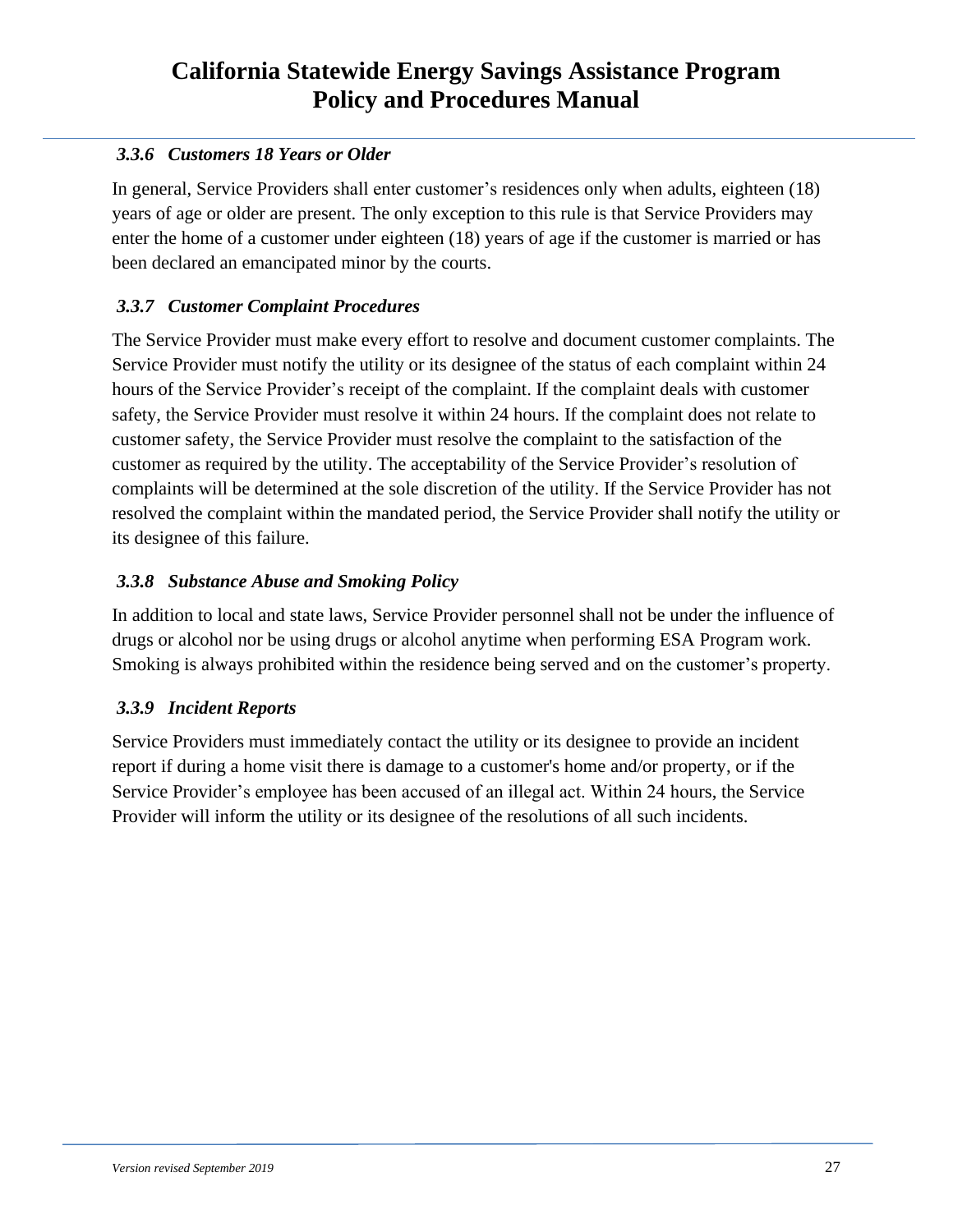# <span id="page-27-0"></span>**4 Procedures for Customer Home Visits**

### <span id="page-27-1"></span>**4.1 Introduction**

This section describes the procedures to be followed by ESA Program outreach workers and Service Providers during visits to a participating home. These procedures cover the provision of general program information, the collection of data on the household and the property, the completion of in-home energy education, the completion of the in-home energy assessment, and the installation of measures as approved by each utility.

### <span id="page-27-2"></span>**4.2 Description of Program Services**

In the course of the customer enrollment, an outreach worker shall provide a thorough description of ESA Program services available to the income qualified household. At a minimum, this description must cover the following services:

- An overview of the ESA Program, including program goals, eligibility requirements,  $\Box$ eligible measures, and procedures. The procedures to be covered by this description must encompass in-home energy education, available energy efficiency services and minor home repairs, general installation procedures, inspection procedures, and natural gas appliance testing procedures (if applicable).
- Other programs designed to repair/replace furnaces or install other energy efficiency  $\Box$ measures (if these are offered as separate programs).
- The California Alternate Rates for Energy (CARE) Program. Outreach workers will  $\Box$ also aid in enrolling the customer in CARE if the customer chooses to participate in it.
- $\Box$ Outreach workers will also aid in enrolling the customer in the utilities "My Account" portal, if the customer chooses to participate in it.
- $\Box$ Other utility programs designed to provide services to low-income customers, including level-payment programs, medical baseline programs, and other energy efficiency programs for which the customer may be qualified.
- Similar programs offered by CSD and other known energy related programs.  $\Box$

The outreach worker may also describe other utility and non-utility low income assistance and energy efficiency programs. At no time shall outreach workers promote or provide fee-based services to customers in lieu of free services offered under the ESA Program.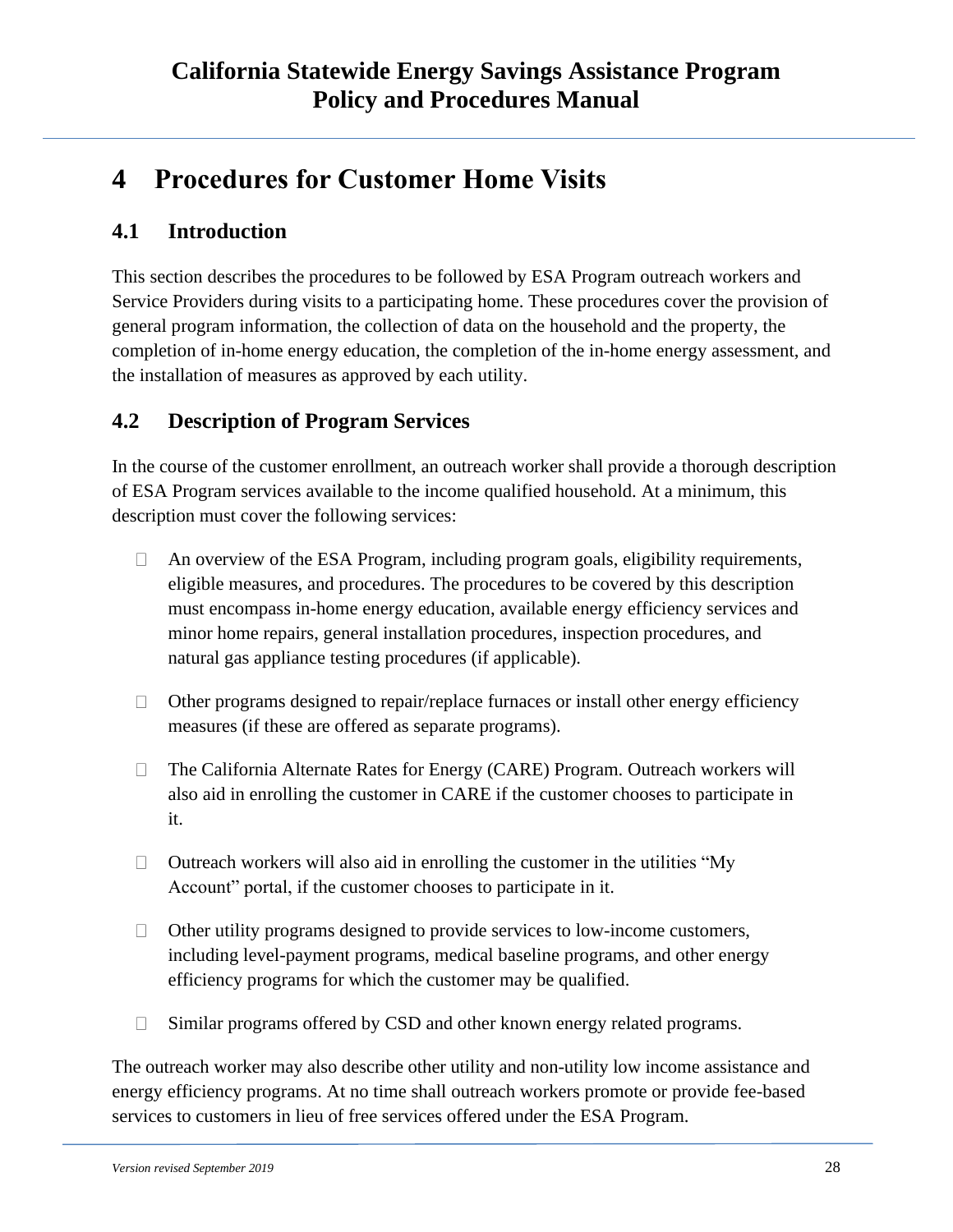### <span id="page-28-0"></span>**4.3 Data Collection**

During the initial interview, the outreach worker will also collect data needed to document eligibility and to meet tracking and reporting requirements. In general, information including, but not limited to the following must be collected:

- Name, address and phone number of applicant,  $\Box$
- Senior/disability status of applicant or other permanent household member, as  $\Box$ observed by the assessor or voluntarily provided by the applicant,
- $\Box$ Residence type and owner/renter status,
- $\Box$  Gas and/or electric account information,
- Appliance/HVAC system information,  $\Box$
- $\Box$ Customer unwillingness/inability to participate, and
- $\Box$ Home square footage.

Demographic data may also be collected if offered by the customer.

### <span id="page-28-1"></span>**4.4 In-Home Energy Education**

In-home energy education will be provided to all income-eligible applicants using forms and checklists provided by the Utilities. The Utilities shall not count a household as "treated" if provided energy education alone.<sup>25</sup>

In-home energy education will cover the following general areas: heating and cooling usage, water heating system usage, major electric and gas appliance usage, small appliance usage, benefits of energy efficiency programs in reducing greenhouse gas emissions, water conservation, and lighting usage.

Specific topics to be covered in the course of in-home energy education must include but are not limited to the following<sup>26</sup>:

 $\Box$ The general levels of usage associated with specific end uses, installed program measures and appliances

<sup>25</sup> D.16-11-022 OP 11.

<sup>&</sup>lt;sup>26</sup> Utilities may include additional topics specific to their Service Territories, and Climate Zones where applicable.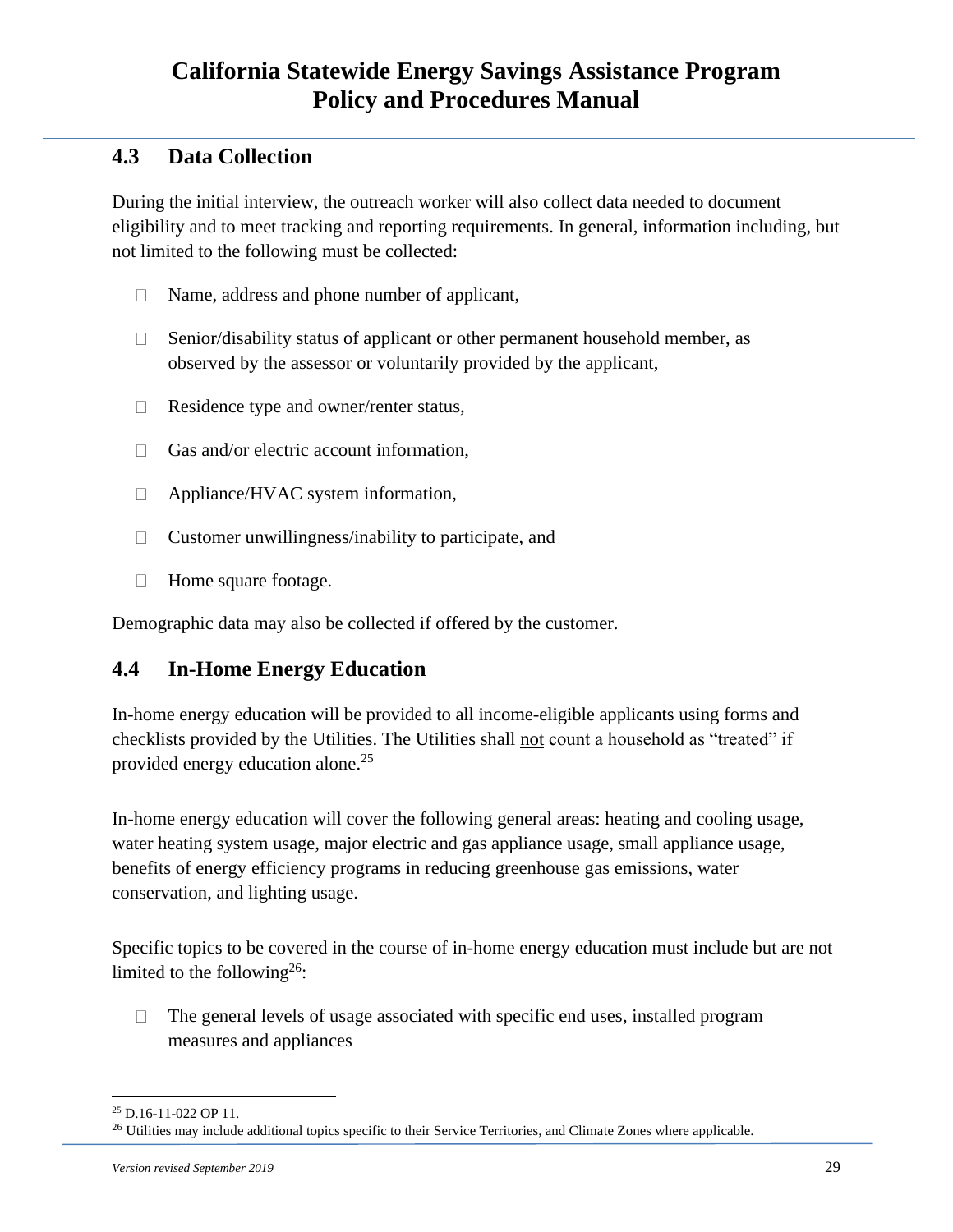- The impacts on usage of individual energy efficiency measures offered through the  $\Box$ ESA Program or other Programs offered to low-income customers by the utility
- Practices that diminish the savings from individual energy efficiency measures, as  $\Box$ well as the potential cost of such practices
- Ways of decreasing usage through changes in practices  $\Box$
- Information on CARE, the Medical Baseline Program, Family Electric Rate  $\Box$ Assistance (FERA), Low Income Home Energy Assistance Program (LIHEAP), Community Help and Awareness of Natural Gas and Electric Services (CHANGES), and other available programs
- $\Box$ Appliance safety information
- Understanding utility bills and current utility rates  $\Box$
- $\Box$ Greenhouse gas emissions
- **Water conservation**
- $\Box$ CFL disposal and recycling

### <span id="page-29-0"></span>**4.5 In-Home Energy Assessment**

An assessment of the structure will be completed on homes with income-qualifying applicants using utility approved forms and/or tools. The assessment will be completed by the Service Provider, prior to the installation of any measures. The assessment will identify feasible measures which may be installed through the Program. The customer should be educated and informed on the procedures used to conduct natural gas appliance testing where applicable.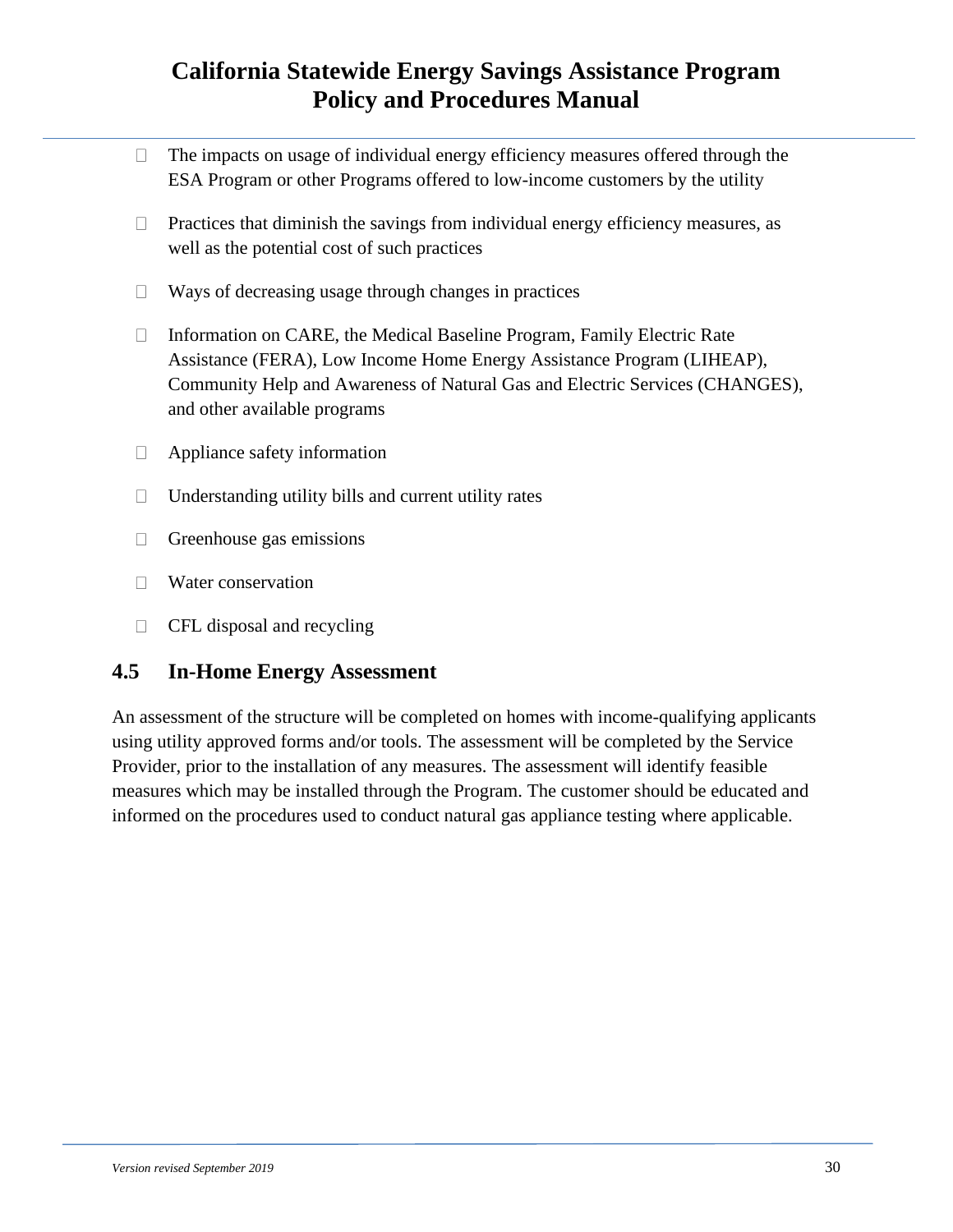# <span id="page-30-0"></span>**5 Program Measures**

### <span id="page-30-1"></span>**5.1 Introduction**

This section identifies energy efficiency measures available through the ESA Program and discusses the means by which changes in eligible measures are made over time. Subsection 5.2 refers to the measures offered under the program, while Subsection 5.3 outlines the process that will be used to evaluate measures for inclusion in the program in future years.

### <span id="page-30-2"></span>**5.2 Program Measures**

**Table 5-1** indicates the specific program measures that may be provided to participants for the ESA Program in accordance with the *IS Manual*.

**Table SA-1**, found in Supplement A of this *P&P Manual*, indicates the specific program measures that may be provided to participants for the SMJUs' ESA Program in accordance with the *IS Manual*.

### <span id="page-30-3"></span>**5.3 Consideration of Changes to Measure List**

Utilities jointly evaluate existing program measures in the course of developing recommendations for programs in subsequent years. Measures are evaluated using all available information on both costs and benefits (including energy benefits as well as non-energy benefits), and from that information the Utilities develop a set of recommendations for CPUC approval.

If warranted by the evidence, these recommendations may vary across climate zones. The Utilities will also implement a process for considering new measures to be added to the Program in accordance with CPUC directives. This process will involve the issuance of a solicitation for recommendations for new measures and assessment of the cost-effectiveness of the new measures proposed.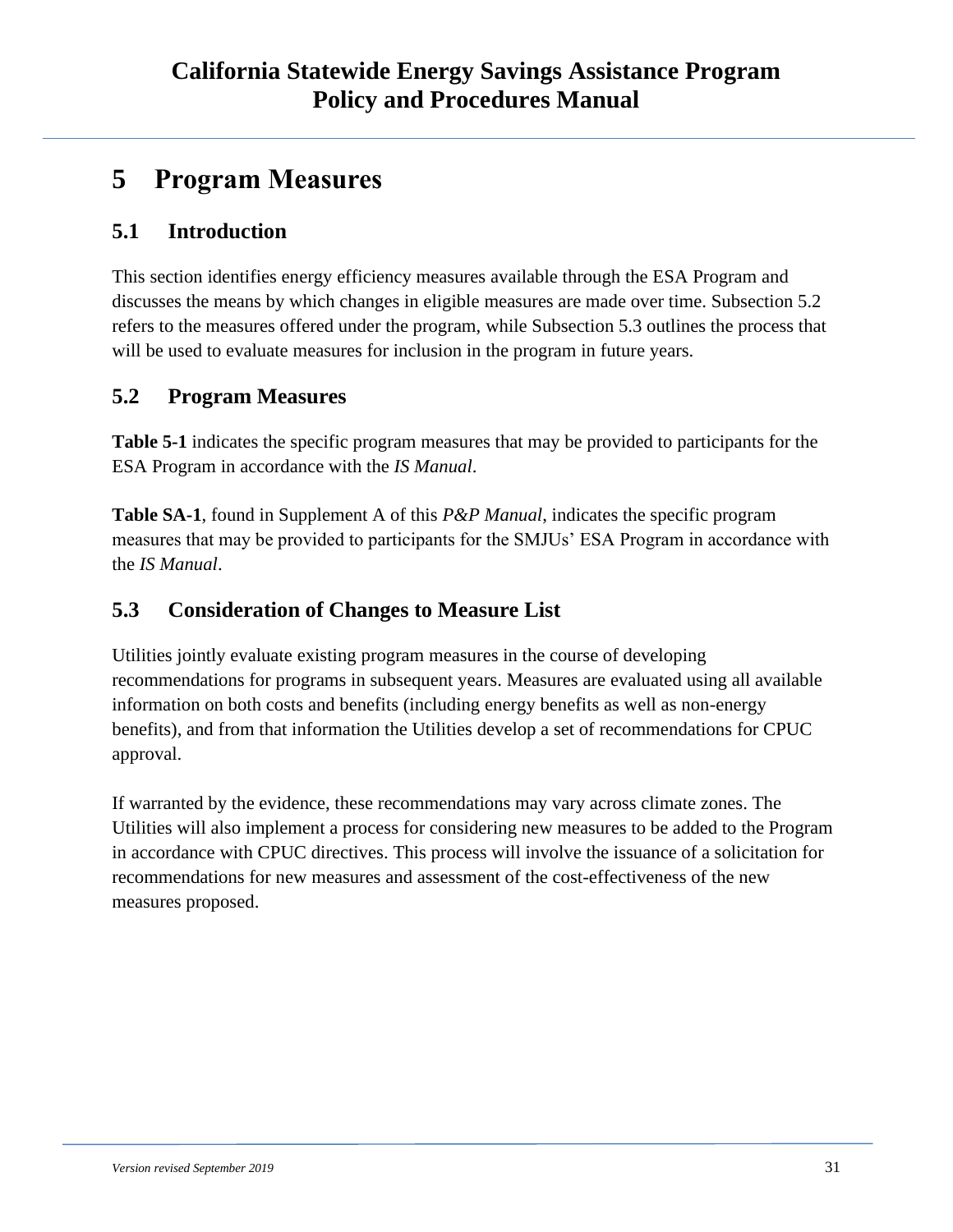#### <span id="page-31-0"></span>**Table 5-1: Eligible Measures**

**Table 5-1: Eligible Measures <sup>1</sup>**

|                                                                         |                                                             | PG&E         |             |                                | <b>Renters</b> |                        | SDG&E       |              |              | Renters     |                                | <b>SCE</b>   |             |              | <b>Renters</b> |            | SCG          |              |        | <b>Renters</b> |
|-------------------------------------------------------------------------|-------------------------------------------------------------|--------------|-------------|--------------------------------|----------------|------------------------|-------------|--------------|--------------|-------------|--------------------------------|--------------|-------------|--------------|----------------|------------|--------------|--------------|--------|----------------|
| Measure                                                                 | CZ                                                          | S<br>F       | M<br>F      | М<br>$\boldsymbol{\mathsf{H}}$ | Eligible       | ${\sf cz}$             | S<br>F      | M<br>F       | M<br>н       | Eligible    | ${\sf cz}$                     | S<br>F       | М<br>F      | М<br>н       | Eligible       | ${\sf cz}$ | S<br>F       | М<br>F       | M<br>н | Eligible       |
| <b>Heating, Ventilation &amp; Air Conditioning</b>                      |                                                             |              |             |                                |                |                        |             |              |              |             |                                |              |             |              |                |            |              |              |        |                |
| <b>Blower Motor Retrofit</b>                                            | 11,<br>12,<br>13,<br>14                                     | V            | V           | $\mathbf v$                    | $\mathbf v$    |                        |             |              |              |             |                                |              |             |              |                |            |              |              |        |                |
| <b>Gas Furnace</b><br>Repair/Replace <sup>4</sup>                       | All CZ                                                      | V            | V           | $\mathbf{v}$                   |                | 7, 10<br>Gas           | V           | $\mathbf{v}$ | $\mathbf{v}$ |             |                                |              |             |              |                | All CZ     | V            | $\mathbf{v}$ | V      |                |
| <b>High Efficiency</b><br><b>Furnace</b><br>Repair/Replace <sup>5</sup> | All CZ                                                      | V            | $\sqrt{ }$  | $\mathbf v$                    |                |                        |             |              |              |             |                                |              |             |              |                | All CZ     | V            | $\mathbf{v}$ | V      |                |
| <b>Forced Air Unit</b><br><b>Standing Pilot Light</b><br>Conversion     |                                                             |              |             |                                |                | All CZ<br>Gas          | V           |              | V            | V           |                                |              |             |              |                | All CZ     | V            | V            | V      | V              |
| Room A/C<br>Replacement                                                 | 11,<br>12,<br>13,<br>14                                     | $\mathbf v$  |             |                                | $\mathbf v$    | 10                     | V           | $\mathbf{v}$ | V            | $\sqrt{ }$  | 10,<br>13,<br>14,<br>15        | $\mathbf{v}$ | $\mathbf v$ | $\mathbf v$  | $\mathbf{v}$   |            |              |              |        |                |
| Central A/C<br>Replacement                                              | 11,<br>12,<br>13,<br>14                                     | V            |             |                                | V              |                        |             |              |              |             | 13,<br>14,<br>15               | V            | V           | V            | $\mathbf v$    |            |              |              |        |                |
| <b>Central Heat Pump</b><br>Replacement                                 | 11,<br>12,<br>13,<br>14                                     | V            | V           | V                              | $\mathbf v$    |                        |             |              |              |             | 13,<br>14,<br>15               | $\mathbf{v}$ | V           | V            | V              |            |              |              |        |                |
| <b>Smart Thermostats</b>                                                | All CZ                                                      | V            | V           | $\mathbf{v}$                   | $\mathbf{v}$   | 7,<br>10,<br>14,<br>15 | V           | $\mathbf{v}$ | $\mathbf{v}$ | V           | All CZ                         | $\mathbf{v}$ | $\mathbf v$ | V            | $\mathbf{v}$   | All CZ     | V            | $\mathbf v$  | V      | $\mathbf v$    |
| <b>Efficient Fan</b><br>Controller                                      | All CZ<br>(Except<br>SF&<br>MF 1,5,<br>6 and<br>MF 3)       | V            | $\mathbf v$ | V                              | $\mathbf v$    | 7, 10<br>Elec          | V           | V            | V            | V           | 13,<br>14,<br>15               | $\sqrt{ }$   | V           | V            | V              |            |              |              |        |                |
| <b>Duct Sealing</b>                                                     | All CZ                                                      | V            |             | V                              | V              | 7, 10<br>Gas<br>7, 10  | V           |              | V            | V           |                                |              |             |              |                |            |              |              |        |                |
|                                                                         |                                                             |              |             |                                |                | Elec                   | $\mathbf v$ |              |              | $\mathbf v$ |                                |              |             |              |                |            |              |              |        |                |
| <b>Prescriptive Duct</b><br><b>Sealing</b>                              |                                                             |              |             |                                |                |                        |             |              |              |             |                                |              |             |              |                | All CZ     | $\mathbf{v}$ |              | V      | $\mathbf v$    |
| <b>Evaporative Coolers</b>                                              | 1, 2, 3,<br>4, 11,<br>12, 13,<br>14, 16<br>(Except<br>MH 1) | $\mathbf{v}$ |             | $\mathbf{v}$                   | V              |                        |             |              |              |             | 10,<br>13,<br>14,<br>15,<br>16 | $\mathbf{v}$ |             | $\mathbf{v}$ | V              |            |              |              |        |                |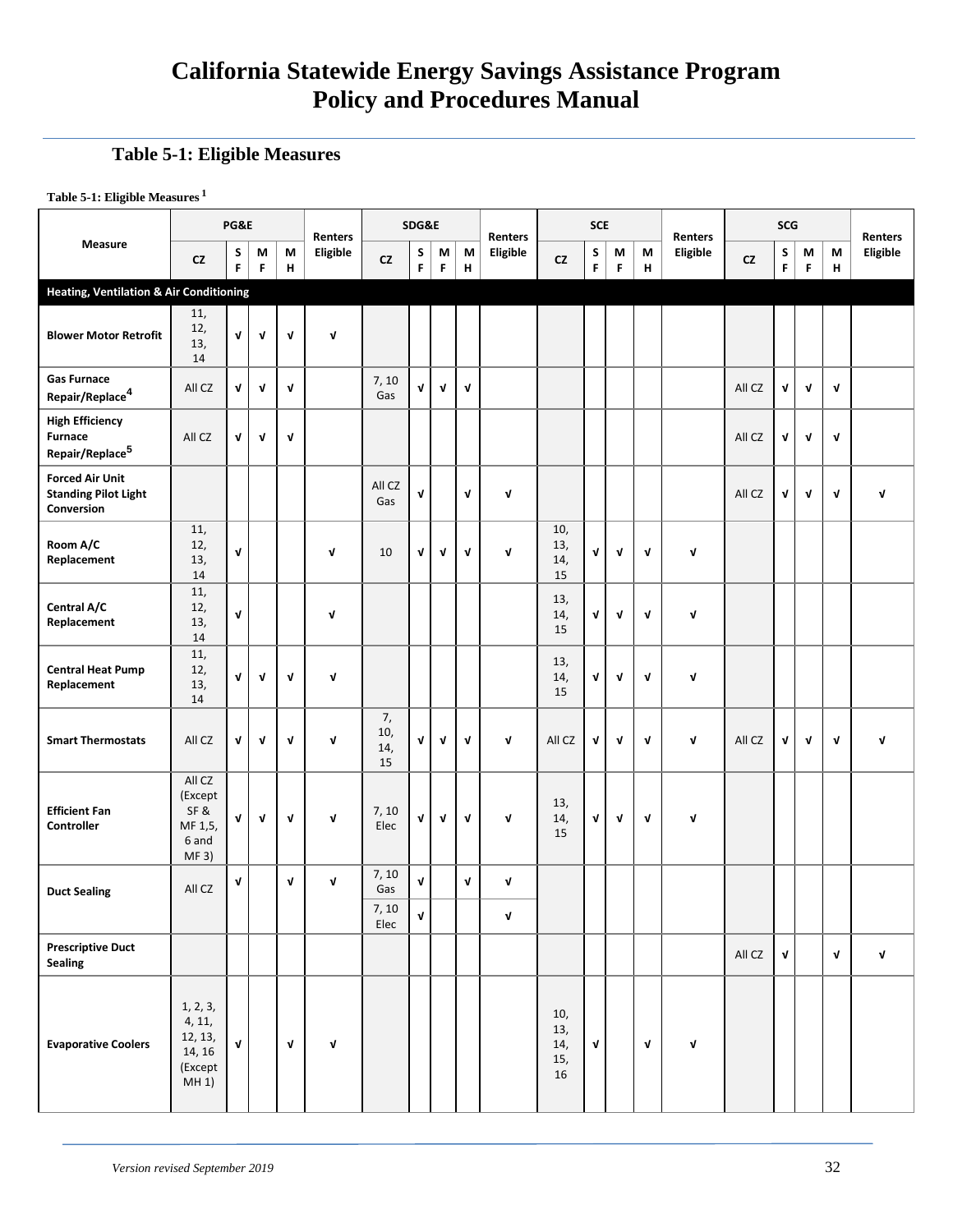**Table 5-1: Eligible Measures <sup>1</sup>**

|                                                                                   |                               | PG&E         |              |              | Renters  |                             | SDG&E       |                    |                         | Renters    |                  | <b>SCE</b> |             |             | Renters    |           | <b>SCG</b>             |             |        | Renters<br>Eligible |
|-----------------------------------------------------------------------------------|-------------------------------|--------------|--------------|--------------|----------|-----------------------------|-------------|--------------------|-------------------------|------------|------------------|------------|-------------|-------------|------------|-----------|------------------------|-------------|--------|---------------------|
| Measure                                                                           | <b>CZ</b>                     | S<br>F       | M<br>F       | M<br>н       | Eligible | <b>CZ</b>                   | S<br>F      | M<br>F             | M<br>н                  | Eligible   | <b>CZ</b>        | S<br>F     | M<br>F      | М<br>н      | Eligible   | <b>CZ</b> | $\sf S$<br>$\mathsf F$ | М<br>F      | M<br>н |                     |
| Maintenance                                                                       |                               |              |              |              |          |                             |             |                    |                         |            |                  |            |             |             |            |           |                        |             |        |                     |
| <b>Furnace Clean &amp; Tune</b>                                                   |                               |              |              |              |          | 7,10<br>15                  | $\mathbf v$ | $\mathbf v$        | V<br>$\pmb{\mathsf{v}}$ | V<br>V     |                  |            |             |             |            | All CZ    | $\mathbf v$            | $\mathbf v$ | V      | V                   |
| Central A/C Tune-up /<br><b>Services</b>                                          | 2, 4, 6,<br>11, 12,<br>13, 14 | V            | V            | V            | V        | 10                          |             | V                  |                         | V          | 13,<br>14,<br>15 | V          | V           | V           | V          |           |                        |             |        |                     |
| <b>Enclosure</b>                                                                  |                               |              |              |              |          |                             |             |                    |                         |            |                  |            |             |             |            |           |                        |             |        |                     |
|                                                                                   | All CZ                        | $\mathbf v$  | $\mathbf v$  | $\mathbf{v}$ | V        | 7,10,<br>15<br>14,          | V           | $\sqrt{ }$         | V                       | V          | All CZ<br>Elec   | V          | $\mathbf v$ | $\mathbf v$ | V          | All CZ    | $\mathbf v$            | V           | V      | V                   |
| Air Sealing/Envelope <sup>2</sup>                                                 |                               |              |              |              |          | 15<br>Elec<br>15            | V           |                    | $\mathbf v$             | V<br>V     |                  |            |             |             |            |           |                        |             |        |                     |
| <b>Attic Insulation</b>                                                           | All CZ                        | V            | $\mathbf v$  |              | V        | Gas<br>7, 10,<br>14<br>Elec | V           |                    |                         | V          | All CZ<br>Elec   | V          | V           | V           | V          | All CZ    | V                      | V           |        | V                   |
|                                                                                   |                               |              |              |              |          | 7, 10<br>Gas                | $\mathbf v$ | $\mathbf{v}$       |                         | V          |                  |            |             |             |            |           |                        |             |        |                     |
| Minor Home Repairs <sup>3</sup>                                                   | All CZ                        | V            | Λ            | V            | V        | All CZ                      | V           | V                  | V                       | V          | All CZ<br>Elec   | V          | $\sqrt{ }$  | $\sqrt{ }$  | $\sqrt{ }$ | All CZ    | V                      | V           | V      | V                   |
| <b>Domestic Hot Water</b>                                                         |                               |              |              |              |          |                             |             |                    |                         |            |                  |            |             |             |            |           |                        |             |        |                     |
| <b>Faucet Aerators</b>                                                            | All CZ                        | V            | V            | V            | V        | All CZ                      | V           | V                  | V                       | V          | All CZ<br>Elec   | V          | V           | V           | V          | All CZ    | V                      | V           | V      | V                   |
| Low-Flow<br>Showerhead                                                            | All CZ                        | $\mathbf v$  | $\mathbf{v}$ | $\mathbf v$  | V        | All CZ                      | V           | $\mathbf{v}$       | $\mathbf v$             | V          | All CZ<br>Elec   | V          | $\mathbf v$ | $\mathbf v$ | V          | All CZ    | V                      | V           | V      | V                   |
| <b>Water Heater</b><br>Repair/Replacement <sup>4</sup>                            | All CZ                        | V            | V            | V            |          | All CZ                      | V           | $\mathbf v$        | $\mathbf v$             |            |                  |            |             |             |            | All CZ    | V                      | V           | V      |                     |
| <b>Heat Pump Water</b><br>Heater                                                  | All CZ                        | V            |              | V            | V        | All CZ                      | V           | V                  | $\mathbf v$             | V          |                  |            |             |             |            |           |                        |             |        |                     |
| <b>Water Heater Blanket</b>                                                       | All CZ                        | V            | V            | V            | V        | All CZ                      | V           | $\pmb{\mathsf{v}}$ | V                       | V          | All CZ<br>Elec   | V          | V           | $\mathbf v$ | V          | All CZ    | $\mathbf v$            | V           | V      | V                   |
| <b>Water Heater Pipe</b><br>Insulation                                            | All CZ                        | $\mathbf v$  | V            | $\mathbf v$  | V        | All CZ                      | V           | $\mathbf v$        | V                       | $\sqrt{ }$ | All CZ<br>Elec   | V          | V           | $\mathbf v$ | V          | All CZ    | $\mathbf v$            | $\mathbf v$ | V      | V                   |
| <b>Thermostatic Shower</b><br>Valve                                               | All CZ                        | $\mathbf{v}$ | $\mathbf v$  | V            | V        | All CZ                      | V           | $\mathbf{v}$       | V                       | V          | All CZ           | V          | $\mathbf v$ | $\mathbf v$ | V          | All CZ    | $\mathbf{v}$           | $\mathbf v$ | V      | V                   |
| <b>Combined low-flow</b><br>Showerhead and<br><b>Thermostatic Shower</b><br>Valve | All CZ                        | V            | V            | V            | V        | All CZ                      | V           | V                  | V                       | V          | All CZ           | V          | V           | V           | V          |           |                        |             |        |                     |
| <b>Thermostatic Tub</b><br>Spout / Tub diverter                                   | All CZ                        | $\mathbf v$  | $\mathbf v$  | $\mathbf{v}$ | V        | All CZ                      | V           | $\sqrt{ }$         | V                       | V          |                  |            |             |             |            | All CZ    | $\mathbf v$            | $\mathbf v$ | V      | V                   |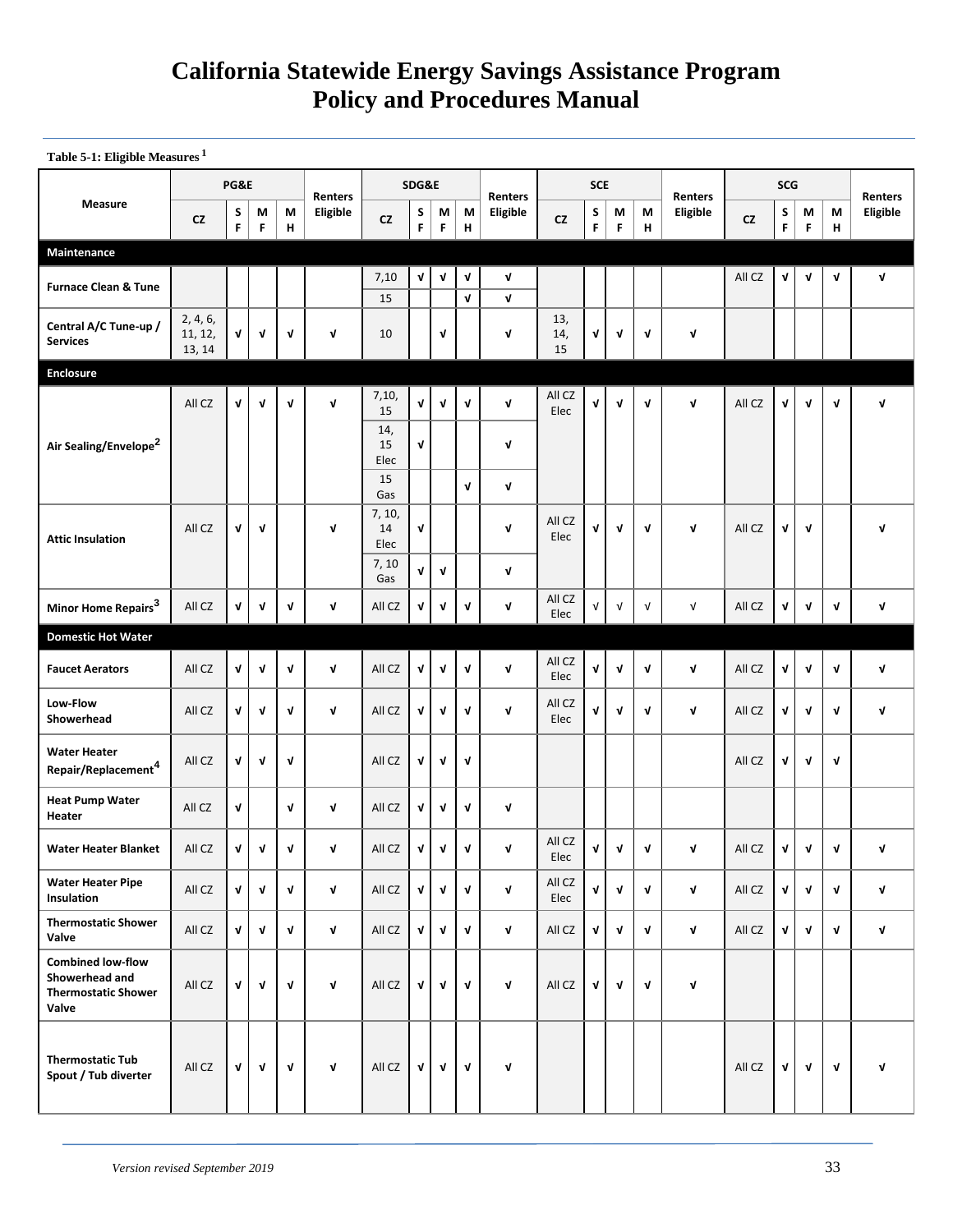| Table 5-1: Eligible Measures <sup>1</sup> |           |                 |         |        |          |     |
|-------------------------------------------|-----------|-----------------|---------|--------|----------|-----|
|                                           |           | <b>PG&amp;E</b> | Renters |        |          |     |
| Measure                                   | <b>CZ</b> | S<br>F          | М       | М<br>н | Eligible | CZ. |
| .                                         |           |                 |         |        |          |     |

|                                                           |           | PG&E   |              |              | <b>Renters</b> | SDG&E     |              |              |              | <b>Renters</b> |                | <b>SCE</b>         |              |              | <b>Renters</b> |           | <b>Renters</b> |        |            |          |
|-----------------------------------------------------------|-----------|--------|--------------|--------------|----------------|-----------|--------------|--------------|--------------|----------------|----------------|--------------------|--------------|--------------|----------------|-----------|----------------|--------|------------|----------|
| <b>Measure</b>                                            | <b>CZ</b> | S<br>F | M<br>F       | M<br>н       | Eligible       | <b>CZ</b> | S<br>F       | М<br>F       | M<br>н       | Eligible       | <b>CZ</b>      | S<br>F             | М<br>F       | М<br>H       | Eligible       | <b>CZ</b> | S<br>F         | М<br>F | M<br>н     | Eligible |
| Lighting                                                  |           |        |              |              |                |           |              |              |              |                |                |                    |              |              |                |           |                |        |            |          |
| <b>Vacancy Sensors</b>                                    | All CZ    | V      | V            | V            | $\mathbf{v}$   |           |              |              |              |                |                |                    |              |              |                |           |                |        |            |          |
| <b>LED A-Lamps</b>                                        | All CZ    | V      | $\mathbf{v}$ | $\mathbf{v}$ | $\mathbf{v}$   |           |              |              |              |                | All CZ         | $\mathbf{v}$       | $\mathbf v$  | $\mathbf{v}$ | $\mathbf{v}$   |           |                |        |            |          |
| <b>LED Reflector Bulb</b>                                 | All CZ    | V      | $\mathbf{v}$ | V            | $\mathbf v$    | All CZ    | $\mathbf v$  | $\mathbf{v}$ | $\mathbf{v}$ | $\mathbf{v}$   | All CZ         | V                  | $\mathbf{v}$ | $\mathbf v$  | $\mathbf{v}$   |           |                |        |            |          |
| <b>LED Diffuse Bulbs</b><br>(60W Replacement)             |           |        |              |              |                | All CZ    | $\mathbf v$  | V            | $\mathbf{v}$ | $\mathbf{v}$   |                |                    |              |              |                |           |                |        |            |          |
| <b>LED Reflector</b><br><b>Downlight Retrofit</b><br>Kits | All CZ    | V      | $\mathbf{v}$ | V            | $\mathbf v$    |           |              |              |              |                |                |                    |              |              |                |           |                |        |            |          |
| <b>Interior Hard-wired</b><br><b>LED Fixtures</b>         | All CZ    | V      | $\mathbf{v}$ | $\mathbf{v}$ | $\mathbf v$    | All CZ    | $\mathbf{v}$ | $\mathbf v$  | $\mathbf{v}$ | $\mathbf{v}$   |                |                    |              |              |                |           |                |        |            |          |
| <b>Exterior Hard-wired</b><br><b>LED Fixtures</b>         | All CZ    | V      | $\mathbf{v}$ | $\mathbf{v}$ | $\mathbf{v}$   | All CZ    | $\mathbf v$  | $\mathbf v$  | $\mathbf v$  | $\mathbf{v}$   | All CZ         | $\mathbf{v}$       |              |              | $\mathbf v$    |           |                |        |            |          |
| <b>LED Torchieres</b>                                     | All CZ    | V      | $\mathbf v$  | $\mathbf{v}$ | $\mathbf v$    | All CZ    | $\mathbf v$  | $\mathbf v$  | $\mathbf v$  | $\mathbf{v}$   | All CZ         | V                  | $\mathbf v$  | $\mathbf v$  | $\mathbf{v}$   |           |                |        |            |          |
| <b>Appliances</b>                                         |           |        |              |              |                |           |              |              |              |                |                |                    |              |              |                |           |                |        |            |          |
| Refrigerators <sup>6</sup>                                | All CZ    | V      | V            | V            | $\mathbf{v}$   | All CZ    | $\mathbf v$  | $\mathbf v$  | $\mathbf v$  | $\mathbf{v}$   | All CZ         | $\pmb{\mathsf{v}}$ | $\sqrt{ }$   | $\mathbf v$  | $\mathbf v$    |           |                |        |            |          |
| Second Refrigerators <sup>6</sup>                         | All CZ    | V      | $\mathbf{v}$ | $\mathbf{v}$ | $\mathbf{v}$   | All CZ    | $\mathbf v$  | $\mathbf v$  | $\mathbf{v}$ | $\mathbf{v}$   | All CZ         | $\mathbf{v}$       | $\mathbf{v}$ | V            | $\mathbf{v}$   |           |                |        |            |          |
| <b>Freezers</b>                                           |           |        |              |              |                |           |              |              |              |                | All CZ         | $\mathbf{v}$       | $\mathbf{v}$ | $\mathbf{v}$ | $\mathbf{v}$   |           |                |        |            |          |
| <b>High Efficiency</b><br><b>Clothes Washer</b>           | All CZ    | V      | V            | V            | $\mathbf v$    | All CZ    | $\mathbf v$  | V            | $\mathbf{v}$ | $\mathbf v$    | All CZ<br>Elec | V                  | V            | V            | V              | All CZ    | V              | V      | $\sqrt{ }$ | V        |
| <b>Miscellaneous</b>                                      |           |        |              |              |                |           |              |              |              |                |                |                    |              |              |                |           |                |        |            |          |
| <b>Pool Pumps</b>                                         |           |        |              |              |                | All CZ    | $\mathbf v$  |              |              | $\mathbf{v}$   | All CZ         | $\mathbf v$        |              |              | $\mathbf{v}$   |           |                |        |            |          |
| <b>Tier 1 Smart Power</b><br><b>Strips</b>                | All CZ    | V      | V            | V            | $\mathbf{v}$   | All CZ    | $\mathbf v$  | $\mathbf v$  | $\mathbf{v}$ | $\mathbf{v}$   | All CZ         | V                  | $\mathbf v$  | V            | $\mathbf v$    |           |                |        |            |          |
| <b>Tier 2 Advanced</b><br><b>Power Strips</b>             | All CZ    | V      | V            | V            | V              | All CZ    | V            | V            | V            | $\mathbf{v}$   | All CZ         | V                  | V            | V            | $\mathbf v$    |           |                |        |            |          |

### **Table 5-1 Footnotes:**

<sup>1</sup> **Table 5-1** indicates the specific program measures that may be provided to participants for the ESA Program in accordance with the *IS Manual*. Climate zones referenced, are developed by the CEC, and may be located at [http://www.energy.ca.gov/maps/renewable/BuildingClimateZoneMap.pdf,](http://www.energy.ca.gov/maps/renewable/BuildingClimateZoneMap.pdf) and are updated regularly at [http://www.energy.ca.gov/maps/renewable/building\\_climate\\_zones.html.](http://www.energy.ca.gov/maps/renewable/building_climate_zones.html)

<sup>2</sup> Includes Caulking, Cover Plate Gaskets, Evaporative Cooler Cover, Air Conditioner Cooler Discharge Cover, Attic Access Weatherstripping and Minor Home Repairs (which include repairs such as ceiling repair, cover plates, door jams, door patch/plate, door replacement, exhaust fan vents, exterior wall repair, foam wall patch, interior wall repair, glass replacements, glazing compounds, lock sets (exterior door) windowsill repair, thresholds, vent repair and alignment, and window repair).

<sup>3</sup> There are multiple sub-measures included under minor home repairs. Minor home repairs are constituted by services that reduce infiltration (e.g., window repairs), mitigate a hazardous condition (e.g., CVA correction), or accommodate the installation of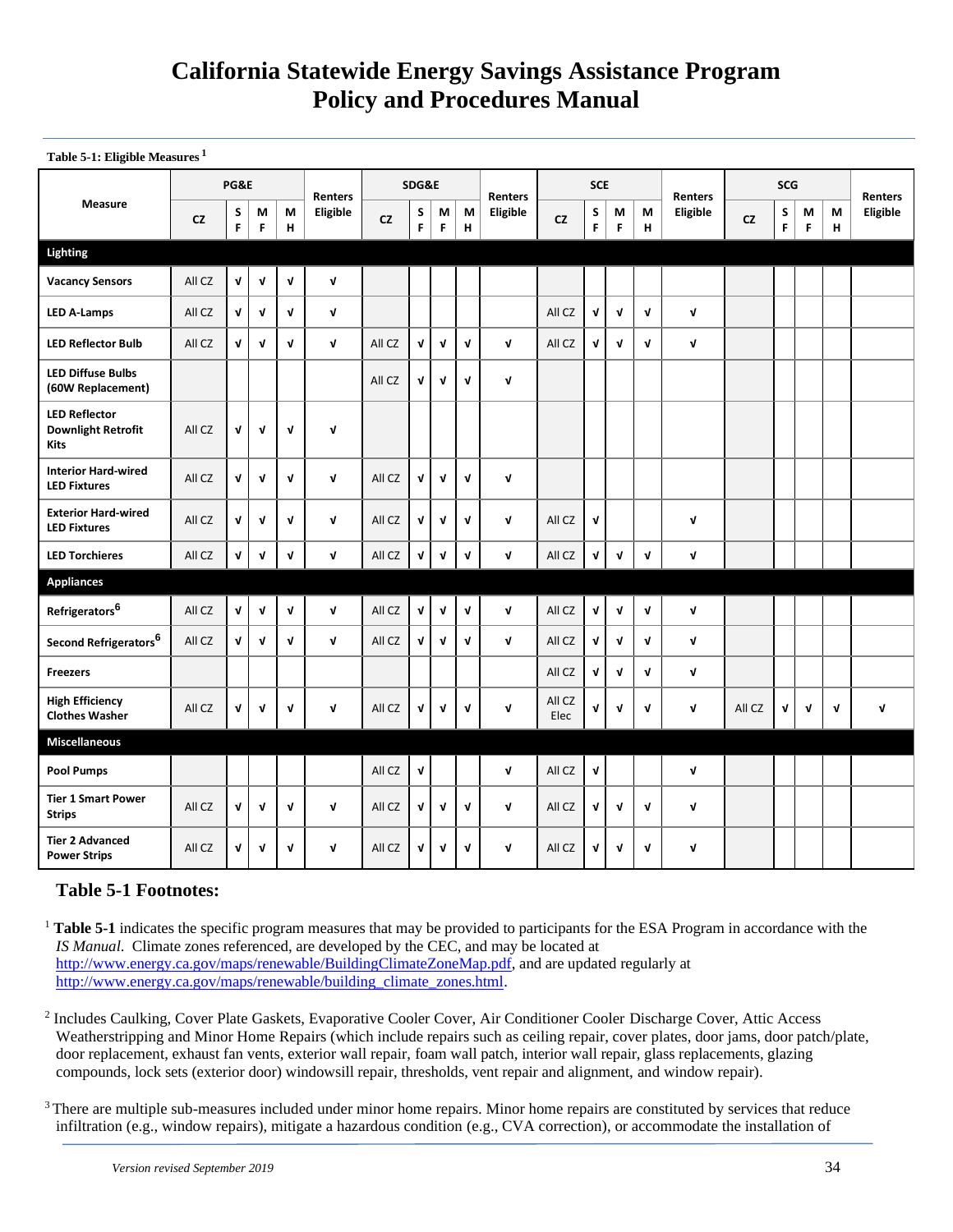program measures (e.g., attic venting). For the purposes of qualifying a home for the ESA Program, all minor home repairs (combined) count as a single measure.

- <sup>4</sup> For owner occupied units, furnace repairs and replacements are provided only when necessary to mitigate NGAT fails and pursuant to the installation of infiltration-reduction measures. Water heater repairs and replacements are also provided only to mitigate NGAT fails or to replace leaking water heater tanks.
- <sup>5</sup> HE Furnace is a High Efficiency central gas furnace (FAU) with an annual fuel utilization efficiency (AFUE) of  $\geq$ 95%. A High Efficiency FAU may be installed when the existing FAU has failed NGAT and cannot be repaired (aka "burnout"). A High Efficiency FAU may also be installed to replace an existing operational FAU, provided all the following conditions are met:
	- Existing FAU has an AFUE ≤65%.
	- Customer's winter season usage is >400 therms.
	- The household qualifies for and receives ESA Program infiltration-reduction measures.

Priority will be given to areas impacted by the Aliso Canyon natural gas outage.

<sup>6</sup> See section 2.6.2 above for second refrigerator replacement policy.

*Note*: In situations where there are questions regarding the interpretation of a certain measure, the Utilities shall use Decision 16-11-022 or subsequent superseding decision as the overriding authority.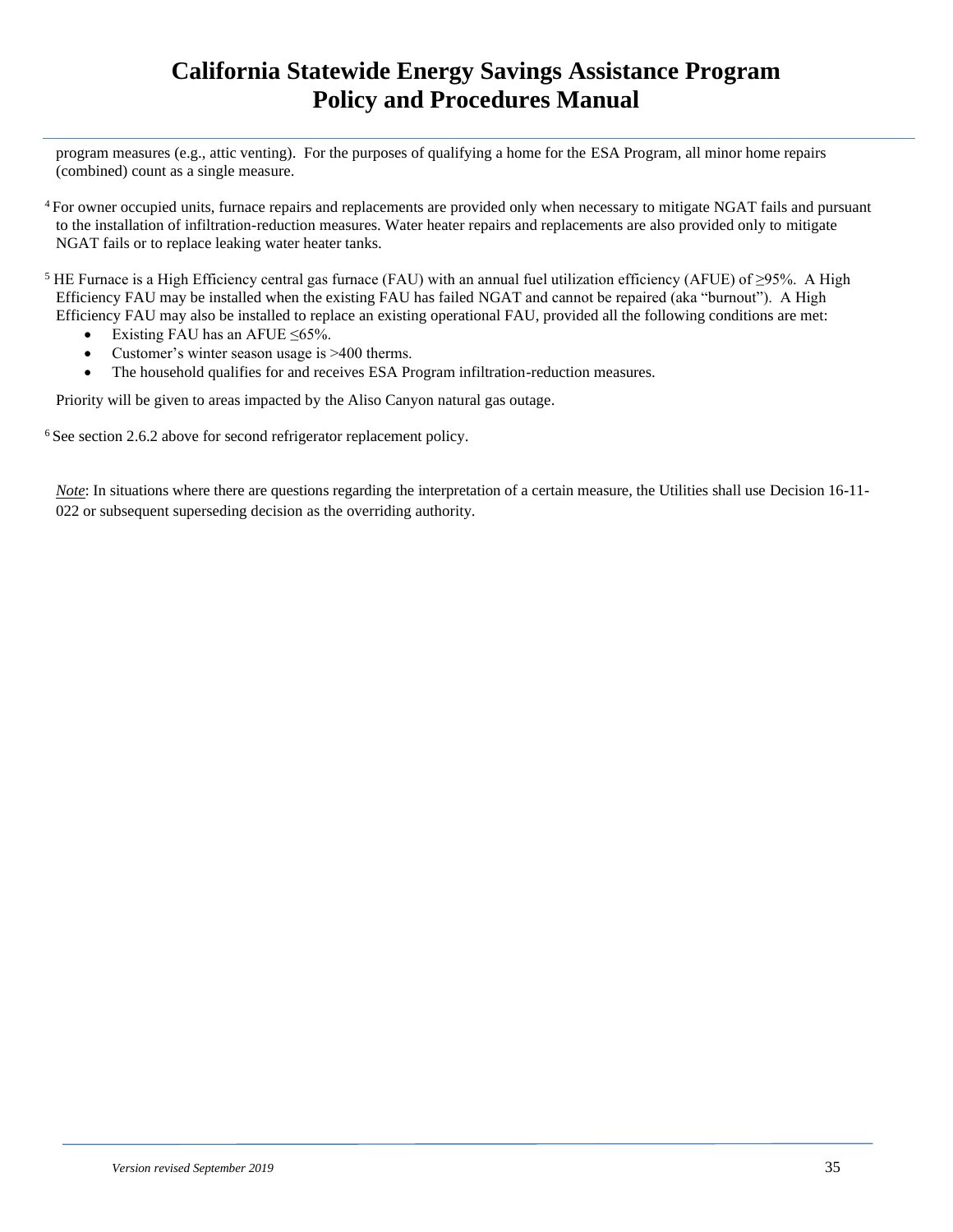# <span id="page-35-0"></span>**6 Minor Home Repairs**

### <span id="page-35-1"></span>**6.1 Introduction**

This section describes the ESA Program policies and procedures relating to minor home repairs. Section 6.2 discusses the minor home repairs that may be provided through the ESA Program. Section 6.3 describes Program limits on expenditures on general types of minor home repairs. Finally, Section 6.4 describes the prioritization criteria that will be used by Program Managers to prioritize repairs for a specific home when not all needed minor home repairs can be made within the constraints of the budget limits for that home.

### <span id="page-35-2"></span>**6.2 Minor Home Repairs**

Minor home repairs are repairs required to enable installation of eligible program measures, to reduce infiltration, or to mitigate a hazardous condition and does not include non-functional appliance repair or replacement. Minor home repairs shall be done in a manner that maintains accessibility for customers with observed disabilities.

In *all* homes receiving infiltration-reduction measures, minor home repairs also include other corrections needed to pass the NGAT protocol, including but not limited to, adding combustion and ventilation air (CVA) venting, and other corrections. It is the general policy of the ESA Program that these repairs must be made if they are needed and feasible, subject to budgetary limits.

### <span id="page-35-3"></span>**6.3 Limits on Minor Home Repairs**

There are two types of limits on costs incurred for minor home repairs.

- *Average Cost Limits.* These are limits on the average cost of categories of  $\Box$ service across all homes receiving the service in question. They are designed to provide overall cost control for the provision of these services.
- *Individual Home Limits.* These are defined as limits on the cost that can be  $\Box$ incurred for an individual home without the specific approval of the utility Program Manager. Individual home limits are meant to provide for equity in the distribution of program funds across individual households but also provide Program Managers enough flexibility to respond to individual customer needs and hardship situations.

These expenditure limits are presented in **Table 6-1** and apply to **all** minor home repairs.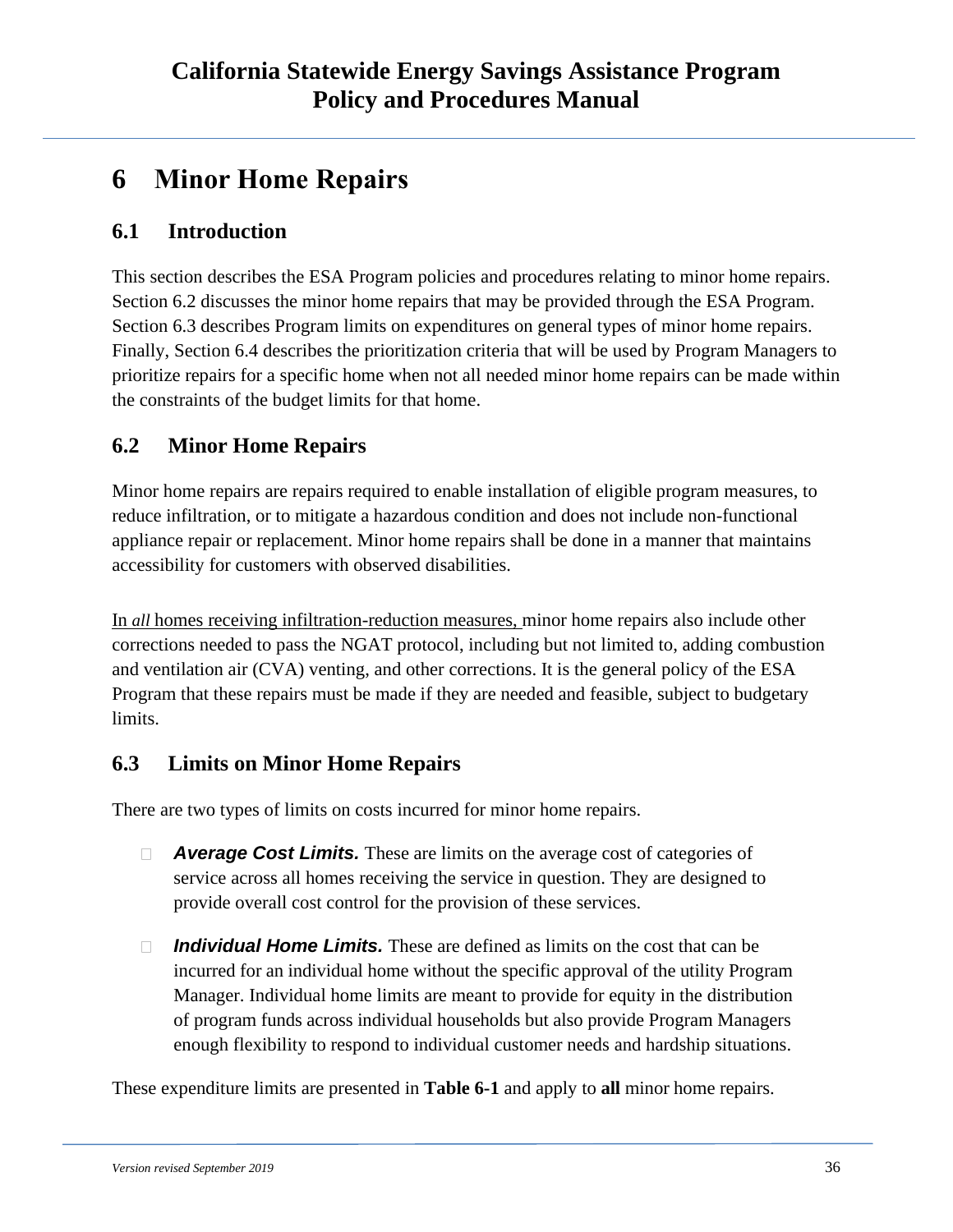#### <span id="page-36-1"></span>**Table 6-1: Caps on Minor Home Repairs**

| <b>Service</b>            | <b>Average Cost per</b><br><b>Home Receiving Service</b> | <b>Maximum Cost for</b><br><b>Individual Home</b> |
|---------------------------|----------------------------------------------------------|---------------------------------------------------|
| <b>Minor Home Repairs</b> | \$500                                                    | \$1,000                                           |

### <span id="page-36-0"></span>**6.4 Prioritization of Minor Home Repairs**

In the event that a Service Provider requests permission from the utility Program Manager to exceed the limit on minor home repairs, the Program Manager will base the decision on the status of the Service Provider's minor home repair budget, the overall program budget, and the need for the repairs in question. If the Program Manager deems it necessary to limit expenditures on the home, measures will be prioritized using the following general priority list:

- Repairs needed to mitigate immediate hazards (e.g., door repairs where doors will  $\Box$ not close or lock),
- Repairs needed to mitigate major infiltration sources (e.g., broken windows, holes  $\Box$ in doors, etc.),
- Repairs required to permit the installation of a measure, and  $\Box$
- Other repairs. $\Box$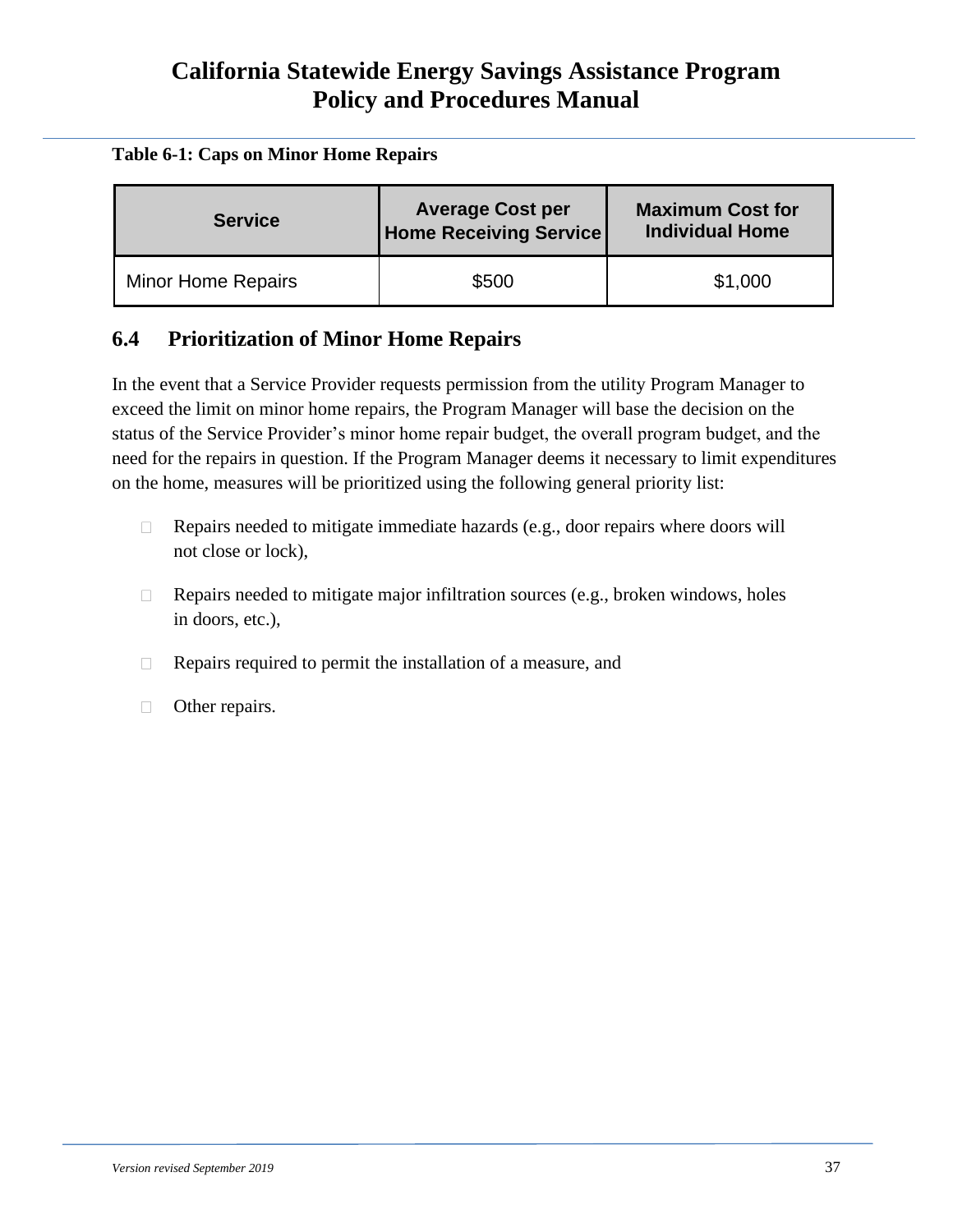# <span id="page-37-0"></span>**7 Measure Installation Policies and Procedures**

### <span id="page-37-1"></span>**7.1 Introduction**

This section presents ESA Program policies for Program measures that are covered in the *IS Manual*. Subsection 7.2 specifies general policies that apply to all measures, including Service Providers installation, installation standards, safety, site clean-up, and other policies.

### <span id="page-37-2"></span>**7.2 General Installation Policies**

#### <span id="page-37-3"></span>*7.2.1 Introduction*

Several general policies relating to the installation of Program measures must be followed by installation personnel. These policies are presented below.

#### <span id="page-37-4"></span>*7.2.2 Installation by Contractor*

Measures must be installed by the Service Providers. Dropping off materials for later installation by the customer is not permitted under the ESA Program.

#### <span id="page-37-5"></span>*7.2.3 Installation Standards*

All measures must be installed in conformance with the *IS Manual*. These standards are intended to meet or exceed existing codes and regulations, and to conform to accepted building practices. When a conflict exists between these installation standards and local codes, the more stringent requirement shall take precedence.

### <span id="page-37-6"></span>*7.2.4 Safety*

Service Providers must plan and conduct all work in a manner that is consistent with the safety of persons and property. All work shall be conducted in compliance with reasonable and safe working practices and with applicable federal, state, and local laws. For instance, the Service Provider is responsible for complete compliance with California Occupational Safety and Health Standards. It is the responsibility of each Service Provider to establish and maintain a safety program for all work undertaken for the ESA Program. It is also the responsibility of each Service Providers to ensure that all employees observe safety rules by complying with all required safety precautions and regulations. Service Providers must ensure that their staff members receive appropriate training in the safe and proper use of the tools associated with the installation of each ESA Program measure.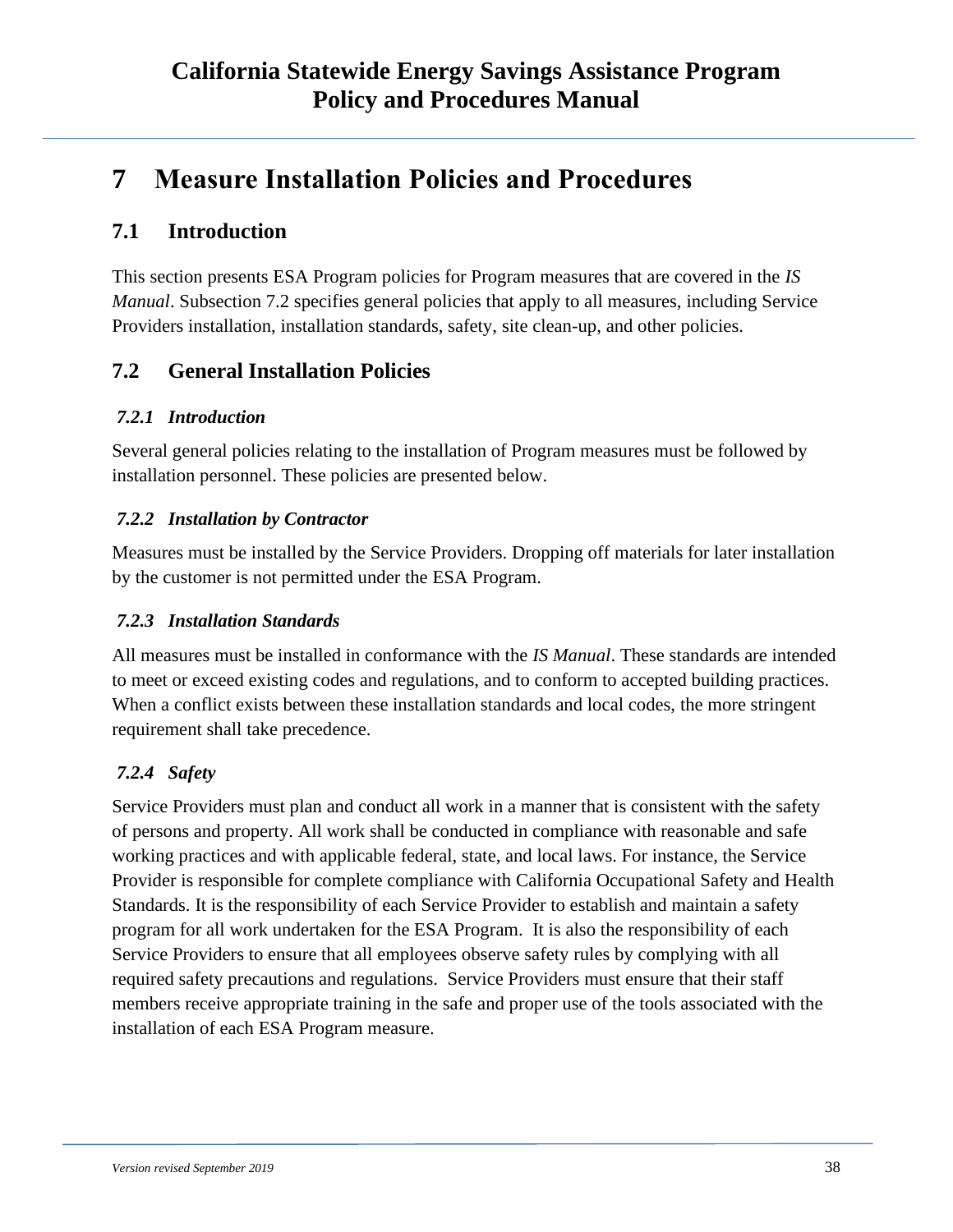### <span id="page-38-0"></span>*7.2.5 Installation of Feasible Measures*

It is the policy of the CPUC that ESA Program Service Providers must install all feasible measures unless after communicating the benefits of installing the new measure(s), the customer specifically refuses the measure(s). If the installer determines that a measure cannot be installed, the reason shall be recorded and made available to the utility or its designee.

### <span id="page-38-1"></span>*7.2.6 Lead-Safe Practices*

Service Providers shall conduct lead-safe practices when working with pre-1978 painted materials in accordance with federal, state, and local regulations and codes. Lead-safe practices for specific measures are listed in the *IS Manual*.

### <span id="page-38-2"></span>*7.2.7 Site Clean-Up Policies*

The Service Provider must maintain all work sites and related structures, equipment and facilities in a clean, orderly condition during all work conducted under the ESA Program. Any unused or leftover materials, garbage and debris must be promptly removed from the customer's premises by the Service Provider and disposed of at the Service Provider's expense. The customer's premises must be left in a clean and orderly condition at the end of each day and at the completion of work.

### <span id="page-38-3"></span>*7.2.8 Recycling and Disposal Policy*

The Service Providers shall properly dispose and recycle replaced measures in an environmentally safe manner and in accordance with federal, state, and local regulations and codes. Specific disposal and recycling policies and procedures of measures are listed in the *IS Manual*.

### <span id="page-38-4"></span>*7.2.9 Weatherization of Mobile Homes*

Mobile homes with open combustion furnaces or water heaters drawing air from inside the conditioned space may not have infiltration reduction measures installed under the ESA Program. Attic insulation (and attic duct reconnection) is not a measure for mobile homes.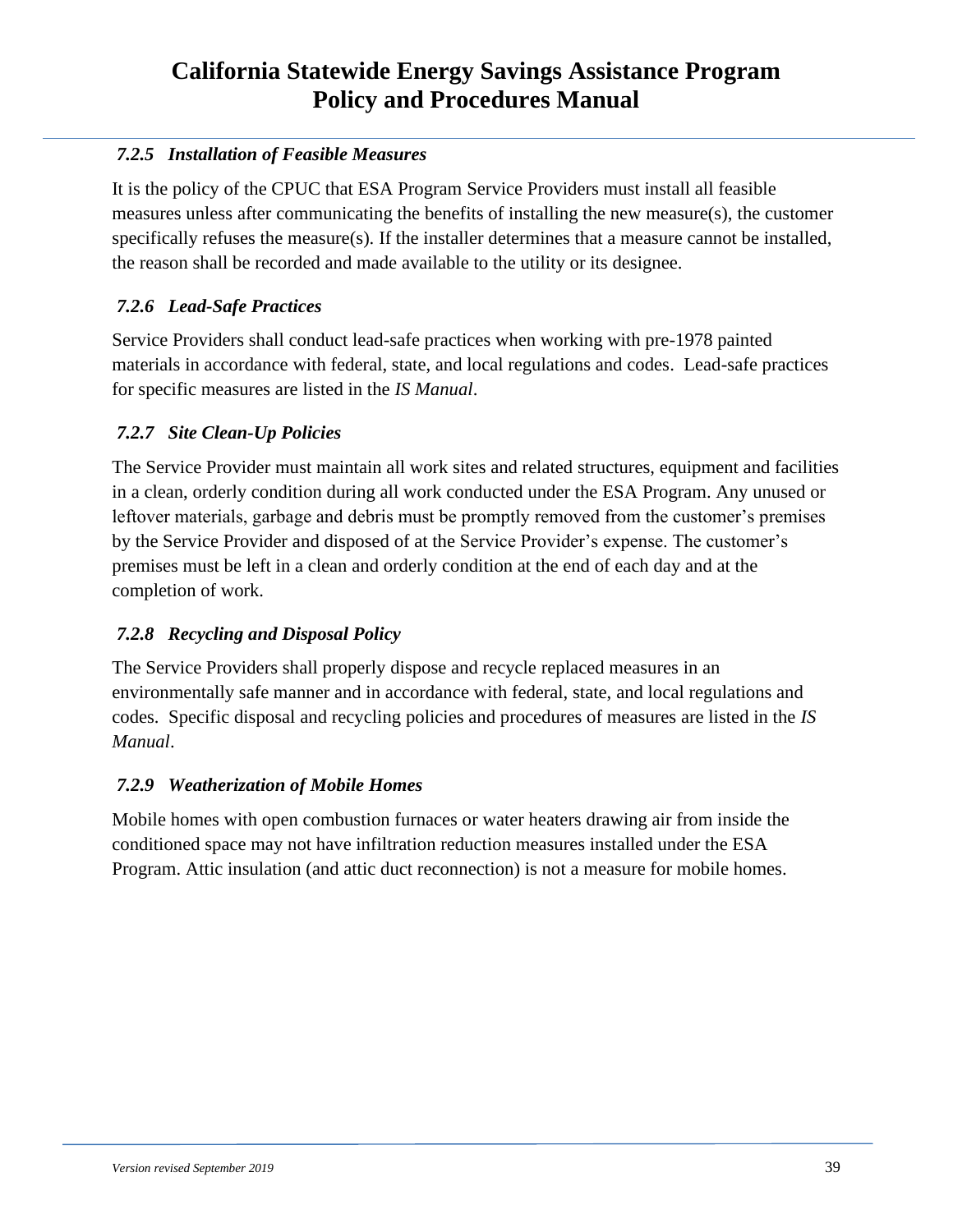# <span id="page-39-0"></span>**8 Inspection Policies**

### <span id="page-39-1"></span>**8.1 Introduction**

This section summarizes the inspection policies used in the ESA Program to ensure safety and quality control in the installation of measures and minor home repairs. Subsection 8.2 discusses the designation of the responsibilities for inspections. Subsection 8.3 describes policies relating to pre-installation inspections. Subsection 8.4 presents policies on post-installation inspections.

### <span id="page-39-2"></span>**8.2 Inspection Personnel**

Utilities will use in-house personnel, contract employees, or Service Providers to conduct inspections. However, each utility will undertake in-house either the prime Service Providers' (administration) function or the inspection function, but not both, with the very limited exceptions discussed in D. 00-07-020.

### <span id="page-39-3"></span>**8.3 Pre-Installation Inspection**

The IOUs may implement a pre-installation inspection process for their respective ESA Program. As part of this process, each IOU can select the percentage of homes to be evaluated for program eligibility prior to the installation of measures.

### <span id="page-39-4"></span>**8.4 Post-Installation Inspection**

### <span id="page-39-5"></span>*8.4.1 General Polices on Post-Installation Inspection*

Post-installation inspections are used to assure that Service Providers install measures in accordance with the California Installation Standards of the ESA Program. In this subsection, specific polices relating to post-installation inspections are presented. These policies encompass the types of pass rates used in program administration, frequency of post-installation inspections, treatment of failed inspections, resolution of disputes relating to inspections, inspection waivers, and minor job corrections.

### <span id="page-39-6"></span>*8.4.2 Types of Pass Rates*

Utilities or their designees will collect information on both per-home and per-measure pass rates. Per-home pass rates will be used for the purposes of determining minimum sample sizes for tracking performance. Per-measure pass rates will be used to tailor training and technical assistance for Service Providers, as well as to manage programs in a prudent manner.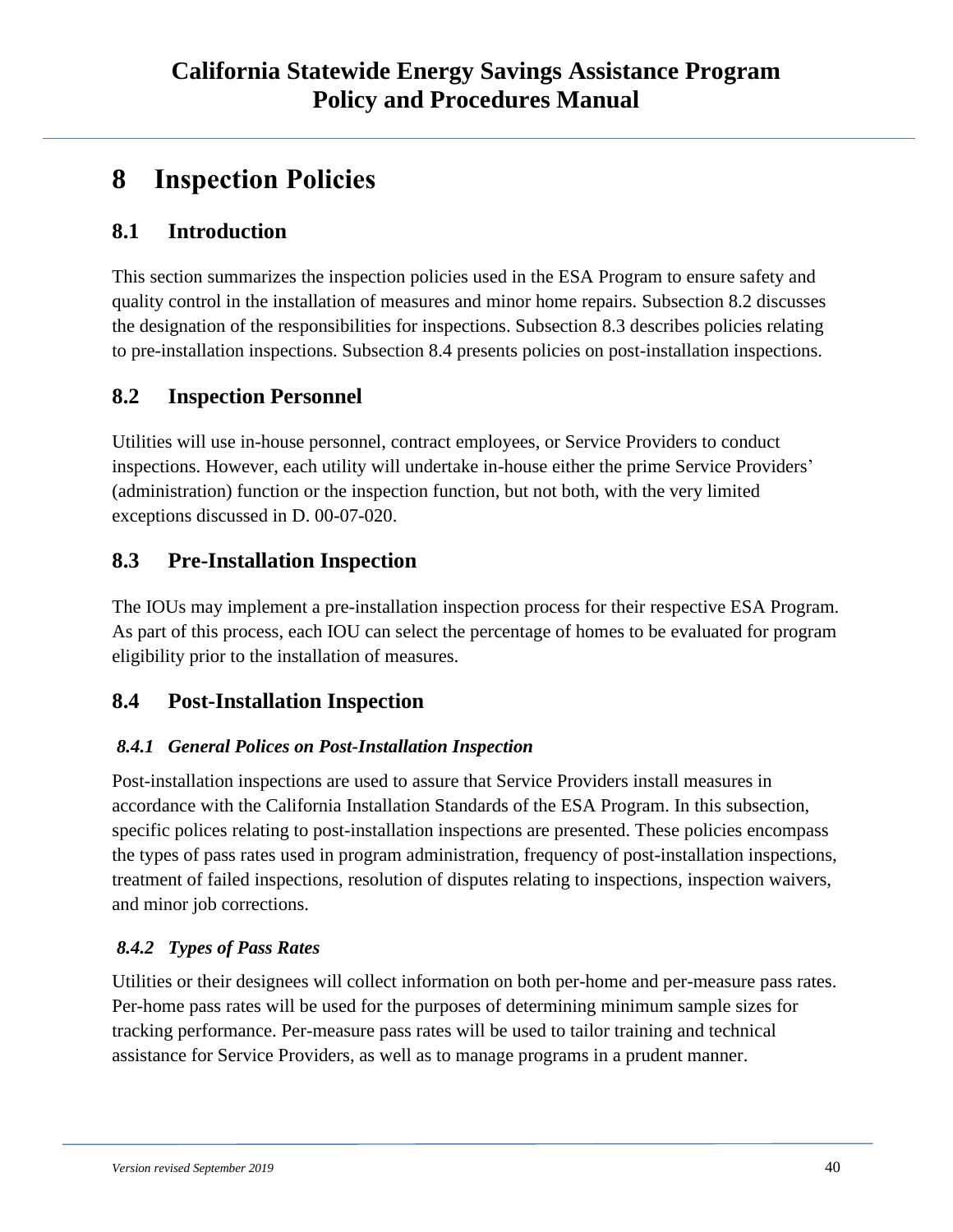### <span id="page-40-0"></span>*8.4.3 Post-Installation Inspection Frequency*

Utilities or their inspection Service Providers will select<sup>27</sup> for inspection all attic insulation and furnace replacement jobs. An inspection from a local jurisdiction (city or county) may, at the utilities' discretion, qualify as inspection towards the mandatory goal. For all other jobs not involving attic insulation or furnace replacement, random inspections will be conducted for a sample of units.

Suggested minimum sample sizes are shown below in Table 8-1. These sample sizes are designed to provide 90% confidence that the true pass rate is within 5% of the estimated value.

| <b>Pass Rate</b> |     | <b>Number of Homes Completed by Contractor</b> |       |       |       |        |
|------------------|-----|------------------------------------------------|-------|-------|-------|--------|
|                  | 200 | 500                                            | 1,000 | 2,000 | 5,000 | 10,000 |
| 0.70             | 140 | 241                                            | 317   | 377   | 425   | 444    |
| 0.75             | 129 | 210                                            | 265   | 306   | 337   | 348    |
| 0.80             | 115 | 176                                            | 213   | 239   | 257   | 264    |
| 0.85             | 98  | 139                                            | 161   | 175   | 184   | 188    |
| 0.90             | 76  | 97                                             | 108   | 114   | 118   | 119    |
| 0.95             | 45  | 51                                             | 54    | 56    | 57    | 57     |

<span id="page-40-1"></span>**Table 8-1: Minimum Sample Sizes for Inspections (90% within 5% precision)**

Utilities or their inspection Service Providers may exceed these minimum sample sizes if, in the judgment of the administrator, larger sample sizes are necessary to preserve program quality control. Circumstances that may justify larger sample sizes include, but are not limited to, the following:

- 1. If the utility's program or the amount of additional post-inspections undertaken is small enough to conduct additional post inspections without substantially increasing total program expenditures.
- 2. If a Service Provider exhibits a pattern of inspection failures that justifies inspection of a higher percentage of jobs.
- 3. If a Service Provider is on a quality improvement plan which requires improvement

 $27$  It is understood that selecting 100% of jobs for inspection does not necessarily mean that 100% of inspections will be completed, since the utilities and their inspection Service Providers cannot compel program participants to be present for inspection appointments.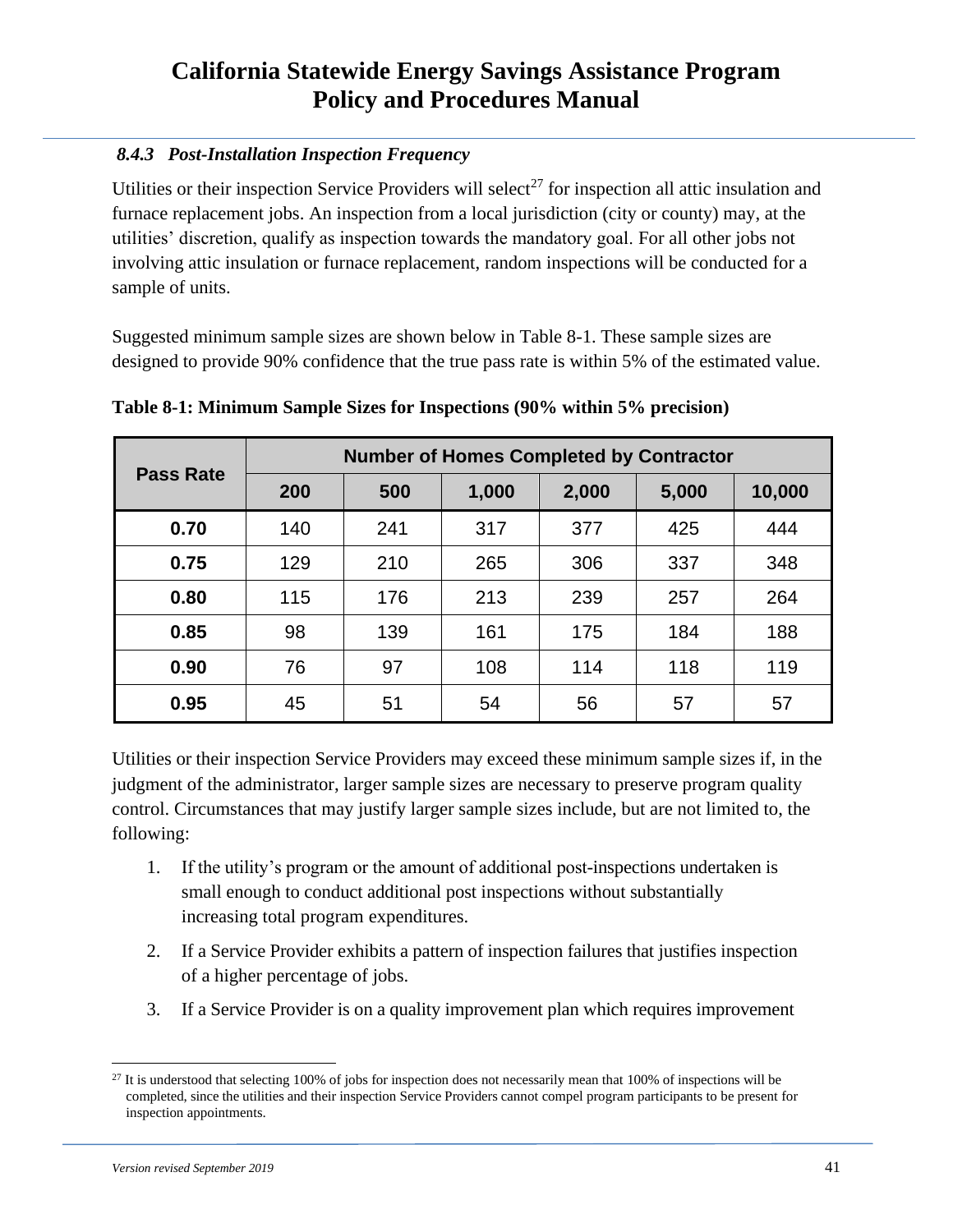of its inspection pass rates.

- 4. If a Service Provider's crews are newly trained or new to the program and require closer field supervision and on-the-job training.
- 5. If a Service Provider's installation crews are not sure of program installation standards, as shown by failed inspection results.
- 6. If a Service Provider's allocation of homes covers multiple counties.
- **7.** If post-inspections are done in conjunction with post-installation natural gas appliance tests, since there are economies associated with conducting postinstallation inspections and post-installation natural gas appliance testing **at the same time.**<sup>28</sup>
- 8. If larger sample sizes are necessary to resolve disputes with Service Providers over estimated billing fail rates.
- 9. If a new measure has been added to the Program.

Utilities will keep records of actual inspection frequencies by Service Providers.

#### <span id="page-41-0"></span>*8.4.4 Failed Inspections*

If a feasible measure is installed incorrectly or is not installed at all, Contractor may be issued a correction fail which must be resolved as required by the IOU. Hazardous fails must be addressed within 24 hours of notification by the utility and/or its designee.

#### <span id="page-41-1"></span>*8.4.5 Failed Inspection Dispute Resolution*

In those instances where a dispute arises between inspectors and Service Providers, the utility may utilize in-house personnel or a third-party to hear and determine appropriate action on any dispute between Service Providers and inspectors.

#### <span id="page-41-2"></span>*8.4.6 Inspection Waivers*

Policies on inspection waivers vary between mandatory and non-mandatory inspections, as follows:

*Mandatory inspections* are required for projects which include attic insulation or furnace replacement. For mandatory inspections, three attempts will be made to arrange for a post-installation inspection within 30 calendar days of the notification of job completion. After three such attempts, the inspection provider will send a certified letter to the participant asking for permission to inspect the

<sup>&</sup>lt;sup>28</sup> The rational here is that there are economies associated with conducting post-installation inspections and post-installation natural gas appliance testing.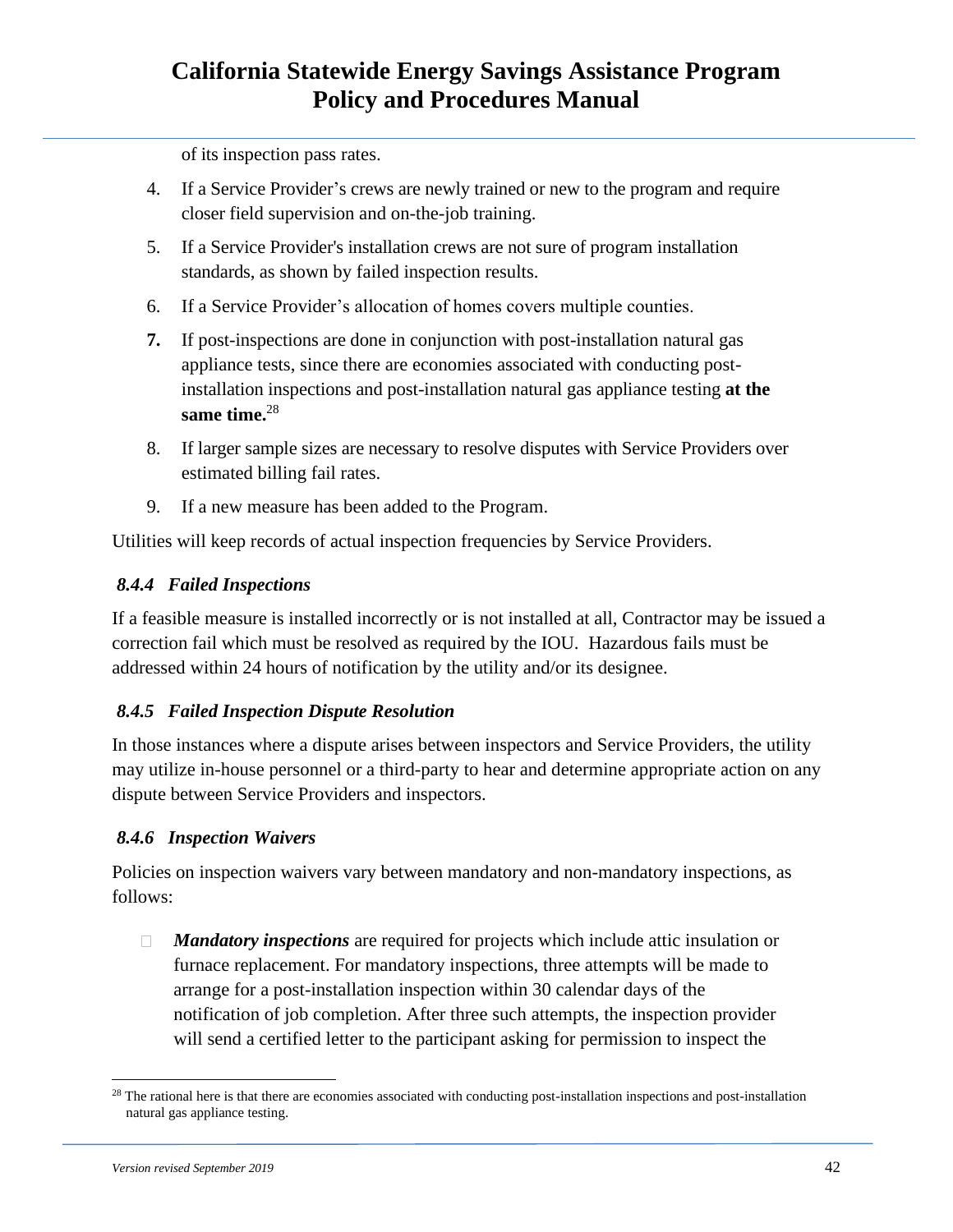home. If the participant does not respond to this certified letter within two weeks, the inspection provider need not conduct the inspection but must notify the utility that the inspection could not be completed.

*Non-mandatory inspections* relate to projects not involving attic insulation or  $\Box$ furnace replacement. They are non-mandatory in the sense that only a sample of projects must be inspected. For non-mandatory inspections, three attempts will be made to arrange for a post-installation inspection within 30 calendar days of the notification of job completion. A non-mandatory inspection of a sampled project may be waived by the utility after three attempts to contact the participant, provided that attempts are made in an effort to overcome barriers attributable to language preference or disability. The inspection provider shall replace a waived inspection with another inspection and shall complete enough inspections as provided in the policy on post inspection frequency (see above).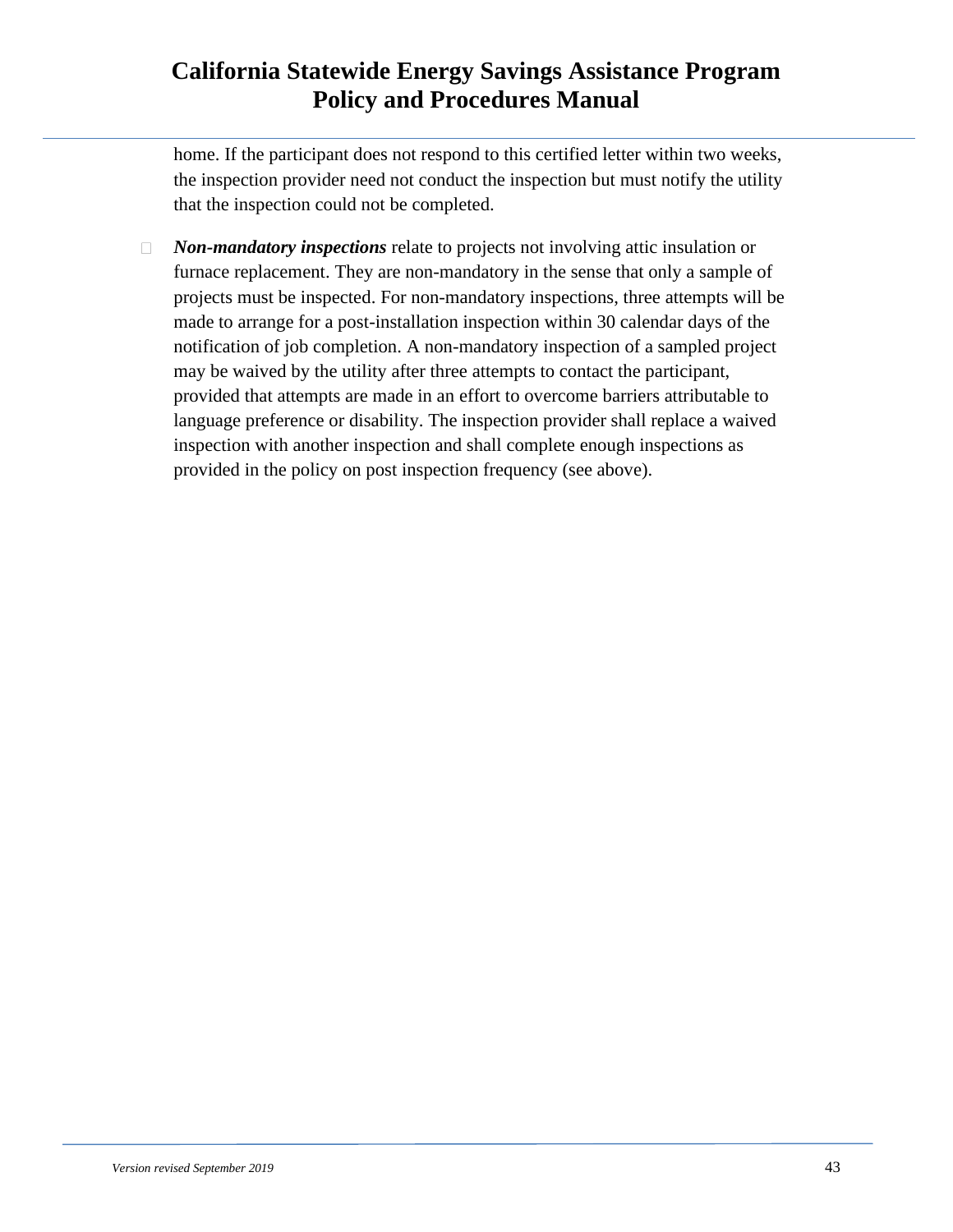# <span id="page-43-0"></span>**9 Contractor Eligibility**

### <span id="page-43-1"></span>**9.1 Introduction**

This section outlines Service Providers eligibility conditions under the ESA Program. Subsection 9.2 deals with insurance requirements. Subsection 9.3 relates to licensing requirements. Subsection 9.4 relates to workforce, education, and training. The purpose of this section is to provide general information on these requirements. It may not include all the requirements specified in the contracts between Service Providers and Program Administrators. Service Providers interested in participating in the ESA Program can obtain information at each utilities' respective website.

### <span id="page-43-2"></span>**9.2 Insurance Requirements**

Service Providers and their employees or subcontractors shall maintain insurance in full force and effect during the life of the contract with the utility, with responsible insurance carriers authorized to do business in California and having a Best Insurance Guide (or equivalent) rating that meets the guidelines of each utility.

### <span id="page-43-3"></span>**9.3 Licensing Requirements**

Any organization or company contracting under the ESA Program must comply with all applicable federal, state and local laws and regulations, as well as with utility guidelines. Service Providers and subcontractors must also comply with any applicable California State Licensing Board (CSLB) requirements, including current requirements for electrical, plumbing and HVAC, and must remain in good standing with the CSLB.

### <span id="page-43-4"></span>**9.4 Workforce Education and Training (WE&T)**

Service Providers should make every effort to hire and train from the local low-income communities.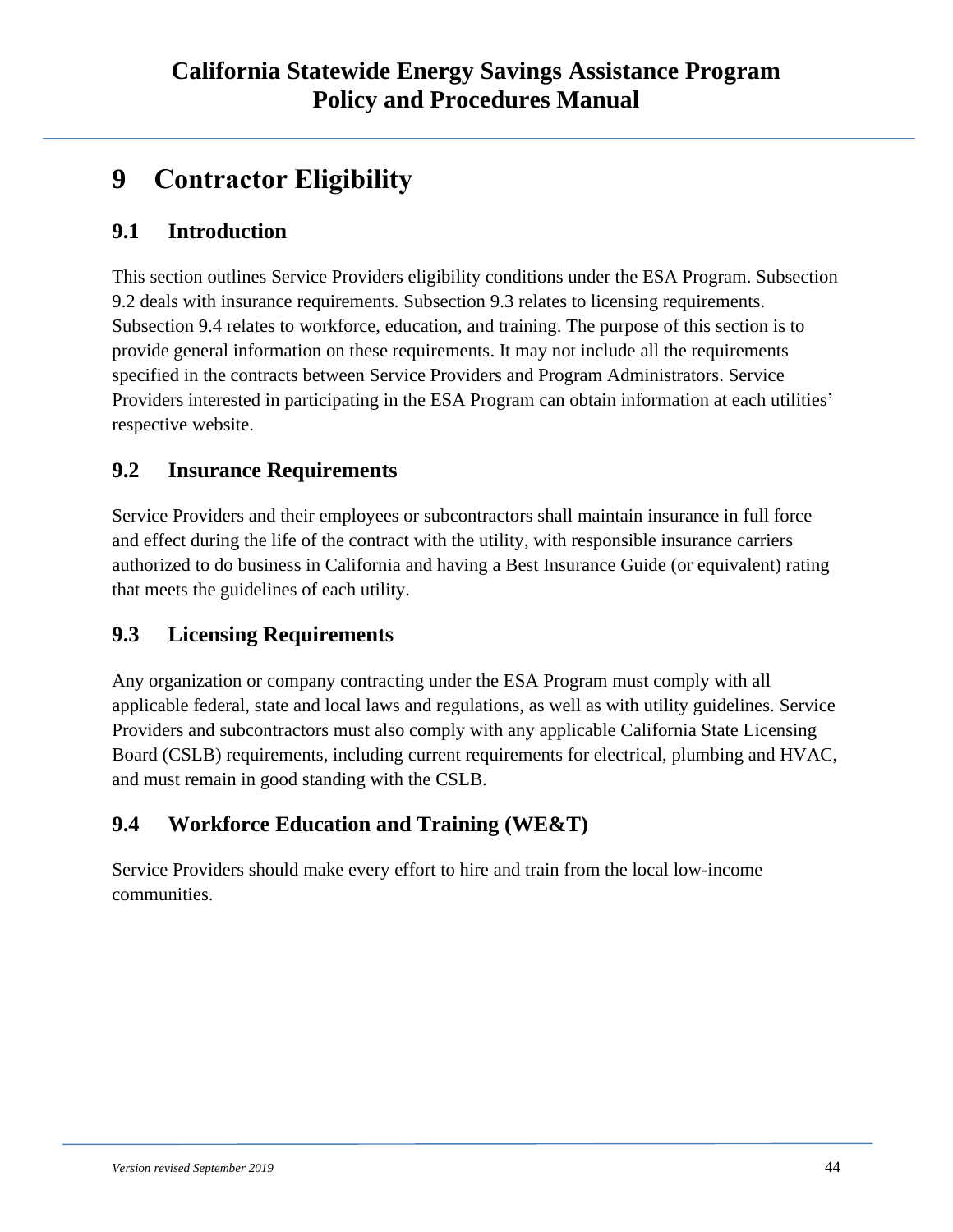# <span id="page-44-0"></span>**10 Natural Gas Appliance Testing**

### <span id="page-44-1"></span>**10.1 Introduction**

This section summarizes the statewide policy on ESA Program natural gas appliance testing (NGAT). Subsection 10.2 discusses the circumstances when such testing must be conducted. Subsection 10.3 presents the general protocols that are followed in the course of natural gas appliance testing. Subsection 10.4 addresses the timing of testing. Subsection 10.5 considers actions to be taken when one or more test is failed by appliances in a participating home. Finally, Subsection 10.6 discusses the types of personnel used for the assessments.

Note that specific standards for these natural gas appliance testing (NGAT) protocols are described in the *IS Manual*.

### <span id="page-44-2"></span>**10.2 Applicability of Natural Gas Appliance Testing**

### <span id="page-44-3"></span>*10.2.1 General Applicability*

In general, natural gas appliance testing will be conducted for all homes that receive infiltration reduction measures and that have at least one natural gas appliance affecting the living space.29 In addition, the repair and replacement of a natural gas furnace or water heater involves appliance testing. See the NGAT section in the *IS Manual*, as applicable.

### <span id="page-44-4"></span>*10.2.2 Applicability to Combustion Fuels other than IOU Natural Gas*

Homes with non-IOU (e.g., propane) space heating fuels are not eligible for infiltration reduction measures. Therefore, they are not eligible for natural gas appliance testing. Homes with IOU space heating but which use a non-IOU combustion fuel for another appliance (i.e., water heating) are also ineligible for NGAT due to the inability of the IOUs to service combustion appliances using non-IOU fuels. The IOUs will refer these latter homes to local LIHEAP agencies.

### <span id="page-44-5"></span>**10.3 Natural Gas Appliance Testing Protocols**

### <span id="page-44-6"></span>*10.3.1 General Protocols*

General natural gas appliance testing protocols are presented below. Note again that detailed procedures are described in the NGAT section of the *IS Manual.* The types of checks conducted as part of NGAT are described in this section.

<sup>&</sup>lt;sup>29</sup> The NGAT section of the *IS Manual* describes the conditions under which an appliance is determined to affect the living space.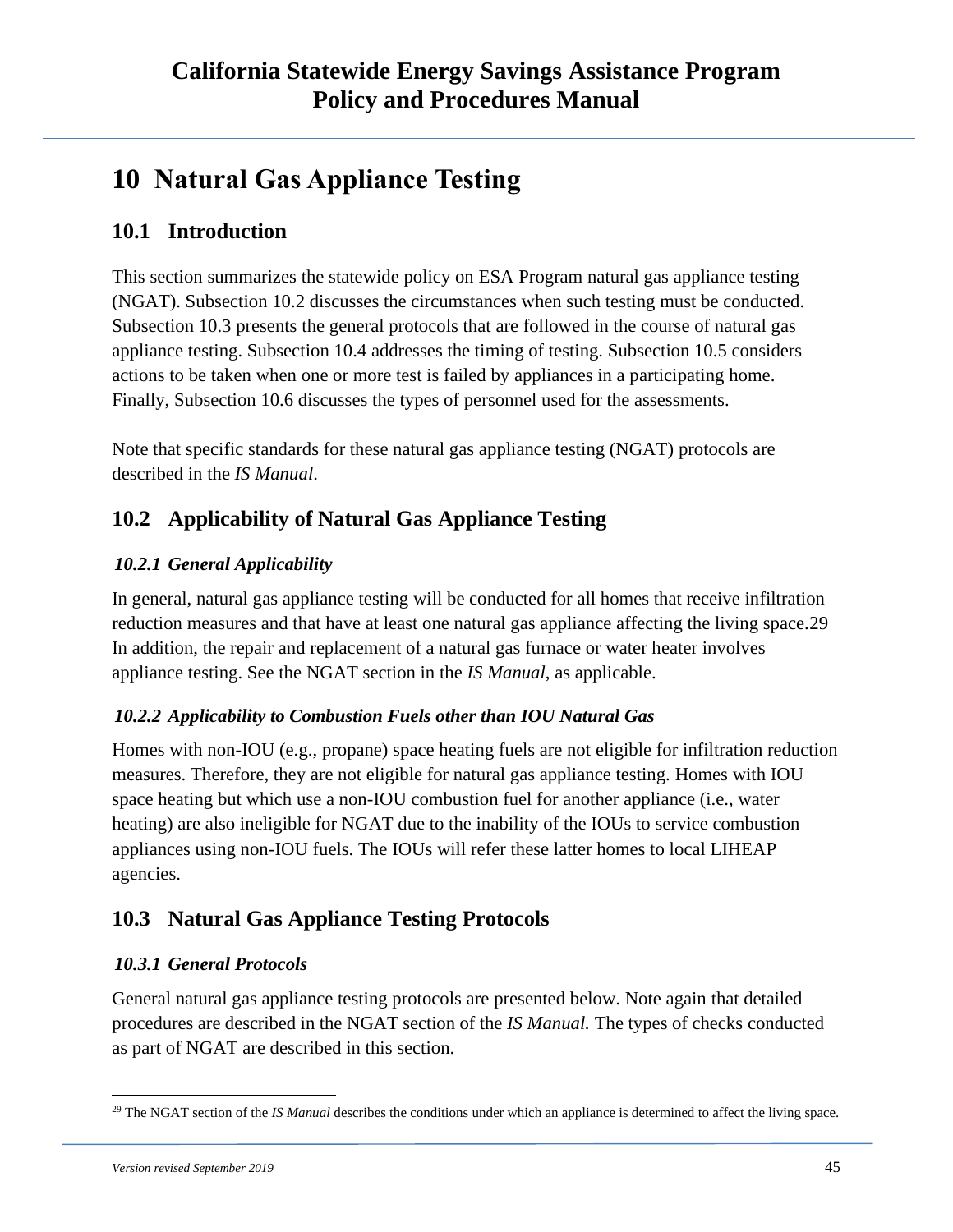### <span id="page-45-0"></span>*10.3.2 Pre-Weatherization Evaluations of Gas Appliances*

In order to avoid cases in which post-weatherization NGAT would discover nonconforming conditions that (a) preclude installation of infiltration reduction measures, and (b) cannot be corrected within the scope of the program, some pre-weatherization evaluations of gas appliances are performed as part of the home assessment.

Required corrections will be performed before weatherization commences. The customer will be informed of conditions that preclude installation of infiltration reduction measures and cannot be remedied by the ESA Program (e.g., exhausting clothes-dryers outdoors, and repair or replacement of appliances and gas vents for which repair or replacement is not available).

### <span id="page-45-1"></span>*10.3.3 Post-Weatherization NGAT*

After completion of weatherization that includes infiltration reduction measures, NGAT is performed for all-natural gas appliances affecting the living space.

### <span id="page-45-2"></span>*10.3.4 Disposition of Appliance Fails/Problems*

If a problem is identified through the application of the overall natural gas appliance testing protocol (i.e., elevated CO, inadequate draft, or defect causing an unsafe condition), the case will be referred for resolution to qualified utility-trained personnel or a Service Providers licensed to repair appliances. Such resolution may involve the use of flue CO testing as well as other procedures.

### <span id="page-45-3"></span>**10.4 Timing of Combustion Appliance Testing**

### <span id="page-45-4"></span>*10.4.1 Homes with Natural Gas Appliances*

For homes with natural gas appliances, post-weatherization NGAT protocols are conducted after weatherization. Post-weatherization NGAT shall be conducted within five (5) working days from the date that infiltration reduction measures are installed.

### <span id="page-45-5"></span>**10.5 Actions to be Taken When Appliances Fail NGAT**

The following actions will be taken when appliances fail NGAT:

 $\Box$ In owner-occupied homes, natural gas space heaters failing one or more of the tests covered by the NGAT protocol will be provided with Service/Adjustment and, if necessary, will be repaired or replaced subject to Program policies and procedures.<sup>30</sup>

<sup>&</sup>lt;sup>30</sup> Note that the absence of a furnace in cases where another gas appliance is used for space heating will constitute an NGAT fail.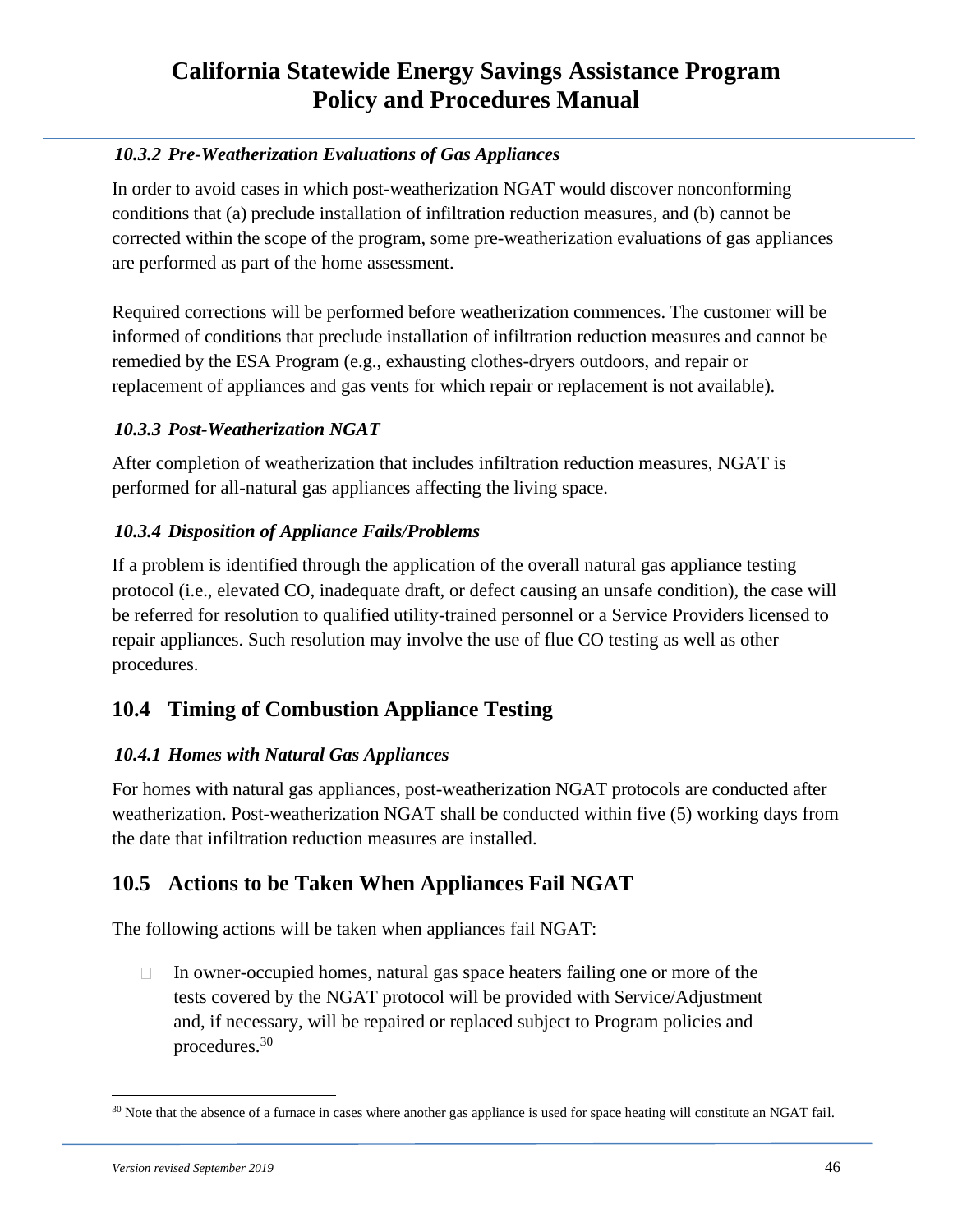- In owner-occupied homes, natural gas water heaters failing one or more of the  $\Box$ tests covered by the NGAT protocol will be provided with Service/Adjustment and, if necessary, will be repaired or replaced subject to Program policies and procedures.<sup>31</sup>
- In owner-occupied homes, non-program appliances<sup>32</sup> failing one or more of the  $\Box$ tests covered by the NGAT protocols will be referred for service or provided with Service/Adjustment.<sup>33</sup> If Service/Adjustment does not correct the problem, the appliance will be tagged, shut off, and/or capped and reported to the customer.
- In renter-occupied homes, appliances failing one or more of the tests covered by  $\Box$ the NGAT protocol will be referred for service or provided with Service/Adjustment.<sup>34</sup> If Service/Adjustment does not correct the problem, the appliance will be tagged, shut off, and/or capped and reported to the customer.

There are cost restrictions to be considered when determining whether to repair the furnace measure. The cost to repair the measure should not be more than the cost to replace the measure as follows:

- $\Box$  Central Furnaces 50% (Does not include the costs of compliance items.)
- $\Box$  Wall/Floor/Direct Vent Wall Furnaces 40% (Does not include the costs of compliance items.)
- $\Box$  Water Heaters 50% (Does not include the costs of compliance items.)

### <span id="page-46-0"></span>**10.6 Personnel Performing Natural Gas Appliance Assessments and Testing**

The Utilities have the option of conducting natural gas appliance assessments and testing using in-house staff or contracting with third parties to provide these services.

<sup>&</sup>lt;sup>31</sup> Water heater repairs and replacements are provided only to mitigate NGAT fails or to replace water heaters that are leaking from the tank.

<sup>&</sup>lt;sup>32</sup> Appliances for which ESA Program repair or replacement is not available.

<sup>&</sup>lt;sup>33</sup> In this context, Service/Adjustment of an appliance entails providing services that are within the scope of the gas service department for customers in general.

<sup>&</sup>lt;sup>34</sup> In this context, Service/Adjustment of an appliance entails providing services that are within the scope of the gas service department for customers in general.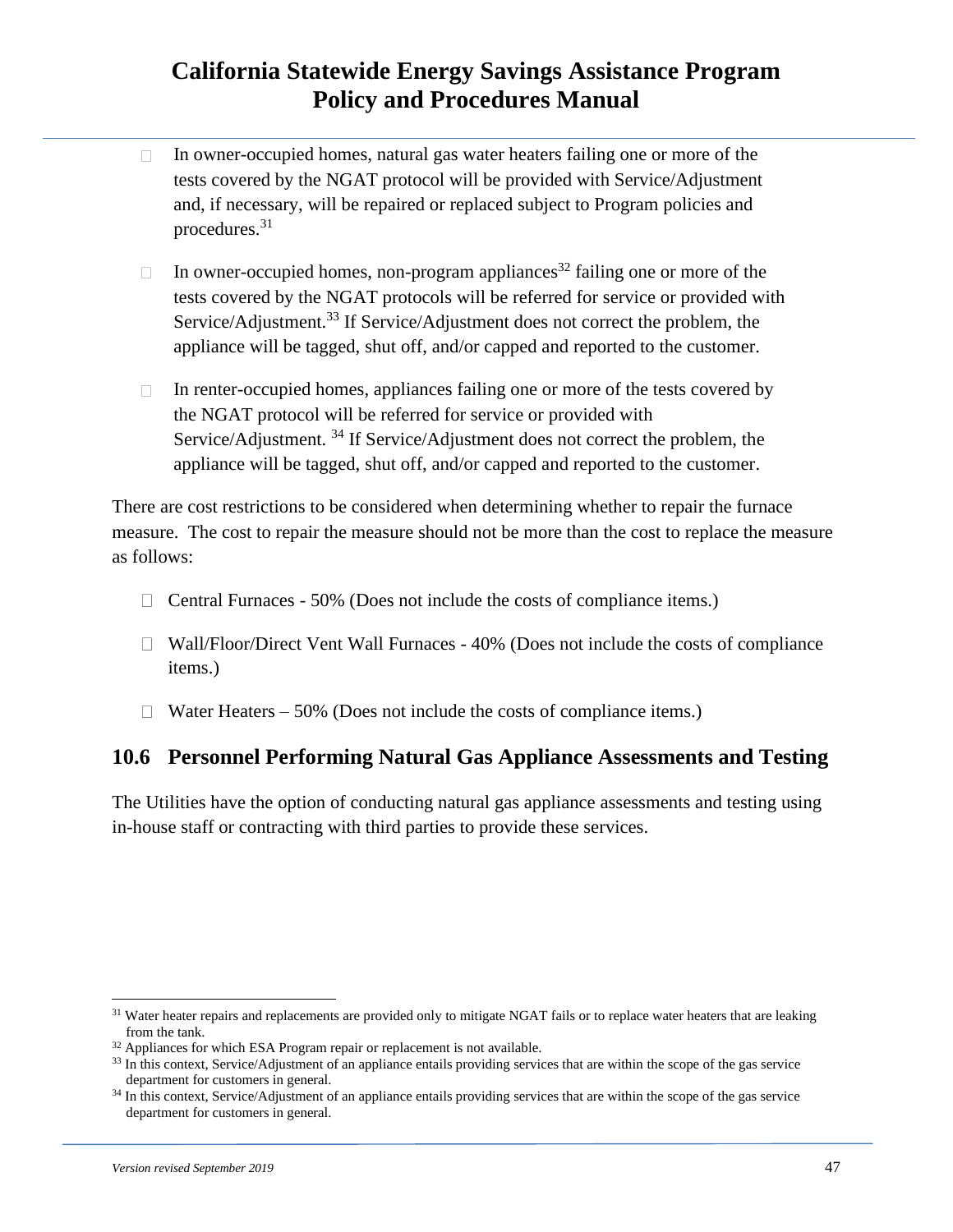# **Supplement A**

# **SMJU ESA Program**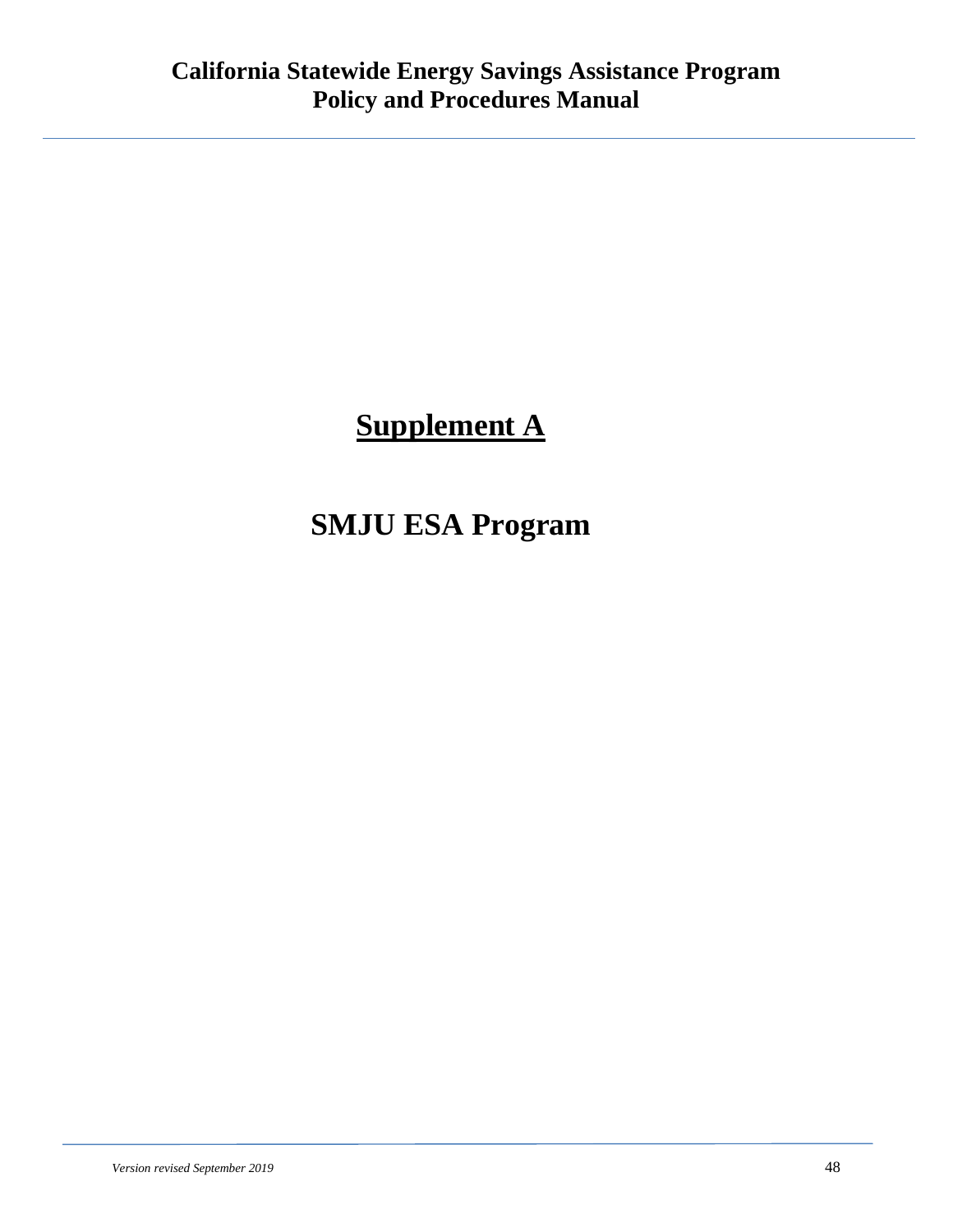### **SMJU ESA PROGRAM DISTINCTIONS**

### **1. GENERAL (APPLIES TO ALL SMJUs)**

- a. SMJUs do not qualify customers for participation in the ESA Program through Categorical Eligibility provisions.
- b. SMJUs make best efforts to leverage the ESA Program with the CSD program; however, due to the small nature of the SMJU programs this effort has limited applicability and data sharing is not currently available.
- c. Prioritization of Go-Backs: SMJUs will, to the extent possible, prioritize go-backs as directed by the Commission; however, due to the small nature of the programs other methods may be employed to manage go-back treatments with contractors.

### **2. CLARIFICATION FOR ELECTRIC SMJUs**

Bear Valley Electric, Liberty Utilities, and PacifiCorp (the Electric SMJUs) fund measures through the Energy Savings Assistance (ESA) Program that are intended to reduce the kWh usage of participating households.

Homes with permanently installed electric heating systems that heat at least 51% of the home and/or permanently installed air-conditioning systems that are designed to cool at least 51% of the home are eligible to receive shell measures and measures intended to improve heating/cooling system efficiencies. These include ceiling, floor, wall and duct insulation, outlet gaskets, weatherstripping, caulking and shell infiltration, ventilation, electric furnace repair and replacement, door and glass replacement, door threshold, storm windows, thermostats, furnace filters, and foam tape.

Also, the Electric SMJUs will fund measures designed to reduce water heating usage in homes that have an electric water heater. These measures include low-flow showerheads, thermostatic shower valves, pipe wrap, faucet aerators, water heater blankets, electric water heater repair and replacement, and clothes washers.

A variety of additional measures may be funded by the Electric SMJUs regardless of the type of heating/cooling and water heating systems installed in participant's homes. These include A/C or evaporative cooler covers, home repairs, LED lightbulbs and fixtures, torchieres, refrigerators, microwaves, and power strips.

Please refer to **Table SA-1** included in this Supplement that illustrates the specific measures included in each Electric SMJUs' ESA Program.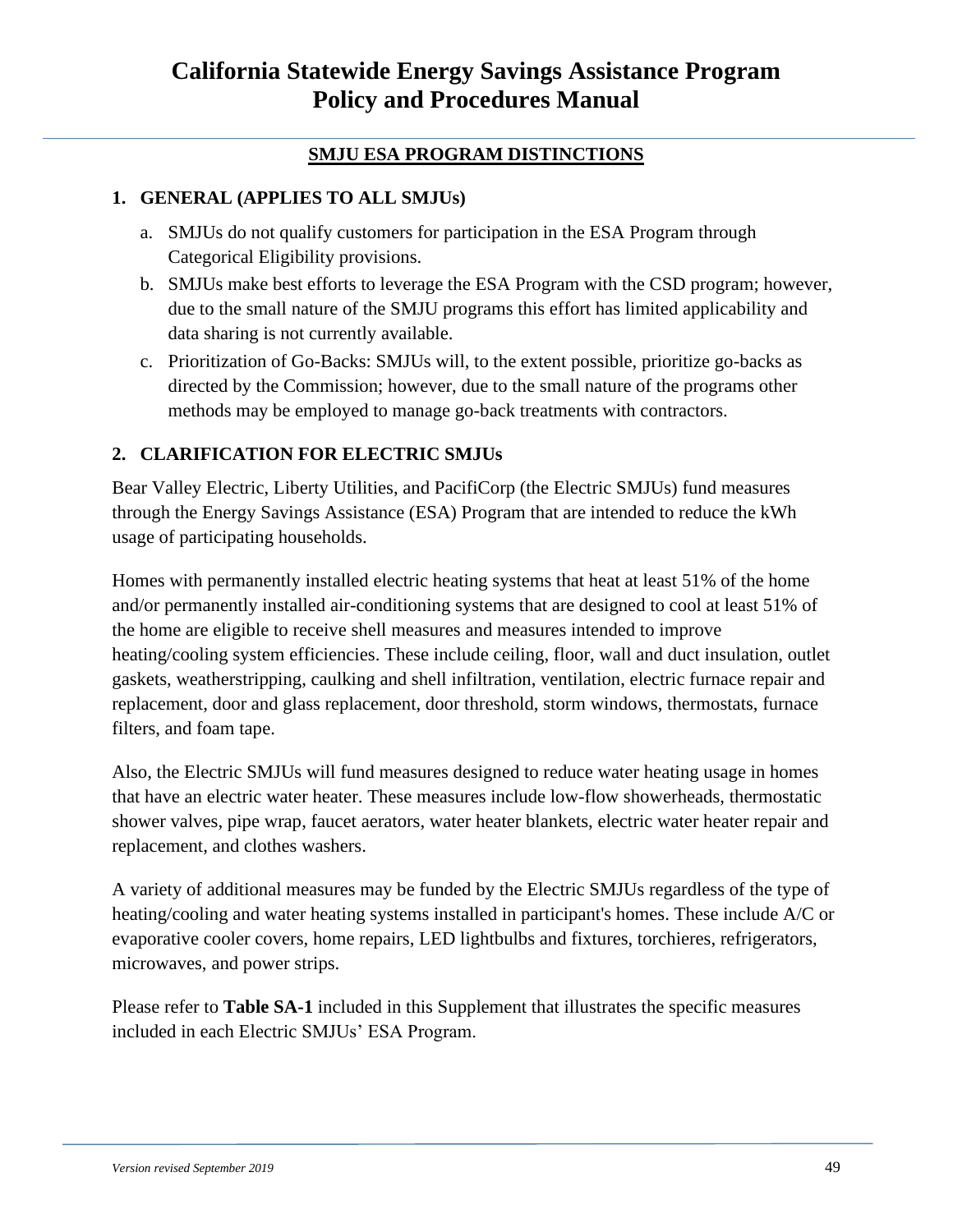#### **Table SA-1: Eligible SMJU Measures**

#### **Table SA-1: Eligible SMJU Measures [1]**

| Alpine<br><b>Measure</b> [1], [2]                                          |               |              |              | Renters      |                   |           | <b>BVES</b>  |              |              |                            |           | Liberty      |              |              |                     |                                  | <b>PacifiCorp</b> |              |              |                     |                           | <b>SWGAS</b> |              | <b>Renters</b> |                   |
|----------------------------------------------------------------------------|---------------|--------------|--------------|--------------|-------------------|-----------|--------------|--------------|--------------|----------------------------|-----------|--------------|--------------|--------------|---------------------|----------------------------------|-------------------|--------------|--------------|---------------------|---------------------------|--------------|--------------|----------------|-------------------|
|                                                                            | $cz-$<br>$12$ | S<br>F.      | M<br>F       | M<br>H       | Eligible<br>$[3]$ | CZ-<br>16 | S<br>F.      | M<br>F       | M<br>н       | <b>Renters</b><br>Eligible | CZ<br>16  | S<br>F       | М<br>F.      | M<br>н       | Renters<br>Eligible | CZ<br>1,<br>16                   | S.<br>F           | M<br>F       | M<br>H       | Renters<br>Eligible | CZ                        | S<br>F       | M<br>F.      | M<br>H         | Eligible<br>$[3]$ |
| <b>Heating, Ventilation &amp; Air Conditioning</b>                         |               |              |              |              |                   |           |              |              |              |                            |           |              |              |              |                     |                                  |                   |              |              |                     |                           |              |              |                |                   |
| <b>Gas Furnace</b><br>Repair/Replace                                       | $CZ-$<br>12   | $\mathbf{v}$ | $\mathbf{v}$ | $\mathbf{v}$ |                   |           |              |              |              |                            |           |              |              |              |                     |                                  |                   |              |              |                     | CZ-<br>14,<br>15,<br>16   | $\mathbf{v}$ | $\mathbf{v}$ | $\mathbf{v}$   |                   |
| HE-FAU/ Gas<br>Furnace<br>Repair/Replace<br>[3],[4]                        | CZ-<br>12     | $\mathbf{v}$ | $\mathbf{v}$ | $\mathbf v$  |                   |           |              |              |              |                            |           |              |              |              |                     |                                  |                   |              |              |                     | CZ-<br>14,<br>15,<br>16   | $\mathbf{v}$ | $\mathbf{v}$ | $\mathbf{v}$   |                   |
| <b>Forced Air Unit</b><br><b>Standing Pilot</b><br><b>Light Conversion</b> |               |              |              |              |                   |           |              |              |              |                            |           |              |              |              |                     |                                  |                   |              |              |                     | CZ-<br>14,<br>15,<br>16   | $\mathbf{v}$ | $\mathbf{v}$ | $\mathbf{v}$   | $\mathbf{v}$      |
| <b>Electric Furnace</b><br><b>Repair or</b><br>Replcmt [7]                 |               |              |              |              |                   | CZ-<br>16 | $\mathbf{v}$ | $\mathbf{v}$ | $\mathbf{v}$ | $\mathbf v$                | CZ-<br>16 | $\mathbf{v}$ | $\mathbf{v}$ | $\mathbf{v}$ | $\mathbf{v}$        | ${\sf CZ}$<br>1,<br>16           | $\mathbf{v}$      | $\mathbf{v}$ | $\mathbf{v}$ |                     |                           |              |              |                |                   |
| Thermostats                                                                |               |              |              |              |                   |           |              |              |              |                            |           |              |              |              |                     | ${\sf CZ}$<br>1,<br>16           | $\mathbf v$       | $\mathbf{v}$ | $\mathbf{v}$ | $\mathbf{v}$        |                           |              |              |                |                   |
| Central A/C<br>Replacement                                                 |               |              |              |              |                   |           |              |              |              |                            |           |              |              |              |                     | CZ<br>$\mathbf{1}$<br>16         | $\mathbf{v}$      | $\mathbf{v}$ | $\mathbf{v}$ |                     |                           |              |              |                |                   |
| <b>Duct Sealing</b>                                                        | CZ-<br>12     | $\mathbf{v}$ | $\mathbf{v}$ | $\mathbf{v}$ | $\mathbf{v}$      | CZ-<br>16 | $\mathbf{v}$ | $\mathbf{v}$ | $\mathbf{v}$ | $\mathbf{v}$               | CZ-<br>16 | $\mathbf v$  | $\sqrt{ }$   | $\sqrt{ }$   | $\mathbf{v}$        | ${\sf CZ}$<br>$\mathbf{1}$<br>16 | $\mathbf{v}$      | $\mathbf{v}$ | $\mathbf{v}$ | $\mathbf{v}$        | $CZ-$<br>14,<br>15,<br>16 | $\mathbf{v}$ | $\mathbf v$  | $\mathbf{v}$   | $\mathbf{v}$      |
| <b>Prescriptive Duct</b><br>Sealing                                        |               |              |              |              |                   | CZ-<br>16 | $\mathbf{v}$ | $\mathbf v$  | $\mathbf{v}$ | $\mathbf{v}$               | CZ-<br>16 | V            | $\sqrt{ }$   | $\mathbf v$  | $\mathbf{v}$        | ${\sf CZ}$<br>1,<br>16           | $\mathbf v$       | $\mathbf{v}$ | $\mathbf{v}$ | $\mathbf{v}$        | CZ-<br>14,<br>15,<br>16   | $\mathbf{v}$ | $\mathbf v$  | V              | $\mathbf{v}$      |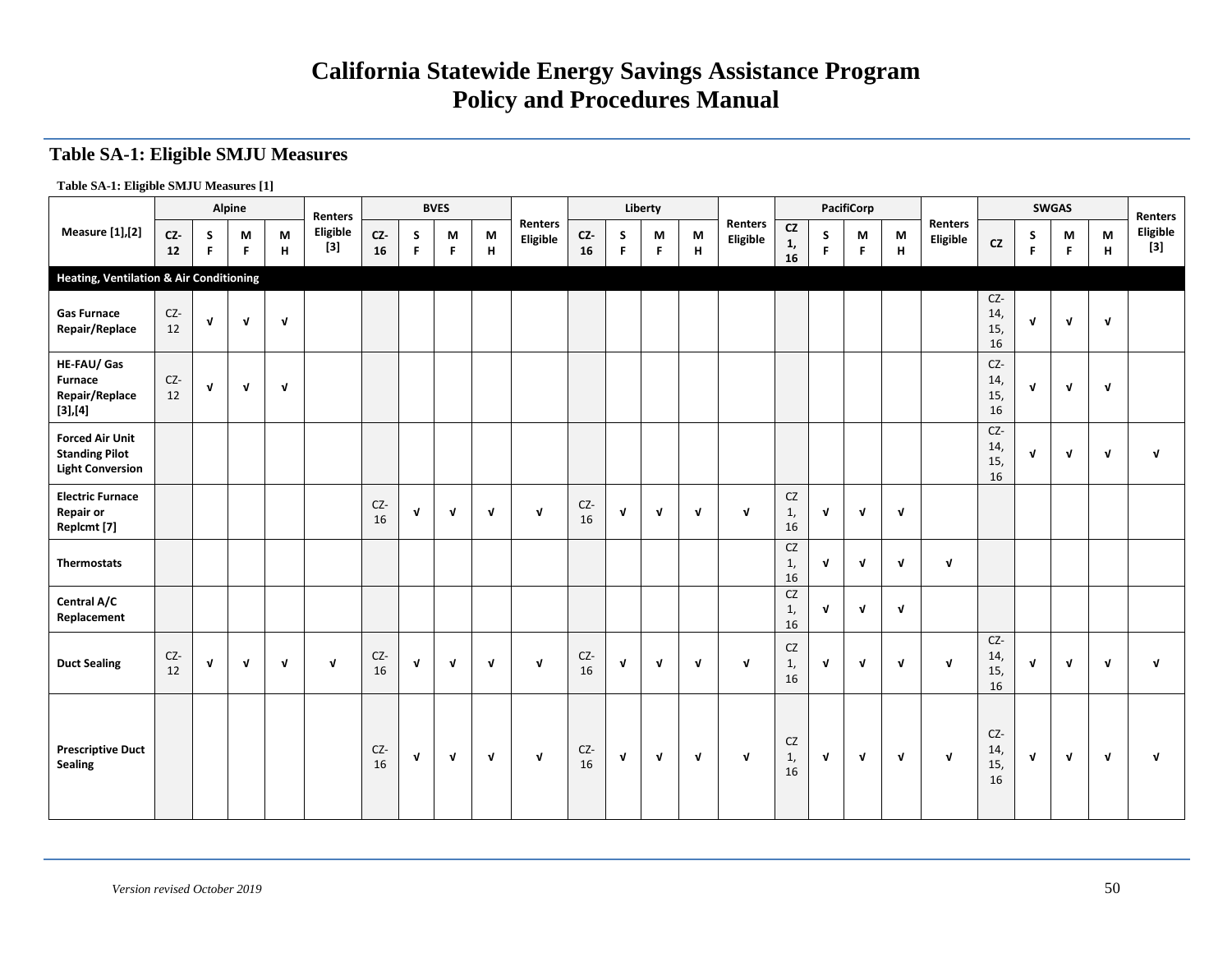| Table SA-1: Eligible SMJU Measures [1]<br>Alpine |           |              |              |              |                   |           |              |              |                  |                     |           |              |              |                  |                     |                       |                  |                   |              |                     |                           |                  |              |              |                          |
|--------------------------------------------------|-----------|--------------|--------------|--------------|-------------------|-----------|--------------|--------------|------------------|---------------------|-----------|--------------|--------------|------------------|---------------------|-----------------------|------------------|-------------------|--------------|---------------------|---------------------------|------------------|--------------|--------------|--------------------------|
|                                                  |           |              |              |              | Renters           |           |              | <b>BVES</b>  |                  |                     |           |              | Liberty      |                  |                     |                       |                  | <b>PacifiCorp</b> |              |                     |                           |                  | <b>SWGAS</b> |              | <b>Renters</b>           |
| <b>Measure</b> [1], [2]                          | CZ-<br>12 | S<br>F       | М<br>F.      | М<br>н       | Eligible<br>$[3]$ | CZ-<br>16 | S<br>F.      | M<br>F       | М<br>$\mathsf H$ | Renters<br>Eligible | CZ-<br>16 | S<br>F       | M<br>F       | M<br>$\mathbf H$ | Renters<br>Eligible | <b>CZ</b><br>1,<br>16 | S<br>$\mathsf F$ | М<br>F            | M<br>н       | Renters<br>Eligible | cz                        | S<br>$\mathsf F$ | М<br>F.      | M<br>H       | <b>Eligible</b><br>$[3]$ |
| <b>Maintenance</b>                               |           |              |              |              |                   |           |              |              |                  |                     |           |              |              |                  |                     |                       |                  |                   |              |                     |                           |                  |              |              |                          |
| <b>Furnace Clean &amp;</b><br>Tune               | CZ-<br>12 | V            | V            | V            | $\mathbf{v}$      | CZ-<br>16 | $\mathbf v$  | $\mathbf{V}$ | $\sqrt{ }$       | $\sqrt{ }$          | CZ-<br>16 | V            | $\sqrt{ }$   | $\sqrt{ }$       | $\mathbf{v}$        | CZ<br>1,<br>16        | V                | $\mathbf{v}$      | $\mathbf{v}$ | $\mathbf v$         | CZ-<br>14,<br>15,<br>16   | V                | V            | $\mathbf v$  | $\mathbf v$              |
| <b>Enclosure</b>                                 |           |              |              |              |                   |           |              |              |                  |                     |           |              |              |                  |                     |                       |                  |                   |              |                     |                           |                  |              |              |                          |
| Envelope/<br><b>Air Sealing</b><br>Measures [5]  | CZ-<br>12 | V            | $\mathbf v$  | $\mathbf{v}$ | $\mathbf{v}$      | CZ-<br>16 | $\mathbf{v}$ | $\mathbf{v}$ | $\sqrt{ }$       | $\mathbf{v}$        | CZ-<br>16 | $\mathbf v$  | $\mathbf{v}$ | $\sqrt{ }$       | $\sqrt{ }$          | CZ<br>1,<br>16        | $\mathbf{v}$     | $\mathbf{v}$      | $\mathbf{v}$ | $\mathbf v$         | CZ-<br>14,<br>15,<br>16   | $\mathbf{v}$     | $\mathbf{v}$ | $\mathbf{v}$ | $\mathbf v$              |
| <b>Attic Insulation</b>                          | CZ-<br>12 | $\mathbf{v}$ | $\mathbf v$  |              | $\mathbf{v}$      | CZ-<br>16 | $\mathbf{v}$ | V            |                  | $\sqrt{ }$          | CZ-<br>16 | $\mathbf v$  | V            |                  | $\mathbf v$         | CZ<br>1,<br>16        | $\mathbf{V}$     | $\mathbf{v}$      |              | $\mathbf{v}$        | $CZ-$<br>14,<br>15,<br>16 | V                | $\mathbf{V}$ |              | $\mathbf v$              |
| Kneewall<br>Insulation                           |           |              |              |              |                   | CZ-<br>16 | $\mathbf{v}$ | $\sqrt{ }$   |                  | $\mathbf{v}$        | CZ-<br>16 | $\mathbf v$  | $\mathbf{v}$ |                  | $\mathbf{v}$        | CZ<br>1,<br>16        | $\mathbf{v}$     | $\mathbf{v}$      |              | $\mathbf{v}$        | CZ-<br>14,<br>15,<br>16   | $\mathbf{v}$     | $\mathbf{v}$ |              | $\mathbf{v}$             |
| <b>Floor Insulation</b>                          |           |              |              |              |                   | CZ-<br>16 | $\mathbf{V}$ | V            | $\sqrt{ }$       | $\mathbf{v}$        | CZ-<br>16 | $\mathbf{v}$ | $\mathbf{v}$ | $\sqrt{ }$       | $\sqrt{ }$          | CZ<br>1,<br>16        | $\sqrt{ }$       | $\mathbf{v}$      | $\mathbf{v}$ | $\mathbf{v}$        | CZ-<br>14,<br>15,<br>16   | $\mathbf{v}$     | $\mathbf{V}$ | $\mathbf{v}$ | $\mathbf v$              |
| <b>Minor Home</b><br>Repairs [6]                 |           |              |              |              |                   | CZ-<br>16 | $\mathbf{v}$ | V            | $\sqrt{ }$       | $\mathbf{v}$        | CZ-<br>16 | $\mathbf v$  | $\mathbf v$  | $\sqrt{ }$       | $\mathbf{V}$        | CZ<br>1,<br>16        | $\mathbf{v}$     | $\mathbf{v}$      | $\mathbf{v}$ | $\mathbf{v}$        | CZ-<br>14,<br>15,<br>16   | $\mathbf{v}$     | V            | $\mathbf{v}$ | $\mathbf v$              |
| Evaporative<br><b>Coolers Covers</b>             |           |              |              |              |                   | CZ-<br>16 | $\sqrt{ }$   | V            | $\sqrt{ }$       | $\mathbf{v}$        | CZ-<br>16 | $\mathbf{v}$ | $\sqrt{ }$   | $\mathbf{v}$     | $\mathbf{V}$        | CZ<br>1,<br>16        | $\sqrt{ }$       | $\mathbf{v}$      | $\mathbf{v}$ | $\mathbf{V}$        | CZ-<br>14,<br>15,<br>16   | $\mathbf{v}$     | V            | $\mathbf{v}$ | V                        |
| <b>Storm Windows</b>                             |           |              |              |              |                   | CZ-<br>16 | $\mathbf{V}$ | V            | V                |                     | CZ-<br>16 | $\mathbf{v}$ | V            | $\sqrt{ }$       |                     |                       |                  |                   |              |                     | CZ-<br>16                 | $\mathbf v$      | V            | V            |                          |
| <b>Domestic Hot Water</b>                        |           |              |              |              |                   |           |              |              |                  |                     |           |              |              |                  |                     |                       |                  |                   |              |                     |                           |                  |              |              |                          |
| <b>Faucet Aerators</b>                           | CZ-<br>12 | $\mathbf{v}$ | $\mathbf{v}$ | $\mathbf{V}$ | $\mathbf{v}$      | CZ-<br>16 | $\mathbf v$  | $\mathbf v$  | $\mathbf{v}$     | $\mathbf{v}$        | CZ-<br>16 | $\mathbf{v}$ | $\mathbf{v}$ | $\mathbf{v}$     | $\mathbf{v}$        | CZ<br>1,<br>16        | $\mathbf{v}$     | $\mathbf{v}$      | $\mathbf{v}$ | $\mathbf{v}$        | CZ-<br>14,<br>15,<br>16   | $\mathbf{v}$     | $\mathbf{v}$ | $\mathbf{v}$ | $\mathbf{v}$             |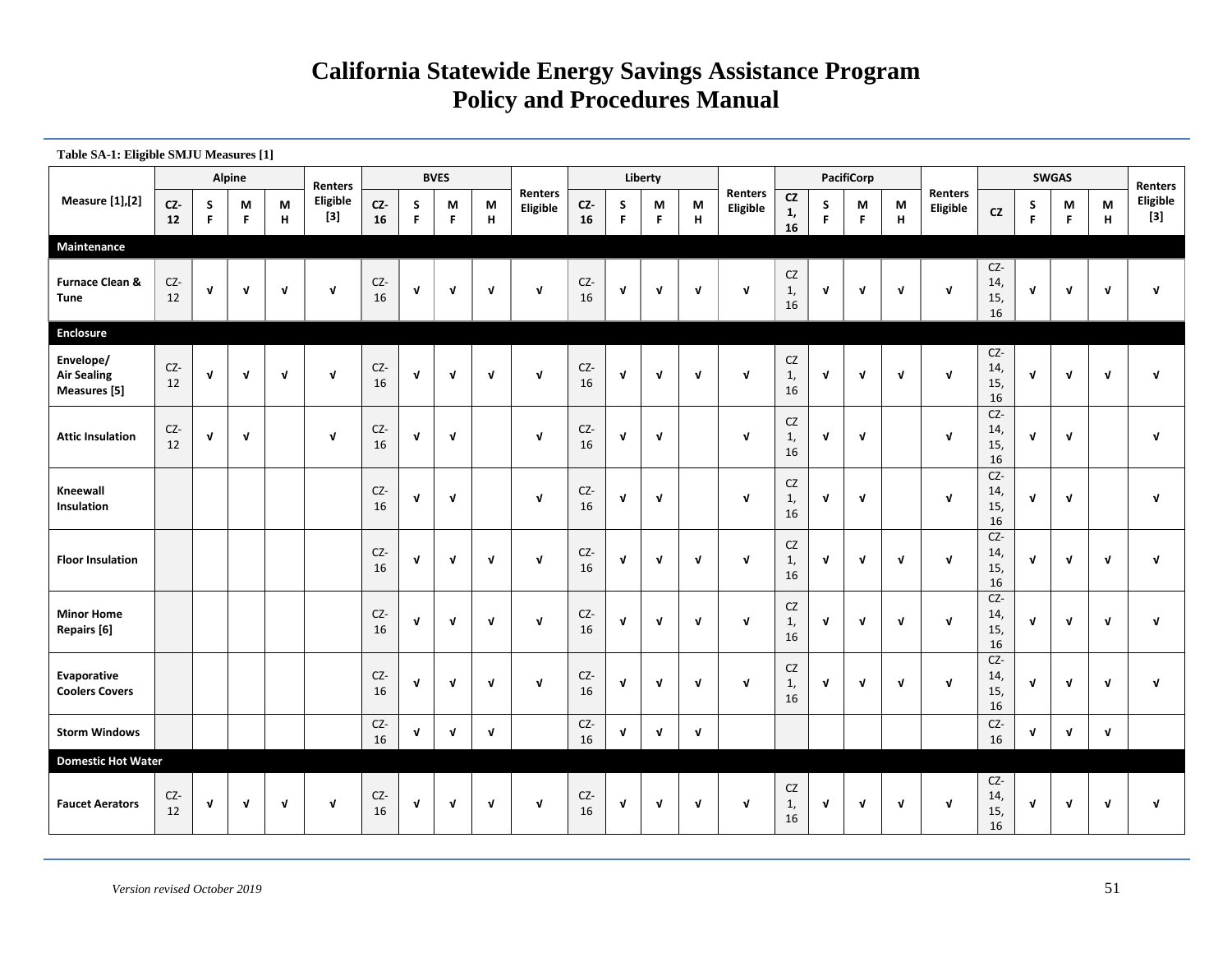| Table SA-1: Eligible SMJU Measures [1]                                      |           |              |               |              |                   |                   |              |              |                  |                     |           |              |              |              |                     |                        |              |                   |              |                     |                           |              |              |              |                   |
|-----------------------------------------------------------------------------|-----------|--------------|---------------|--------------|-------------------|-------------------|--------------|--------------|------------------|---------------------|-----------|--------------|--------------|--------------|---------------------|------------------------|--------------|-------------------|--------------|---------------------|---------------------------|--------------|--------------|--------------|-------------------|
|                                                                             |           |              | <b>Alpine</b> |              | Renters           |                   |              | <b>BVES</b>  |                  |                     |           |              | Liberty      |              |                     |                        |              | <b>PacifiCorp</b> |              |                     |                           |              | <b>SWGAS</b> |              | <b>Renters</b>    |
| Measure [1],[2]                                                             | CZ-<br>12 | S<br>F       | М<br>F        | M<br>н       | Eligible<br>$[3]$ | CZ-<br>${\bf 16}$ | s<br>F       | M<br>F       | M<br>$\mathbf H$ | Renters<br>Eligible | CZ-<br>16 | S<br>F       | М<br>F       | М<br>$\,$ H  | Renters<br>Eligible | CZ<br>1,<br>16         | S<br>F       | M<br>$\mathsf F$  | М<br>н       | Renters<br>Eligible | cz                        | S<br>F       | М<br>F.      | М<br>н       | Eligible<br>$[3]$ |
| <b>Domestic Hot Water (cont.)</b>                                           |           |              |               |              |                   |                   |              |              |                  |                     |           |              |              |              |                     |                        |              |                   |              |                     |                           |              |              |              |                   |
| Low-Flow<br>Showerhead                                                      |           |              |               |              |                   | CZ-<br>16         | $\mathbf{v}$ | $\mathbf{V}$ | $\mathbf{v}$     | $\mathbf{v}$        | CZ-<br>16 | $\mathbf{V}$ | $\mathbf{v}$ | $\sqrt{ }$   | $\mathbf{v}$        | CZ<br>1,<br>16         | $\sqrt{ }$   | $\mathbf{v}$      | $\mathbf{V}$ | $\mathbf{v}$        | CZ-<br>14,<br>15,<br>16   | $\mathbf{v}$ | $\mathbf{v}$ | $\mathbf{v}$ | $\mathbf{v}$      |
| <b>Water Heater</b><br>Repair /<br>Replacement                              | CZ-<br>12 | $\mathbf{v}$ | $\mathbf v$   | V            |                   | CZ-<br>16         | $\mathbf{v}$ | V            | $\mathbf{V}$     |                     | CZ-<br>16 | $\mathbf{v}$ | V            | $\mathbf{V}$ |                     | CZ<br>1,<br>16         | $\mathbf{V}$ | $\mathbf{v}$      | $\mathbf{v}$ |                     | CZ-<br>14,<br>15,<br>16   | $\mathbf{V}$ | $\mathbf{v}$ | $\mathbf{V}$ |                   |
| <b>Water Heater</b><br><b>Blanket</b>                                       | CZ-<br>12 | $\mathbf{v}$ | $\mathbf v$   | V            | $\mathbf{v}$      | CZ-<br>16         | V            | V            | $\mathbf{V}$     | $\mathbf{v}$        | CZ-<br>16 | $\mathbf v$  | $\mathbf{V}$ | $\mathbf{V}$ | $\mathbf{v}$        | <b>CZ</b><br>1,<br>16  | V            | $\mathbf{v}$      | $\mathbf{v}$ | $\mathbf v$         | CZ-<br>14,<br>15,<br>16   | $\mathbf{v}$ | $\mathbf{v}$ | $\mathbf{V}$ | $\mathbf{v}$      |
| <b>Water Heater</b><br><b>Pipe Insulation</b>                               | CZ-<br>12 | $\mathbf{v}$ | V             | $\mathbf v$  | $\mathbf{v}$      | CZ-<br>16         | $\mathbf{v}$ | $\mathbf{V}$ | $\mathbf{v}$     | $\mathbf{v}$        | CZ-<br>16 | $\mathbf v$  | $\mathbf v$  | $\mathbf{v}$ | $\mathbf{v}$        | CZ<br>1,<br>16         | $\mathbf v$  | $\mathbf{v}$      | $\mathbf{v}$ | $\mathbf{v}$        | CZ-<br>14,<br>15,<br>16   | $\mathbf{v}$ | v            | $\mathbf{V}$ | $\mathbf{v}$      |
| Thermostatic<br><b>Shower Valve</b>                                         | CZ-<br>12 | V            | $\mathbf v$   | $\mathbf{v}$ | $\mathbf{v}$      | CZ-<br>16         | $\mathbf{v}$ | $\mathbf{V}$ | $\mathbf{v}$     | $\mathbf{v}$        | CZ-<br>16 | $\mathbf{v}$ | $\mathbf{v}$ | $\mathbf{V}$ | $\mathbf{v}$        | CZ<br>1,<br>16         | $\mathbf{v}$ | $\mathbf{v}$      | $\mathbf{v}$ | $\mathbf v$         | $CZ-$<br>14,<br>15,<br>16 | $\mathbf{V}$ | $\mathbf{v}$ | $\mathbf{v}$ | $\mathbf{v}$      |
| Combined<br>Low-Flow<br>Showerhead &<br>Thermostatic<br><b>Shower Valve</b> | CZ-<br>12 | V            | V             | $\mathbf{v}$ | $\mathbf{v}$      | CZ-<br>16         | $\mathbf{v}$ | V            | $\mathbf{v}$     | $\mathbf{v}$        | CZ-<br>16 | $\mathbf{V}$ | $\mathbf{V}$ | $\mathbf{v}$ | $\mathbf{v}$        | CZ<br>1,<br>16         | $\mathbf{V}$ | $\mathbf v$       | $\mathbf{v}$ | $\mathbf{v}$        | CZ-<br>14,<br>15,<br>16   | $\mathbf{v}$ | v            | $\mathbf{V}$ | $\mathbf{v}$      |
| Thermostatic<br>Tub Spout / Tub<br><b>Diverter</b>                          | CZ-<br>12 | $\mathbf{v}$ | $\mathbf v$   | $\mathbf{v}$ | $\mathbf{v}$      | CZ-<br>16         | $\mathbf{v}$ | $\mathbf{V}$ | $\sqrt{ }$       | $\mathbf v$         |           |              |              |              |                     | <b>CZ</b><br>1,<br>16  |              |                   |              |                     | CZ-<br>14,<br>15,<br>16   | $\mathbf{v}$ | $\mathbf{v}$ | $\mathbf{v}$ | $\mathbf{v}$      |
| Lighting                                                                    |           |              |               |              |                   |                   |              |              |                  |                     |           |              |              |              |                     |                        |              |                   |              |                     |                           |              |              |              |                   |
| <b>Vacancy Sensors</b>                                                      |           |              |               |              |                   |                   |              |              |                  |                     |           |              |              |              |                     | <b>CZ</b><br>1,<br>16  | $\mathbf v$  | $\sqrt{ }$        | $\mathbf{v}$ | V                   |                           |              |              |              |                   |
| <b>LED A-Lamps</b>                                                          |           |              |               |              |                   | CZ-<br>16         | $\mathbf{V}$ | V            | $\mathbf{v}$     | $\mathbf{v}$        | CZ-<br>16 | $\mathbf{v}$ | $\mathbf v$  | $\mathbf{V}$ | $\mathbf{v}$        | ${\sf CZ}$<br>1,<br>16 | V            | $\mathbf v$       | V            | V                   |                           |              |              |              |                   |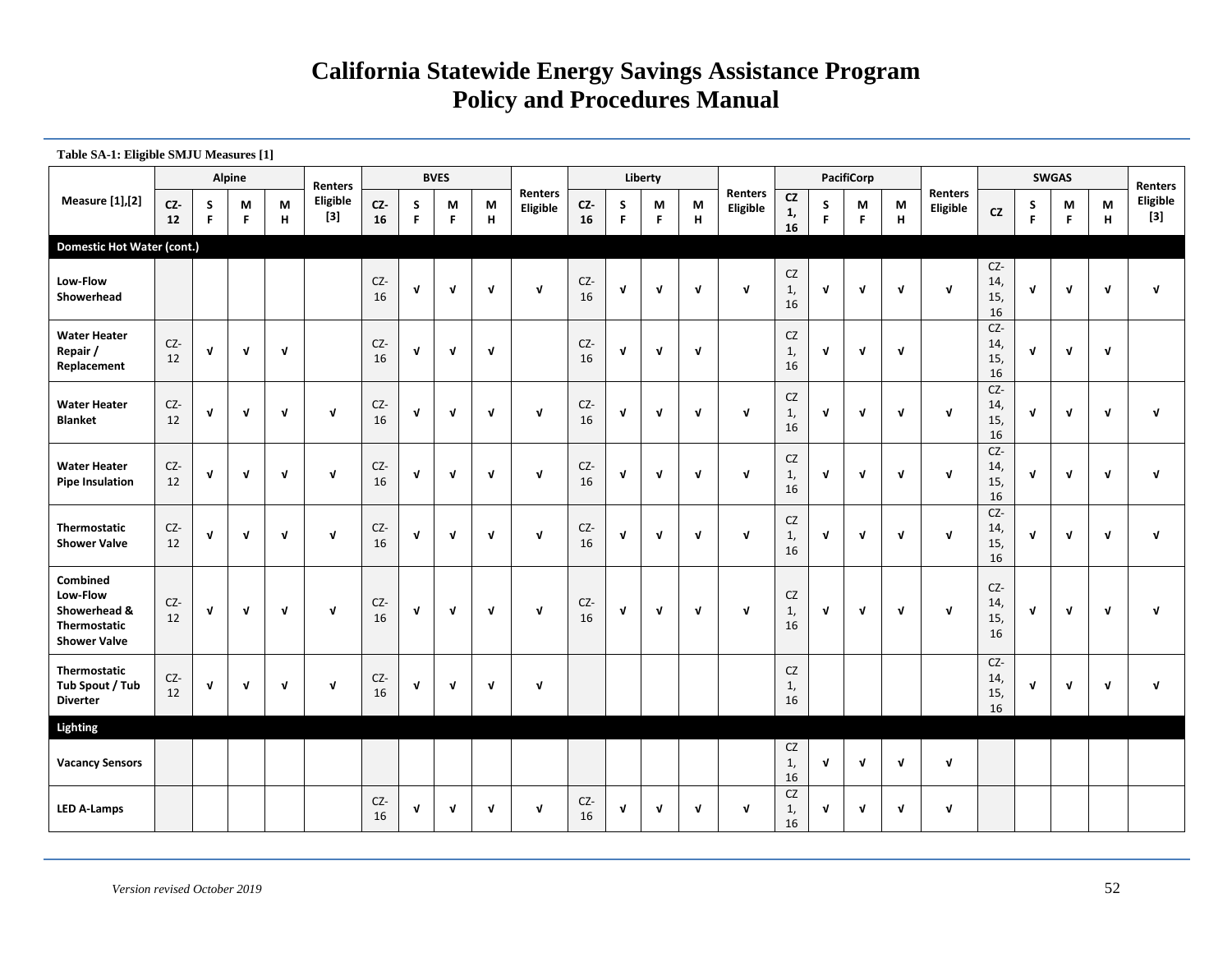| Table SA-1: Eligible SMJU Measures [1]                    |           |        |         |        |                   |           |              |              |              |                     |                             |              |              |              |                            |                       |                          |                  |              |                     |                         |                  |              |                  |                   |
|-----------------------------------------------------------|-----------|--------|---------|--------|-------------------|-----------|--------------|--------------|--------------|---------------------|-----------------------------|--------------|--------------|--------------|----------------------------|-----------------------|--------------------------|------------------|--------------|---------------------|-------------------------|------------------|--------------|------------------|-------------------|
|                                                           |           |        | Alpine  |        | <b>Renters</b>    |           |              | <b>BVES</b>  |              |                     |                             |              | Liberty      |              |                            |                       |                          | PacifiCorp       |              |                     |                         |                  | <b>SWGAS</b> |                  | Renters           |
| <b>Measure</b> [1],[2]                                    | CZ-<br>12 | S<br>F | М<br>F. | M<br>н | Eligible<br>$[3]$ | CZ-<br>16 | S<br>F.      | М<br>F.      | M<br>н       | Renters<br>Eligible | $\mathsf{CZ}\text{-}$<br>16 | S<br>F       | М<br>F.      | M<br>H       | <b>Renters</b><br>Eligible | CZ<br>1,<br>16        | ${\sf s}$<br>$\mathsf F$ | M<br>$\mathsf F$ | M<br>н       | Renters<br>Eligible | CZ                      | S<br>$\mathsf F$ | М<br>F.      | M<br>$\mathbf H$ | Eligible<br>$[3]$ |
| Lighting (cont.)                                          |           |        |         |        |                   |           |              |              |              |                     |                             |              |              |              |                            |                       |                          |                  |              |                     |                         |                  |              |                  |                   |
| <b>LED Reflector</b><br><b>Bulbs</b>                      |           |        |         |        |                   | CZ-<br>16 | V            | $\sqrt{ }$   | $\mathbf v$  | $\mathbf v$         | CZ-<br>16                   | $\mathbf{v}$ | $\mathbf{V}$ | V            | $\mathbf{v}$               | CZ<br>1,<br>16        | $\mathbf{v}$             | $\mathbf{v}$     | $\mathbf{v}$ | $\mathbf{v}$        |                         |                  |              |                  |                   |
| <b>LED Reflector</b><br>Downlight<br><b>Retrofit Kits</b> |           |        |         |        |                   | CZ-<br>16 | $\mathbf v$  | $\mathbf{v}$ | $\mathbf v$  | $\mathbf{v}$        | CZ-<br>16                   | $\mathbf{V}$ | $\mathbf{v}$ | V            | $\sqrt{ }$                 | CZ<br>1,<br>16        | $\mathbf{v}$             | $\mathbf{v}$     | $\mathbf{v}$ | V                   |                         |                  |              |                  |                   |
| <b>Interior Hard-</b><br>wired LED<br><b>Fixtures</b>     |           |        |         |        |                   | CZ-<br>16 | V            | $\sqrt{ }$   | $\mathbf v$  | $\mathbf{v}$        | CZ-<br>16                   | $\mathbf{V}$ | $\mathbf{v}$ | V            | $\mathbf{v}$               | CZ<br>1,<br>16        | $\sqrt{ }$               | $\mathbf{v}$     | $\mathbf{v}$ | V                   |                         |                  |              |                  |                   |
| <b>Exterior Hard-</b><br>wired LED<br><b>Fixtures</b>     |           |        |         |        |                   | CZ-<br>16 | V            | $\sqrt{ }$   | $\mathbf{v}$ | $\mathbf{v}$        | CZ-<br>16                   | $\mathbf{V}$ | $\mathbf{V}$ | V            | $\mathbf{V}$               | CZ<br>1,<br>16        | $\mathbf{v}$             | $\mathbf{v}$     | $\mathbf{v}$ | V                   |                         |                  |              |                  |                   |
| <b>LED Torchieres</b>                                     |           |        |         |        |                   | CZ-<br>16 | V            | $\sqrt{ }$   | $\mathbf v$  | $\mathbf v$         | CZ-<br>16                   | $\mathbf{V}$ | $\mathbf{V}$ | $\mathbf{v}$ | $\sqrt{ }$                 |                       |                          |                  |              |                     |                         |                  |              |                  |                   |
| <b>LED Night Lights</b>                                   |           |        |         |        |                   | CZ-<br>16 | V            | $\mathbf{v}$ | $\mathbf{V}$ | $\mathbf{v}$        | CZ-<br>16                   | $\mathbf{V}$ | $\mathbf{v}$ | $\mathbf{v}$ | $\sqrt{ }$                 | CZ<br>1,<br>16        | $\mathbf{v}$             | $\mathbf{v}$     | $\mathbf{v}$ | V                   |                         |                  |              |                  |                   |
| <b>Appliances</b>                                         |           |        |         |        |                   |           |              |              |              |                     |                             |              |              |              |                            |                       |                          |                  |              |                     |                         |                  |              |                  |                   |
| Refrigerators [8]                                         |           |        |         |        |                   | CZ-<br>16 | $\mathbf{v}$ | $\mathbf{V}$ | $\mathbf{v}$ | $\mathbf v$         | CZ-<br>16                   | $\mathbf{v}$ | $\sqrt{ }$   | $\mathbf{v}$ | $\mathbf{v}$               | <b>CZ</b><br>1,<br>16 | $\mathbf{v}$             | $\mathbf{v}$     | $\mathbf{v}$ | $\mathbf v$         |                         |                  |              |                  |                   |
| Second<br><b>Refrigerators [8]</b>                        |           |        |         |        |                   | CZ-<br>16 | $\sqrt{ }$   | $\mathbf{v}$ | $\mathbf{V}$ | $\mathbf v$         | CZ-<br>16                   | $\mathbf{v}$ | $\mathbf{v}$ | $\mathbf{v}$ | $\sqrt{ }$                 |                       |                          |                  |              |                     |                         |                  |              |                  |                   |
| <b>High Efficiency</b><br><b>Clothes Washers</b>          |           |        |         |        |                   | CZ-<br>16 | V            | $\sqrt{ }$   | $\mathbf v$  | $\mathbf{v}$        | CZ-<br>16                   | $\mathbf{V}$ | $\mathbf{V}$ | $\mathbf{v}$ | $\mathbf{v}$               | CZ<br>1,<br>16        | $\mathbf{v}$             | $\mathbf{v}$     | $\mathbf{v}$ | $\mathbf v$         | CZ-<br>14,<br>15,<br>16 | $\sqrt{ }$       | $\mathbf{v}$ | $\mathbf{v}$     | V                 |
| <b>Microwave</b><br>Ovens                                 |           |        |         |        |                   | CZ-<br>16 | $\mathbf v$  | $\sqrt{ }$   | $\sqrt{ }$   | $\mathbf v$         | CZ-<br>16                   | $\mathbf v$  | $\mathbf v$  | $\sqrt{ }$   | $\mathbf{v}$               | CZ<br>1,<br>16        | $\mathbf v$              | $\sqrt{ }$       | $\mathbf{v}$ | V                   |                         |                  |              |                  |                   |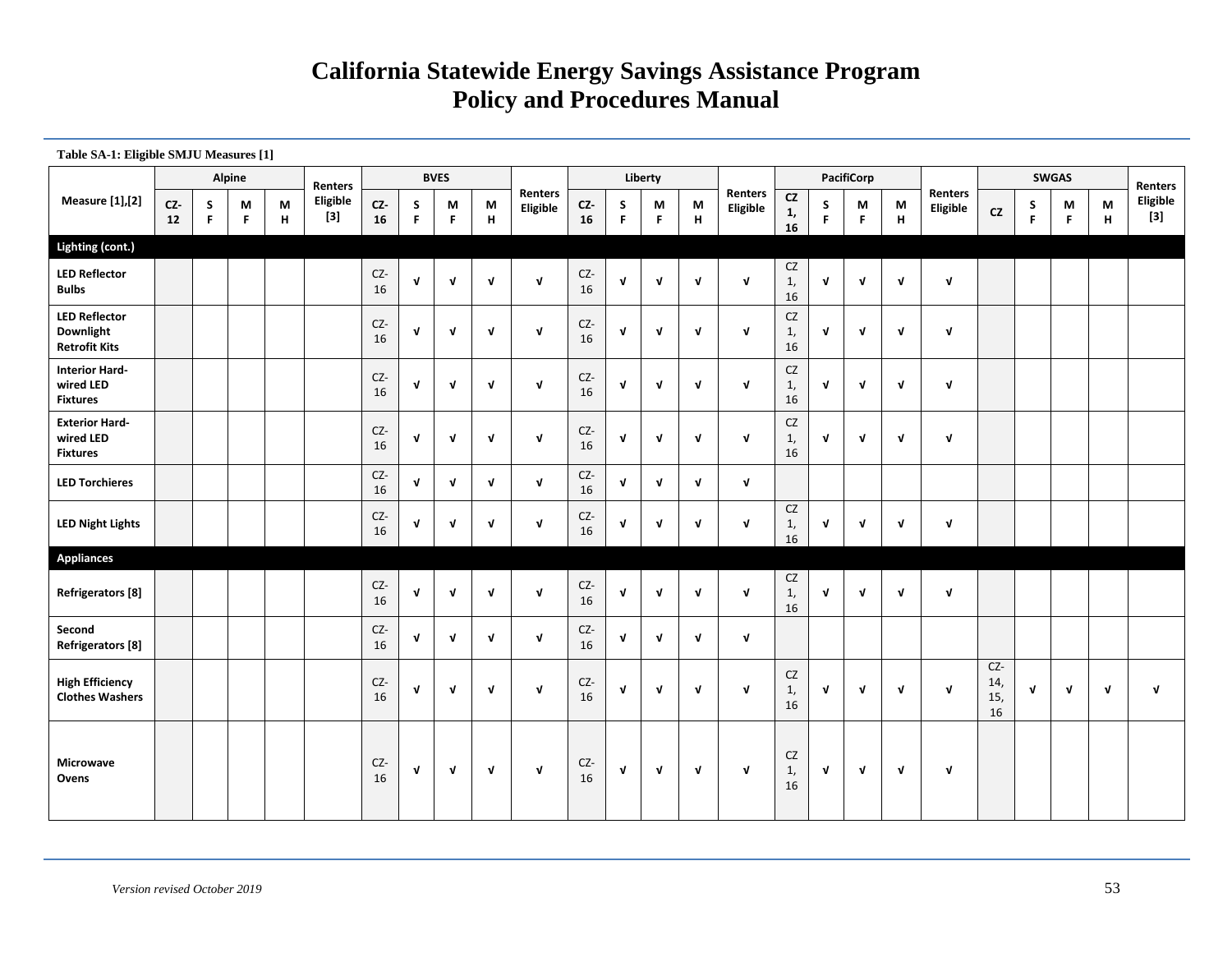| Table SA-1: Eligible SMJU Measures [1]        |           |        |        |                 |           |                |             |        |                     |             |   |         |        |                     |                             |   |            |        |                     |           |              |        |                   |
|-----------------------------------------------|-----------|--------|--------|-----------------|-----------|----------------|-------------|--------|---------------------|-------------|---|---------|--------|---------------------|-----------------------------|---|------------|--------|---------------------|-----------|--------------|--------|-------------------|
|                                               |           | Alpine |        | Renters         |           |                | <b>BVES</b> |        |                     |             |   | Liberty |        |                     |                             |   | PacifiCorp |        |                     |           | <b>SWGAS</b> |        | Renters           |
| <b>Measure [1],[2]</b>                        | CZ-<br>12 | М      | M<br>н | Eligible<br>[3] | CZ-<br>16 |                | M           | M<br>н | Renters<br>Eligible | CZ-<br>16   | э | М       | M<br>н | Renters<br>Eligible | <b>CZ</b><br>л,<br>16       | э | М          | М<br>н | Renters<br>Eligible | <b>CZ</b> | М            | M<br>н | Eligible<br>$[3]$ |
| <b>Miscellaneous</b>                          |           |        |        |                 |           |                |             |        |                     |             |   |         |        |                     |                             |   |            |        |                     |           |              |        |                   |
| <b>Tier 1 Smart</b><br><b>Power Strips</b>    |           |        |        |                 | CZ-<br>16 | - 1            |             |        | V                   | $CZ-$<br>16 | M | N       |        | ۰.                  | <b>CZ</b><br><b>.</b><br>16 | V | - 30       |        |                     |           |              |        |                   |
| <b>Tier 2 Advanced</b><br><b>Power Strips</b> |           |        |        |                 | CZ-<br>16 | $\blacksquare$ |             |        | v                   | CZ-<br>16   | M | N       |        | -1                  | <b>CZ</b><br><b>.</b><br>16 | v | - 31       |        |                     |           |              |        |                   |

#### **Table SA-1 Footnotes:**

1] **Table SA-1** indicates the specific program measures that may be provided to participants for the ESA Program in accordance with the *IS Manual*. Climate zones referenced are developed by the CEC, and may be located at [http://www.energy.ca.gov/maps/renewable/BuildingClimateZoneMap.pdf,](http://www.energy.ca.gov/maps/renewable/BuildingClimateZoneMap.pdf) and are updated regularly at [http://www.energy.ca.gov/maps/renewable/building\\_climate\\_zones.html.](http://www.energy.ca.gov/maps/renewable/building_climate_zones.html)

2] In situations where there are questions regarding the interpretation of a certain measure, the SMJUs shall use Decision 18-08-020 or subsequent superseding decision as the overriding authority.

3] Only owner-occupied units qualifying for gas furnace repairs and replacements, and only when necessary to mitigate NGAT fails and to make feasible the installation of infiltration-reduction measures. Gas water heater repairs and replacements are also provided only for owner-occupied units to mitigate NGAT fails or to replace leaking water heater tanks. Renter-occupied units are not eligible to receive appliance repair and replacement services.

4] HE Furnace is a High Efficiency central gas furnace (FAU) with an annual fuel utilization efficiency (AFUE) of ≥95%. A High Efficiency FAU may be installed when the existing FAU has failed NGAT and cannot be repaired (aka "burnout"). A High Efficiency FAU may also be installed to replace an existing operational FAU, provided all the following conditions are met:

- Existing FAU has an AFUE  $\leq 65\%$ .
- Customer's winter season usage is 400 therms.
- The household qualifies for and receives ESA Program infiltration-reduction measures.

5] Envelope/Air Sealing Measures may include: Caulking, Cover Plates, Utility Gaskets, Evaporative Cooler Cover, Air-Conditioner Cooler Cover, Attic Access and Door Weatherstripping.

6] There are multiple sub-measures included under minor home repairs. Minor home repairs are constituted by services that reduce infiltration (e.g., window repairs), mitigate a hazardous condition (e.g. CVA correction), or accommodate the installation of program measures (e.g., attic venting). For the purposes of qualifying a home for the ESA Program, all minor home repairs (combined) count as a single measure. Minor Home Repairs (to support